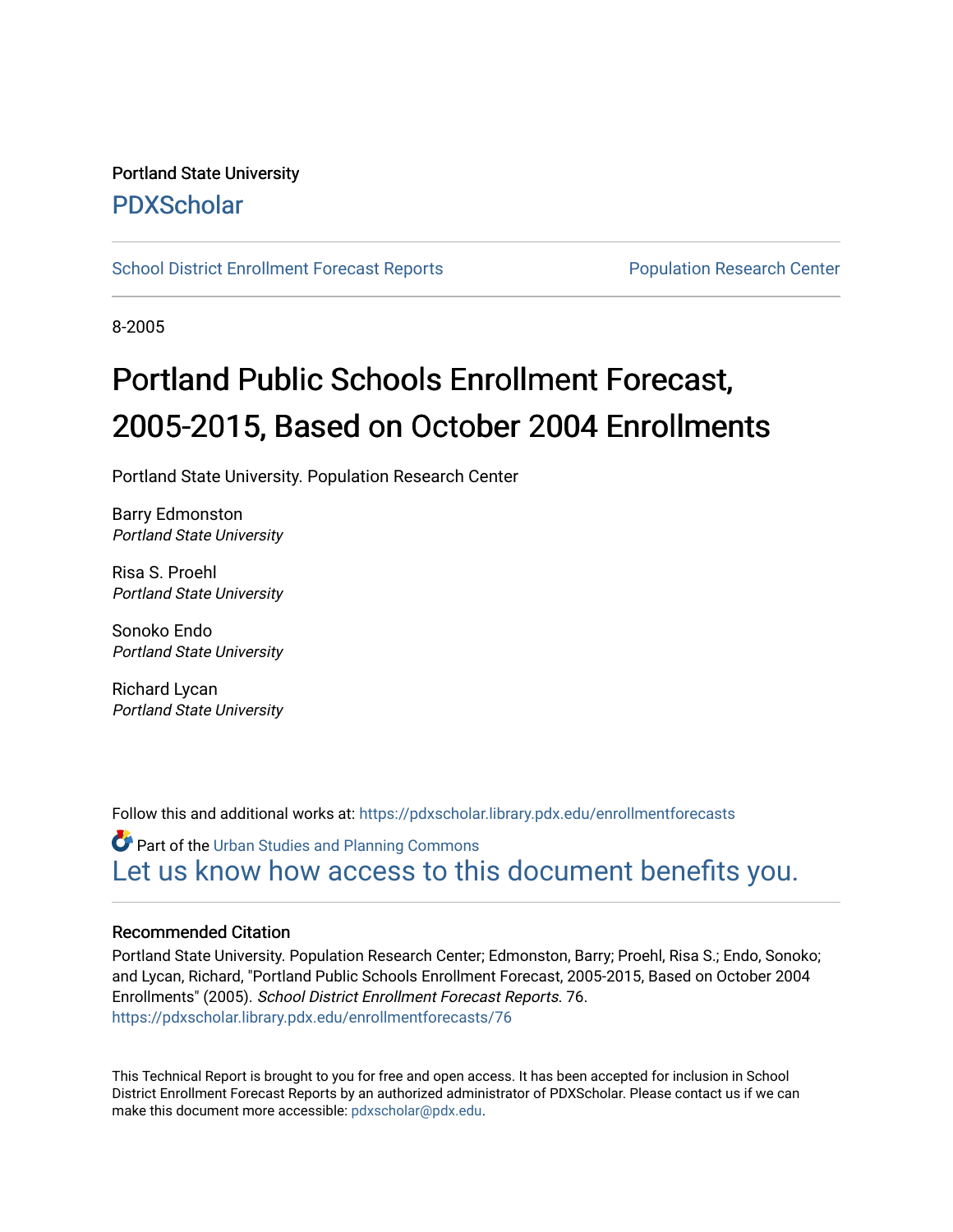# **Portland Public Schools Based on October 2003 Enrollments 2005-2015 Enrollment Forecast**

**Portland Public Schools** 

**Prepared by: Based on October 2004 Enrollments** 

> **Portland State University**  March 2004 **Portland State University Prepared by: Population Research Center College of Urban and Public Affairs**

> > **August 2005**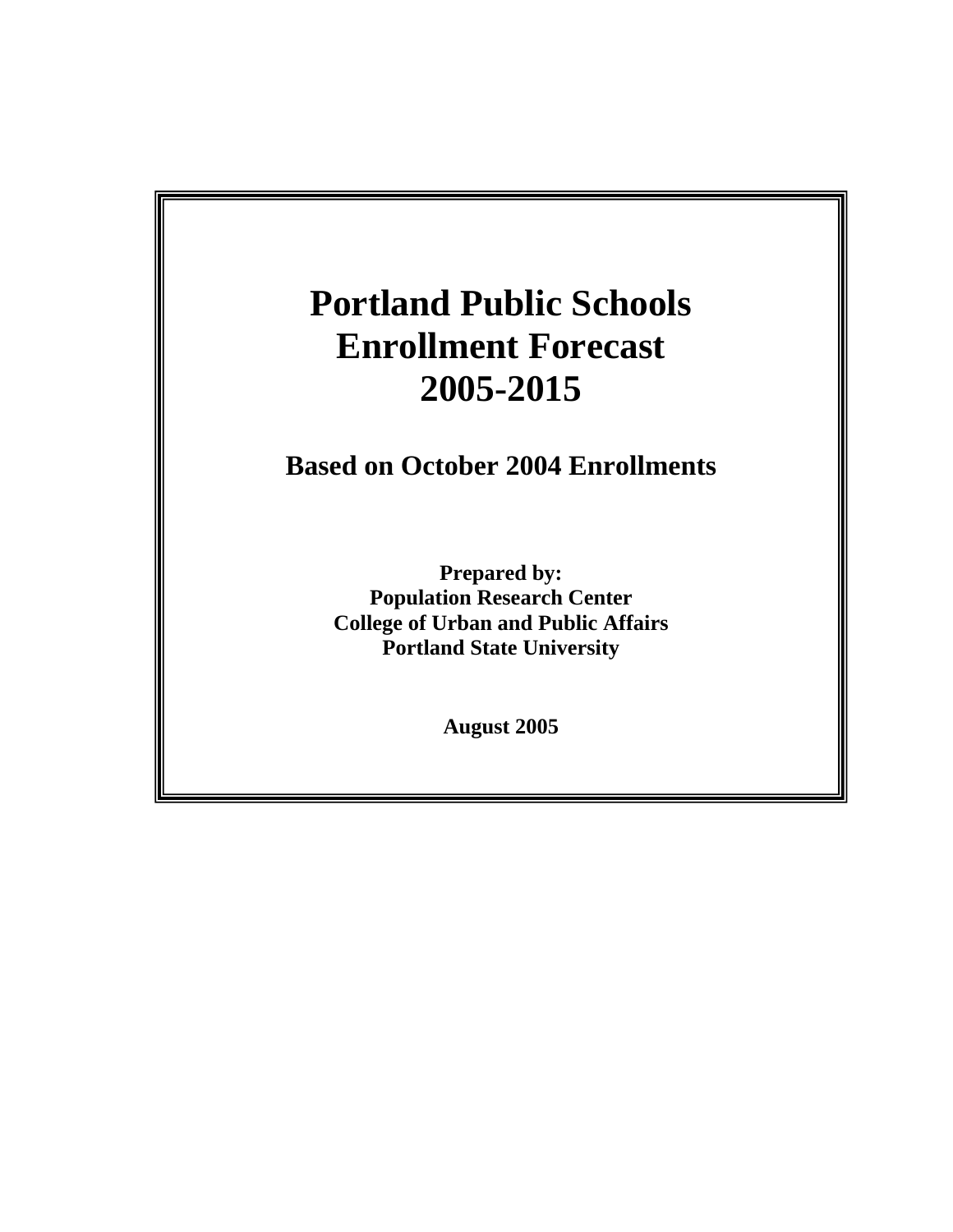# **Portland Public Schools Enrollment Forecast 2005-2015**

**Based on October 2004 Enrollments**

**Project Staff:** 

Barry Edmonston, Director Risa Proehl, Demographic Analysis Coordinator Sonoko Endo, Graduate Research Assistant in consultation with Richard Lycan, Senior Research Associate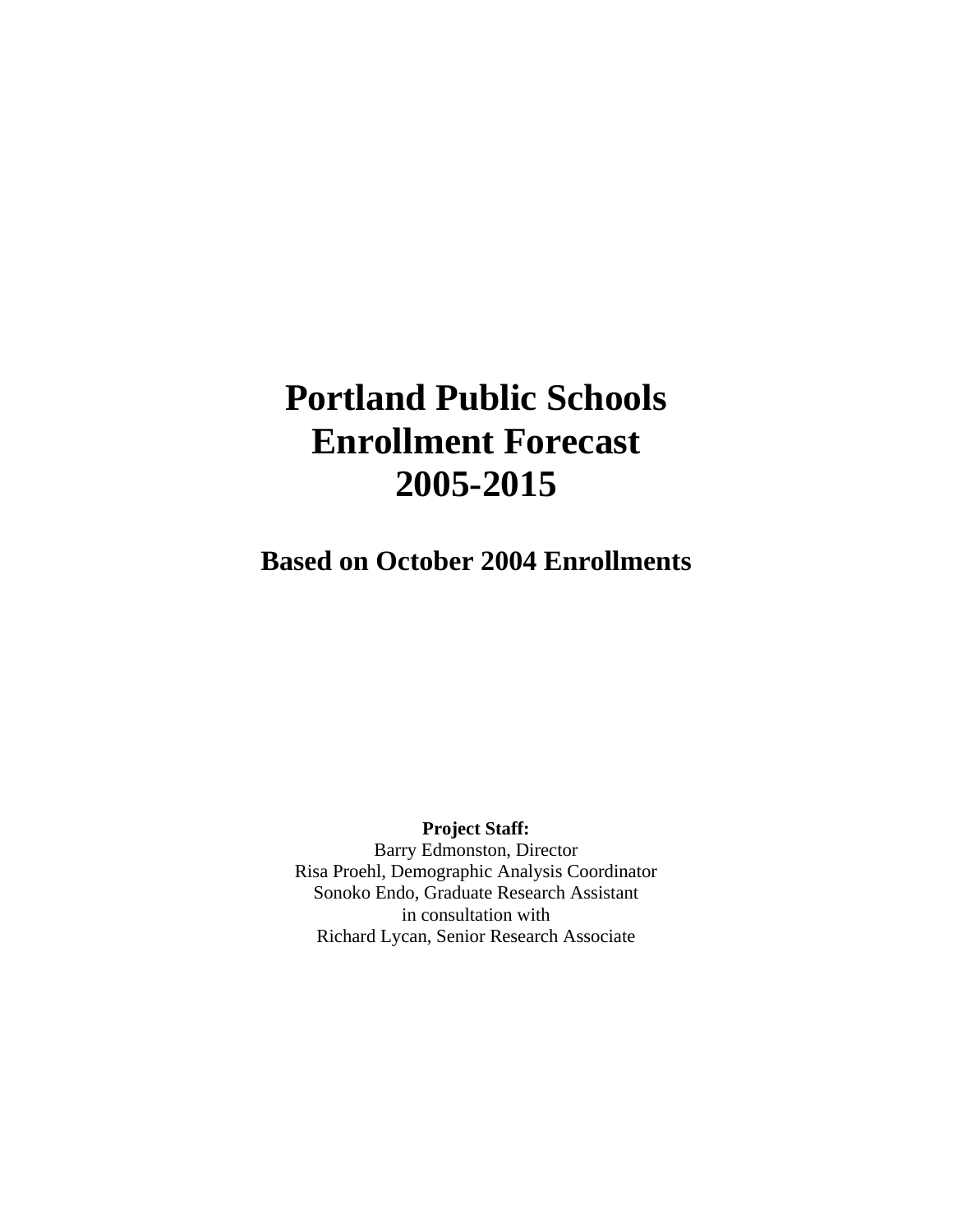# **TABLE OF CONTENTS**

| <b>APPENDIX 1</b> | Detailed Results for District-Wide Enrollment Forecasts 43 |  |
|-------------------|------------------------------------------------------------|--|
| <b>APPENDIX 2</b> |                                                            |  |
| <b>APPENDIX 3</b> |                                                            |  |
| <b>APPENDIX 4</b> |                                                            |  |
| <b>APPENDIX 5</b> |                                                            |  |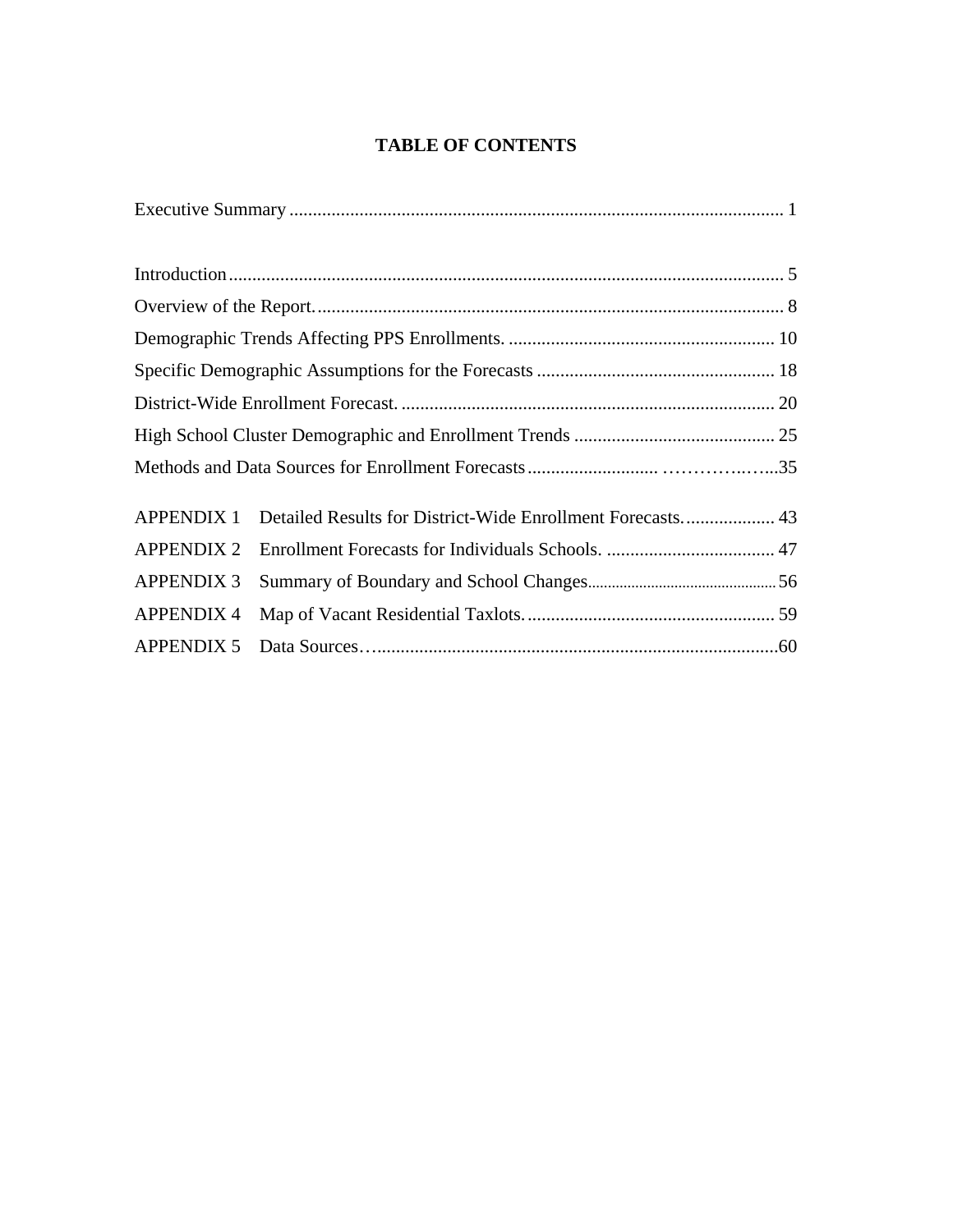# **Portland Public Schools Enrollment Forecast: 2005-2015**

# **EXECUTIVE SUMMARY**

The Population Research Center has prepared district-wide and individual school enrollment forecasts for the Portland Public Schools (PPS) for the past 6 years. This year's forecast relies on October 2004 PPS enrollment figures. It considers several factors that are likely to affect the school district's enrollments between the October 2004 and 2015, including the future number of births, net migrants, and the proportion of school-age children and youth enrolled in the public schools.The forecasts do not take into account local factors such as changing school programs or future school reorganizations that may have a significant effect on an individual school's enrollment.

Forecasts were initially prepared for the District as a whole and for the students residing in the high school clusters and elementary school attendance areas. The students were then assigned to the schools they were predicted to attend. A longer, more detailed report describes the data sources and methods and presents enrollment forecasts for each school, by grade.

For the district-wide forecast, three scenarios of population and enrollment changes were developed to account for different demographic assumptions: a most-likely, or medium, growth scenario; a scenario for lower growth; and a higher growth scenario. The individual school forecasts are based on the most-likely growth scenario. All three growth scenarios for the PPS district-wide enrollment forecasts assume that current mortality, fertility, and capture rates will not change much during the next 11 years. Migration rates, a more difficult demographic factor to estimate than the other factors, are assumed to be a main factor affecting PPS enrollment changes. In each of the three scenarios, net migration in PPS during 2005 to 2015 is predicted to differ slightly.

#### **Recent Enrollment Trends.**

Beginning in 1997 PPS began to see constant yearly decreases in enrollments with the highest declines occurring during 2001-2004. The average annual decrease from 1997 to 2001 was about 600 students (-1.1 percent), and from 2001 to 2004, the annual enrollment decreased by an average of 1,600 students (-3.3 percent).

Between 1998 and 2002, the greatest annual losses were at the elementary grade levels. In 2003, however, the greatest decrease was experienced at the middle school and high school levels. Because previously ungraded students were assigned to a grade in 2004 and despite a 1,200 decrease in total enrollment from 2003 to 2004, all grades levels except grades 3-5 experienced an increase in 2004. Middle and high school enrollment increased by about 300 students, and enrollment in grades K-2 increased by 30 students. There were 90 fewer students in grades 3-5.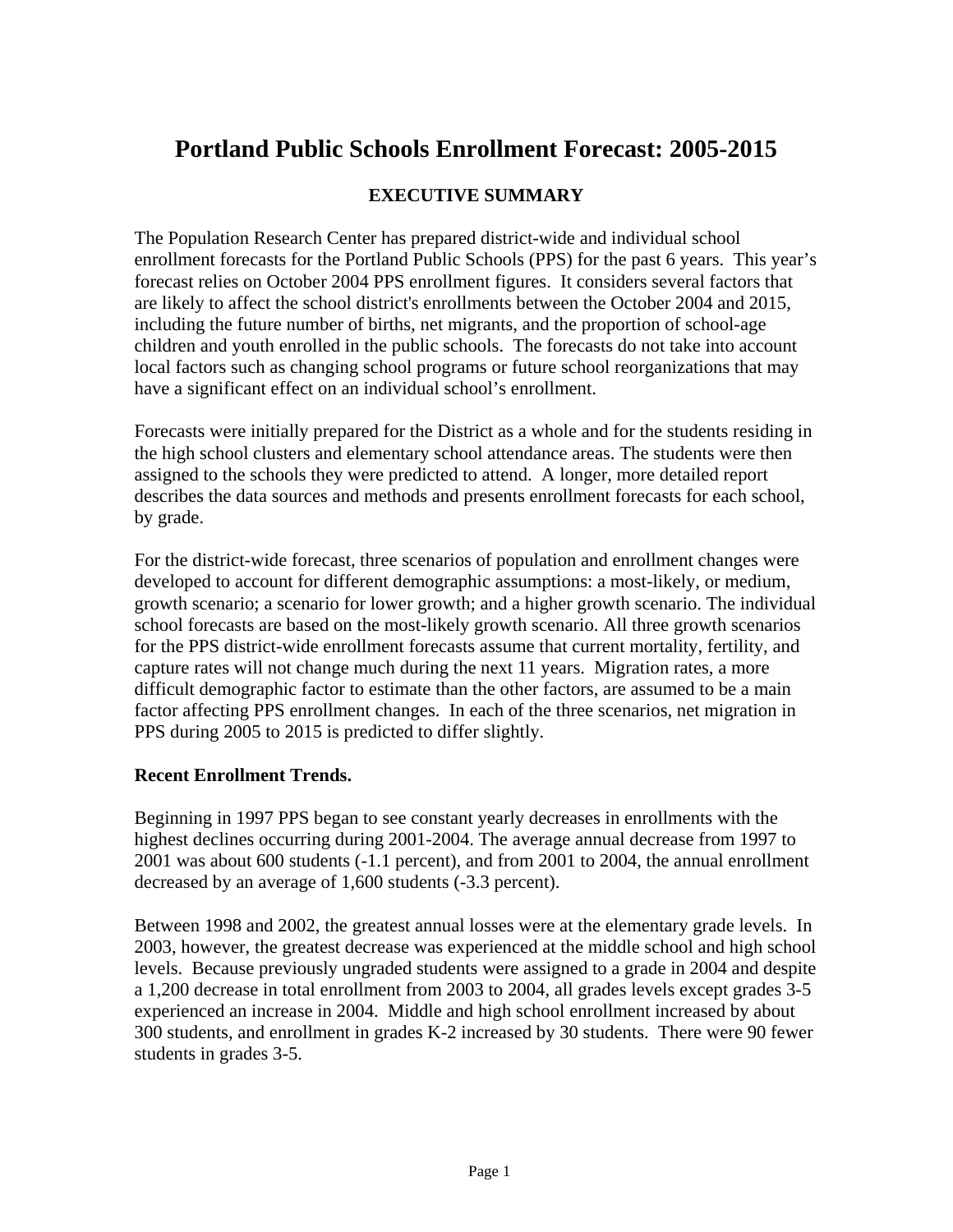In the past, the largest share of PPS students resided in Jefferson High School area. However, since 2003, Marshall High School area has been home to the largest number of PPS students. The smallest share of PPS students resides in the Lincoln and Cleveland High School areas.

The number of students residing in Lincoln and Marshall High School areas increased from 1998 to 2004. Students residing in the remaining High School areas have decreased during the same period. Jefferson and Grant High School areas have seen the largest loss of students. They lost over 1,900 and 1,000 students respectively during 1998 and 2004.

#### **Recent Demographic Trends**

The school-age population in PPS has been increasing more slowly than the total population in recent years because there have been fewer births and school-age children have been leaving the PPS residential area. The other main demographic trends are:

- o The annual number of births decreased from about 6,500 in the early 1990s to about 5,500 in the late 1990s. More births now occur in the Jefferson and Marshall High School areas than other areas.
- o Housing and Households. Since 2000, about 2,400 new housing units have been added within the PPS district boundary annually. The addition of multi-family units, such as apartments and condominiums, outnumbered the increase of singlefamily dwellings during this period. Recent new housing developments, including rental and condominium units, have not attracted substantial numbers of families with children. Most of the housing growth during the 2000-2004 period occurred in Lincoln and Marshall High School areas
- o Migration. In recent years there has been a decline in the numbers of students moving into the District, but the numbers moving out have been more constant. This has produced a greater net loss of students.
- o PPS Capture Rates, and Private and Home School Enrollment. From available data, the numbers of children attending private or home school does not significantly affect PPS enrollments, nor do the small number of PPS students residing outside of the District influence PPS enrollment trends. It is estimated that the PPS capture rates have not changed much since 2000. About 84 out of 100 school age children residing in the District attend PPS schools. PPS students residing in Lincoln and Wilson High School areas are more likely attend their neighborhood school than those who live in other areas.

#### **District-wide Forecast**

The different growth assumptions about recent trends each suggest a forecast that there will be continuing decreases in school enrollments before stabilizing in about 5 to 8 years. There are variations in the forecasts for the size of the declines and the timing at which enrollments might stabilize (see Figure 1).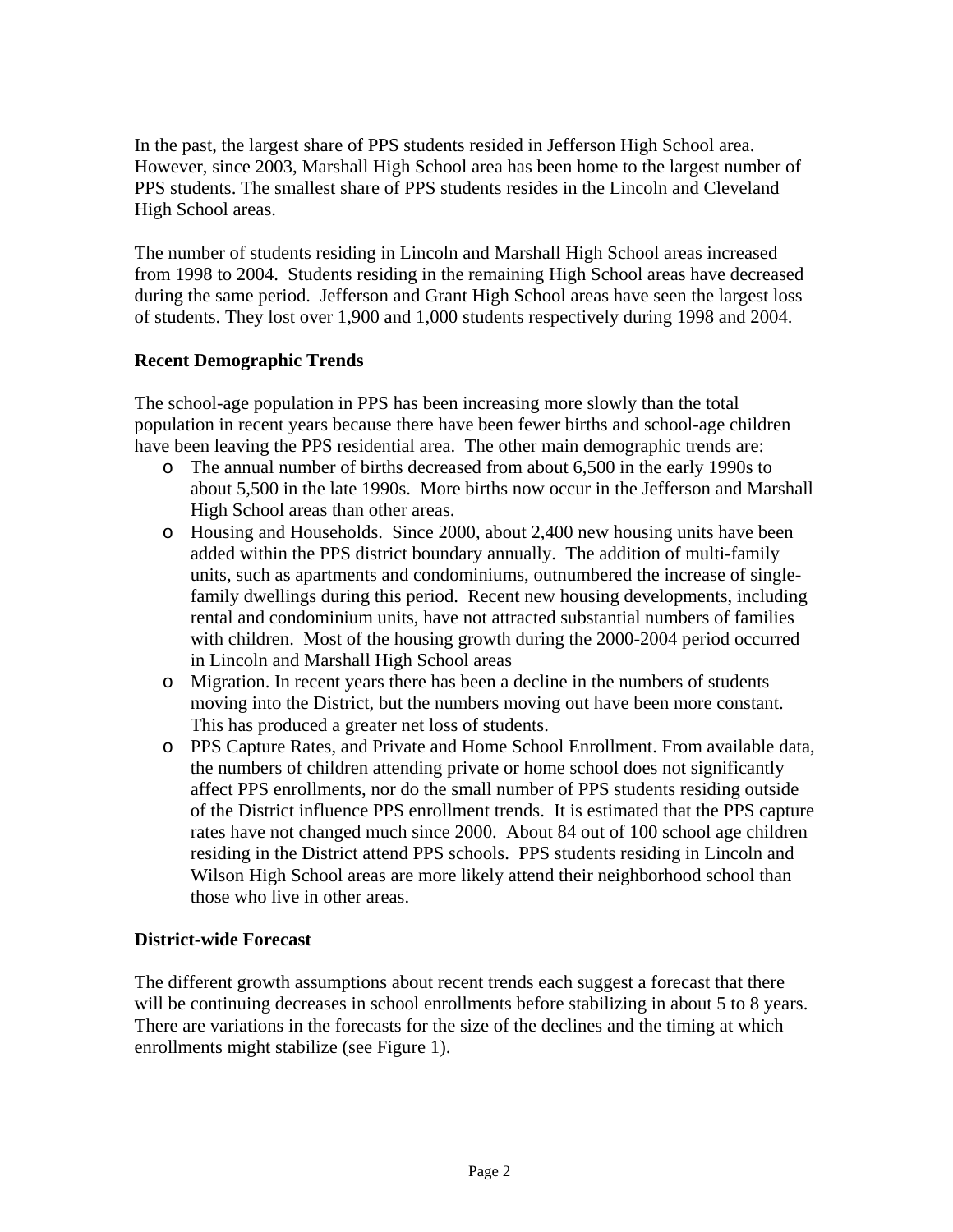

Figure 1. Current and Projected Enrollment: Three Growth Scenarios

Under all three growth assumptions, enrollment in the elementary grade level is anticipated to stabilize in 5 to 6 years, and middle school enrollment will stabilize in about 6 to 8 years. The number of students in high school is anticipated to continue to decrease throughout the forecast period, and high school enrollment will account for most of the losses seen at the District-wide level. However, the size of decreases will become smaller in the 2010 to 2015 period.

The three enrollment forecasts have the following results:

- o Low Growth. Under the low growth assumption, the decline in total enrollment from 2004 to 2015 is 12.3 percent, at an average annual rate of -1.2 percent. This decrease represents a loss of 5,738 students or an average loss of 522 students annually.
- o Medium Growth. In the most-likely growth scenario, it is assumed that the economy will continue to recover moderately and net in-migration of families with children will increase somewhat. Enrollments in PPS are forecast to continue to decrease, but at a slower rate during the 2005 to 2011 period. A slight increase in enrollment is expected during 2011-2015. During the entire forecast period, however, there will be an overall decrease in public school enrollment averaging about 300 students each year between October 2004 and 2015. These annual decreases will reduce total enrollments from 46,823 students in the 2004-05 school year to about 43,601 in the 2015-2016 school year. This represents a decrease of about 7 percent in Portland Public Schools enrollments over the span of 11 years.
- o High Growth.In the high growth scenario, only 971 fewer students are predicted to be enrolled in PPS in 2015 than in 2004. This minor loss of students over the 11 year period represents a 2.1 percent decline, with an average annual rate of only about -0.2 percent. Total enrollment begins to increase in 2012 and enrollment in 2015 is higher than in 2007.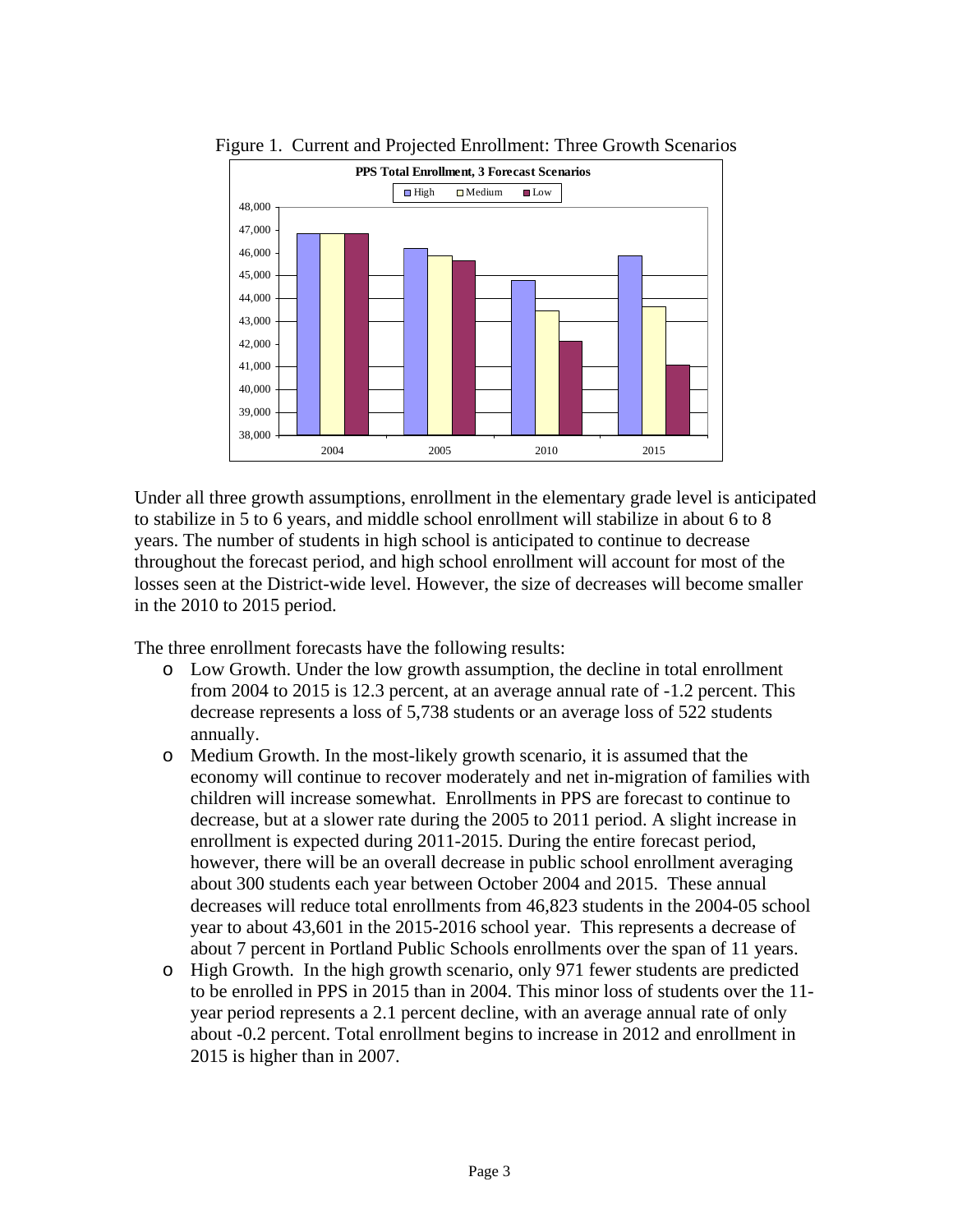#### **High School Areas Forecasts**

Separate enrollment forecasts are available for each school attendance area and for high school attendance areas. Most High School areas will experience a decrease in the number of PPS students from 2004 to 2015. However, after an initial continued loss of students, Jefferson, Madison, and Franklin High School areas are expected to see an increase in the number of PPS students toward the end of the forecast period. Overall, between 2004 and 2015:

- o Lincoln, Marshall, and Roosevelt High School areas are likely to experience modest enrollment increases, with about 20 to 40 more K-12 students each year.
- o Franklin, Madison, and Wilson High School areas are likely to witness modest enrollment decreases, with about 20 to 60 fewer K-12 students each year.
- o Cleveland, Grant, and Jefferson are likely to see moderate enrollment declines, with about 70 to 80 fewer K-12 students each year.

## **Project Staff:**

Barry Edmonston, Director Risa Proehl, Demographic Analysis Coordinator Sonoko Endo, Graduate Research Assistant in consultation with Richard Lycan, Senior Research Associate Population Research Center, Portland State University

For further information, contact: Barry Edmonston edmonstonb@pdx.edu 503-725-5101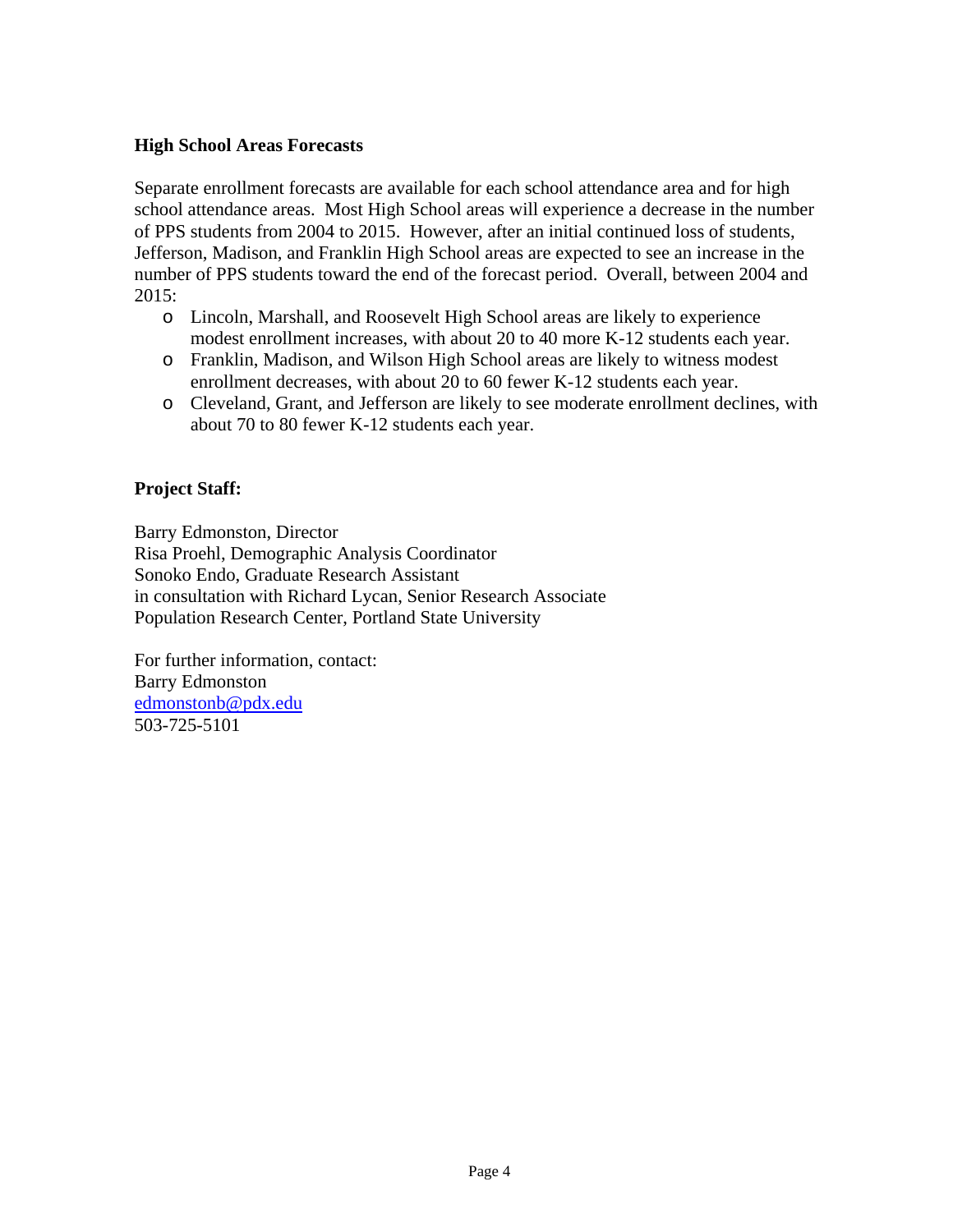#### **INTRODUCTION**

This is the sixth annual report prepared by the Population Research Center (PRC) forecasting future enrollments for the Portland Public Schools (PPS). Previous annual reports were based on October 1999, 2000, 2001, 2002, and 2003 enrollments; this report relies on October 2004 PPS enrollment figures.

This report provides a district-wide enrollment forecast, enrollment forecasts for individual schools, and demographic information for the Portland Public Schools area. The report considers several factors that are likely to affect the school district's enrollments between the October 2004 and 2015, including the future number of births, net migrants, and the proportion of school-age children and youth enrolled in the public schools.

For the district-wide forecast, three scenarios of population and enrollment changes were developed to account for different probabilities of demographic events. Forecasted enrollments were developed for a most-likely, or medium, growth scenario, and for lower growth and higher growth situations. The individual school forecasts are based on the most-likely growth scenario.

The different growth assumptions about recent trends each suggest a forecast that there will be continuing decreases in school enrollments before stabilizing in about 5 to 8 years. There are variations in the forecasts for the size of the declines and the timing at which enrollments might stabilize.

Changes in enrollment for all grade levels - Kindergarten through  $2<sup>nd</sup>$ ,  $3<sup>rd</sup>$  through  $5<sup>th</sup>$ ,  $6<sup>th</sup>$ through  $8<sup>th</sup>$ , and  $9<sup>th</sup>$  through  $12<sup>th</sup>$  - are expected to follow a similar pattern as total enrollment. The magnitude of change and occurrence of change will vary, however. Enrollments in the lower grades will eventually rebound at a faster pace than enrollments in the higher grades. Enrollments in K-8 grades levels will see modest increases by the end of the forecast period. Enrollments in grades 9-12 will fluctuate throughout the period, and are expected to start to stabilize near the end of the period.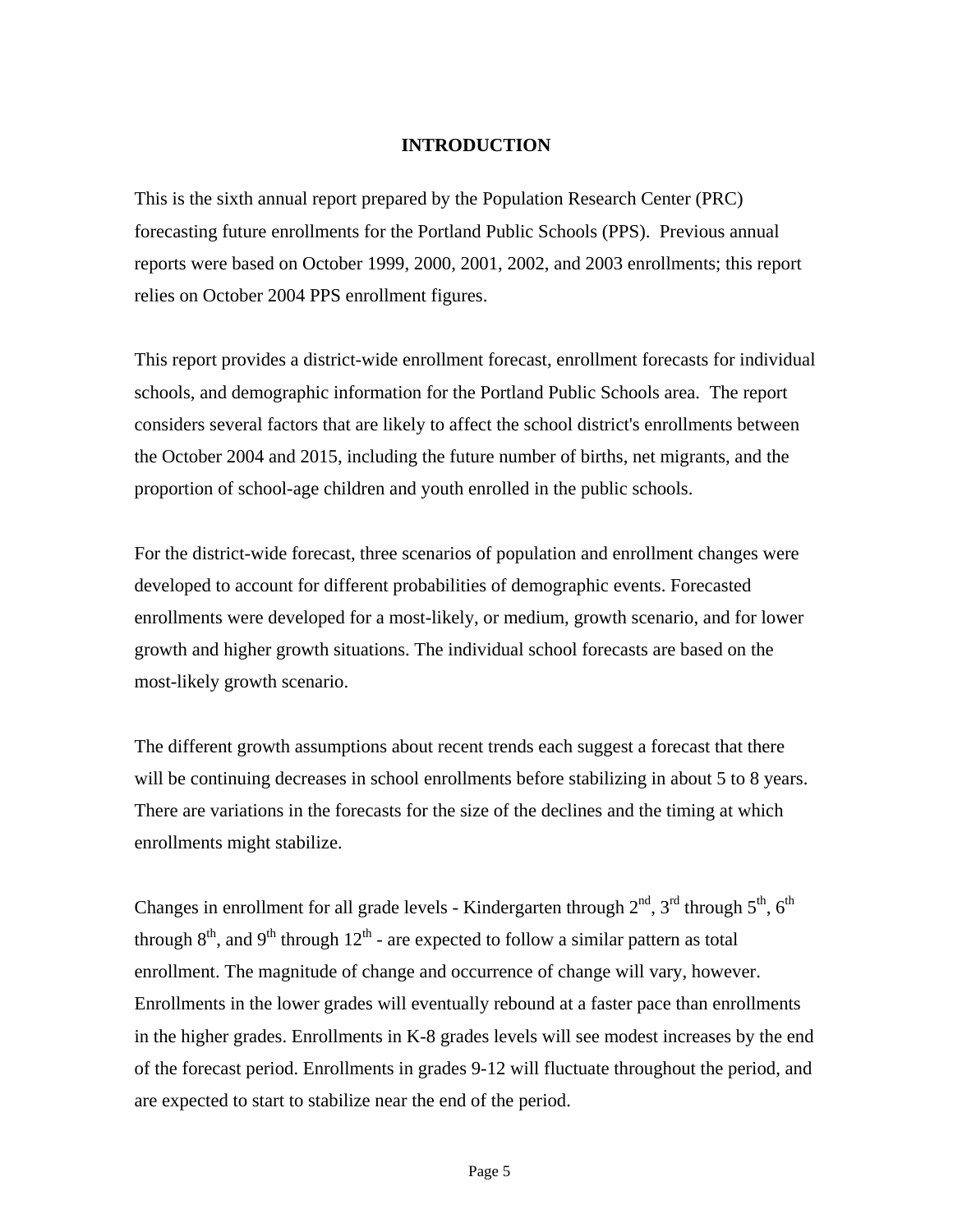In the most-likely growth scenario, it is assumed that the severity of the recent downward trend in the local economy is temporary. The economy is predicted to continue to moderately recover and net in-migration of families with children will increase somewhat. Additionally, rates at which public school enrollments have been decreasing will lessen and eventually stabilize.

If recent trends continue, enrollments in PPS are forecasted to continue to decrease, but at a slower rate during the 2005 to 2011 period. A slight increase in enrollment is expected during 2011-2015. During the entire forecast period, however, there will be an overall decrease in public school enrollment averaging about 300 students each year between October 2004 and 2015. These annual decreases will reduce total enrollments from 46,823 students in the 2004-05 school-year to about 43,601 in the 2015-2016 school year. This represents a decrease of about 7 percent in Portland Public Schools enrollments over the span of 11 years.

#### **A Note of Caution**

Given the severity of recent PPS enrollment declines, several caveats should be kept in mind when interpreting the enrollment forecasts in this report.

First, the PPS enrollment projections represent a forecast derived from assumptions representing our best judgment as to the possibilities for future conditions. It is not possible to judge at this time which of the assumptions or combinations of assumptions may best forecast future enrollments. The next three or four years will reveal better whether the modeled demographic trends are likely to occur. If different conditions arise, then it would be appropriate to revise the enrollment projections, taking into account new assumptions.

Second, variations in forecasts become larger in the long run. Most of the students who will enroll in Portland Public Schools next year are currently enrolled in schools this year. This helps to make a more accurate forecast in the short term. But, as years go by,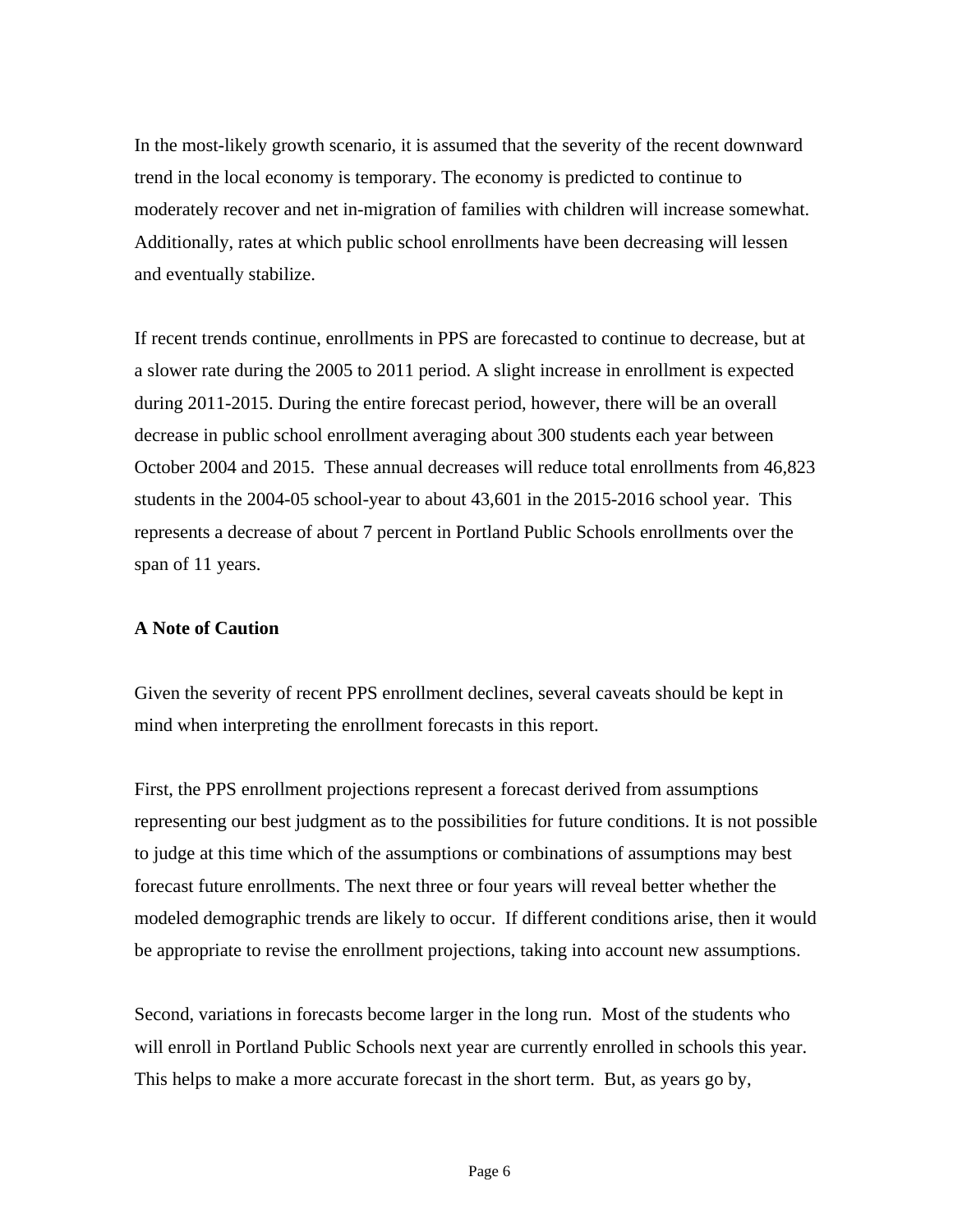enrollments depend increasingly on assumptions about the numbers of school-age children and youth that move into and out of the school district and the number of births that occur in the district. Enrollment forecasts become less certain over longer periods of time.

Finally, there is a temptation in interpreting forecasts to ask: "Which is the correct forecast?" Asking such a question implies that there is need to pick one forecast at present and then base future plans on it. The more appropriate use of this report is to consider that there is likely to be some variation around the most-likely forecast and that we will want to update them as conditions evolve. Instead of "picking and planning" right now for one outcome over the next eleven years, we urge school officials and the public to "monitor and manage" the changing conditions that will affect future school enrollments. The mostlikely enrollment forecast presented in this report can best serve as a guideline in this process of monitoring and managing.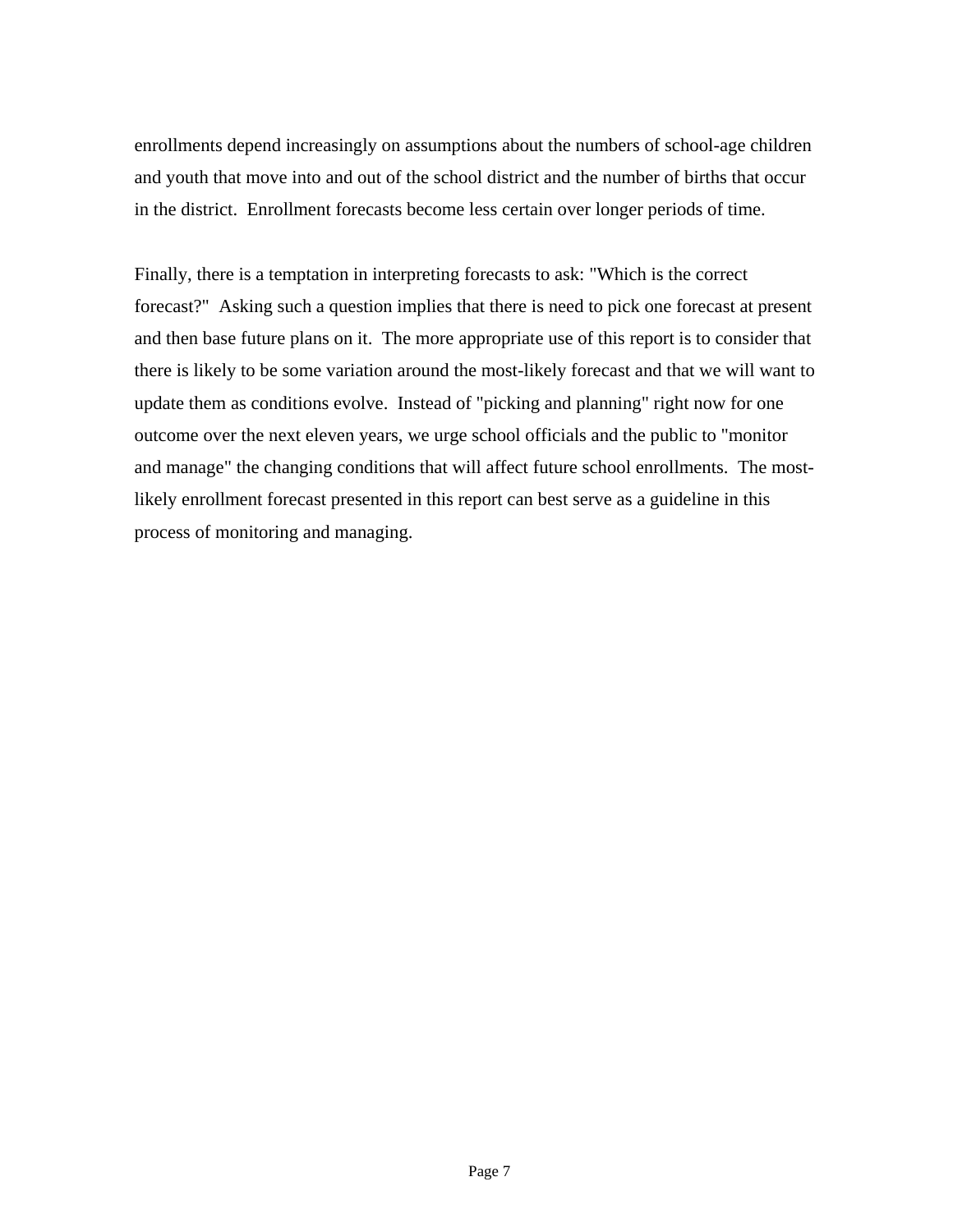#### **OVERVIEW OF THE REPORT**

This report presents the results of a study conducted by the Population Research Center (PRC) to address the long-range planning needs of the Portland Public Schools (PPS). This report considers recent demographic changes experienced in the District and provides annual district-wide enrollment forecasts by grade for the PPS from 2005 to 2015. Also included are enrollment forecasts for selected grade levels (K-2, 3-5, 6-8, and 9-12) for each year from 2004 to 2015 for PPS individual schools.

For the district-wide forecasting, three scenarios of population, housing, and enrollment changes were developed to account for different probabilities of demographic events. Expected future enrollments that result from the most likely population trends in the District are presented in this report along with two additional district-wide enrollment forecasts based on lower and higher growth scenarios. The three scenarios presented here differ from those developed for earlier forecast reports. Each scenario is based on alternate future population growth assumptions predicted for the area in and around Portland Public Schools.

The report covers the following topics:

 District Demographic Trends. A description of recent demographic trends and factors that influence population and enrollment changes in the District, including fertility, migration, and housing growth. Also included in this section is a description of some additional factors that influence enrollment changes – capture rates, and private and home schooling trends.

District Enrollment Trends. A brief description of historical and current enrollment patterns in the District.

Population Growth Assumptions. A description of the assumptions used in the low, medium, and high growth District forecasts.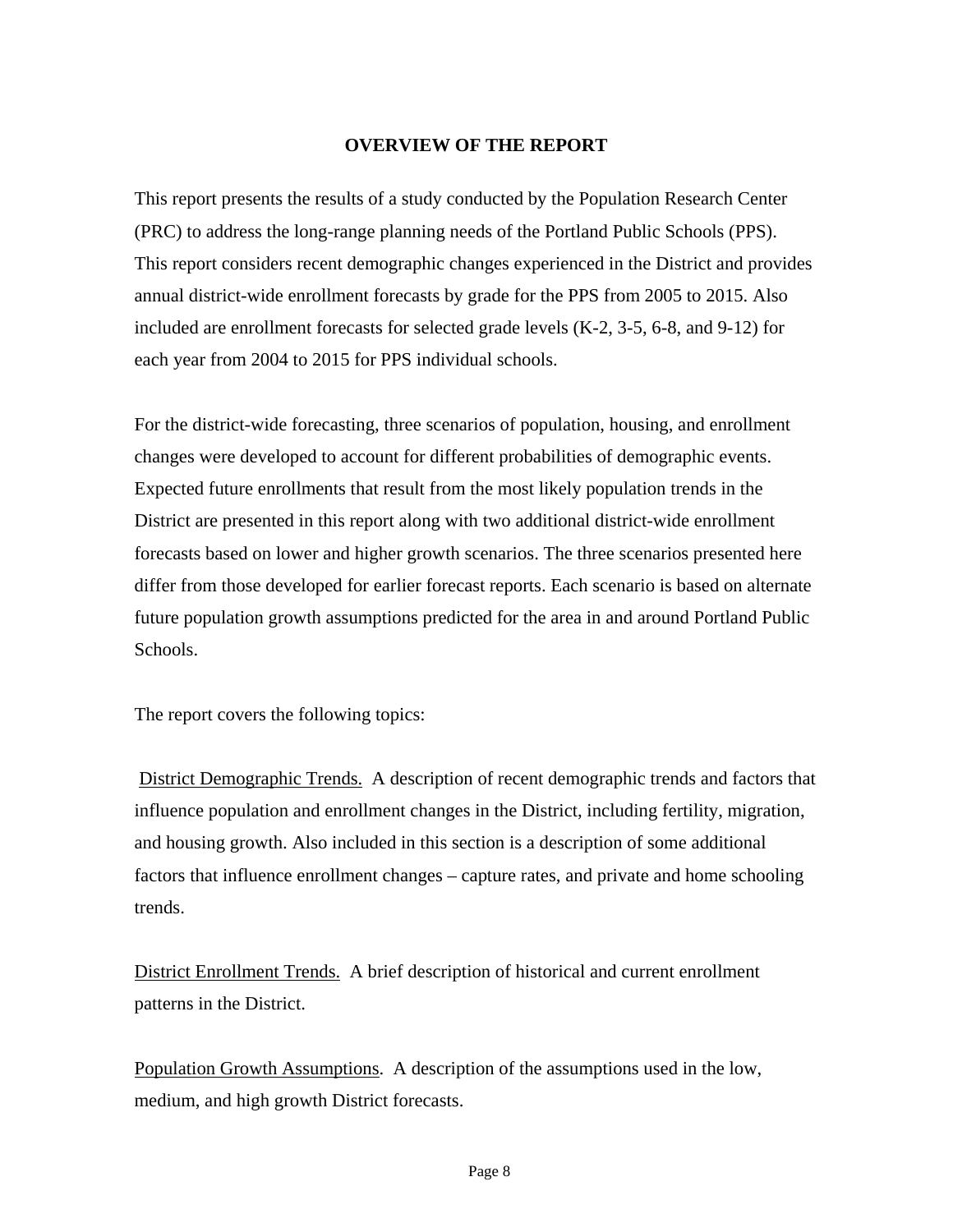The Most-Likely, and Low and High District Enrollment Forecasts (District-Wide Results). The results and analysis of the predicted enrollment changes.

Demographic and Enrollment Trends in High School Cluster Areas. A description of the significant population, housing, and enrollment trends that are specific to the individual geographic areas of the high school clusters.

Methods and Data Employed for District Forecast. A description of the population and enrollment model and data sources used for the district-wide forecast.

Methods and Data Employed for Individual School Forecasts. A description of the model and data used for these forecasts.

Several Appendices provide more detailed information, including:

Appendices 1 and 2. Detailed District-wide and school forecast tables.

Appendix 3. A summary of PPS school and boundary changes.

Appendix 4. Map vacant residential tax lots with PPS boundary.

Appendix 5. Detailed data sources.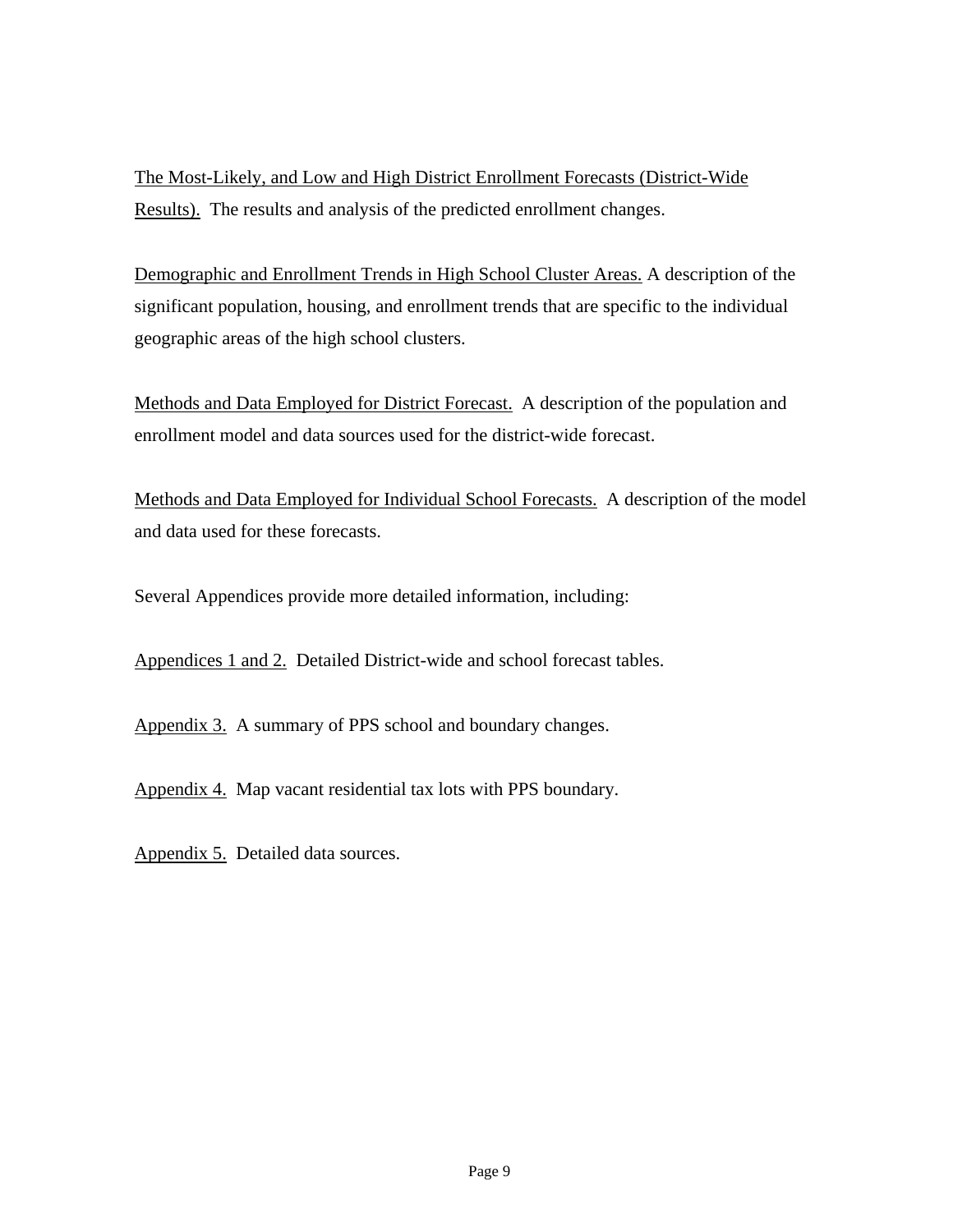#### **DEMOGRAPHIC TRENDS AFFECTING PPS ENROLLMENTS**

#### **Population**

It is estimated that the total population in PPS reached approximately 443,500 in 2004. PPS, by nature of its location within Multnomah County and the City of Portland, follows similar trends as the two larger areas. The population in PPS represents about 81 percent of Portland's population and 65 percent of Multnomah County's.

Since at least 2000, it is estimated that Portland's population has been increasing by about an average of 5,400 persons annually, providing most of the total population growth in Multnomah County. The average annual growth rate of the total population in Portland is estimated to be about 1 percent since 2000. The rate of increase of the school-age population in Multnomah County during recent years had typically been lower than the rate for the total population, and often lower than the rates in surrounding counties. However, Multnomah County has recovered a slightly higher growth rate of the school-age population in the past year. There was a 1.5 percent increase in the number school age children in Multnomah County, which was higher than any of the previous five years, and about the same rate as the total population. This level of increase was lower than in Washington County, but higher than Clackamas County and the State.

While both Multnomah County and the State of Oregon have seen similar trends for children's population age groups during 1999-2004, growth rates in Multnomah County slightly outpaced the State during the past year in the age groups between 5 and 17 years. The population growth rate of children ages 0-4, however, has declined in both Multnomah County and the State.

The population of whites in both Portland and Multnomah County has been decreasing in the last several years, while the ethnic minority population has been increasing. Since at least 1999, Hispanics and Asians have been increasing in both areas, while the black population has been decreasing in the city and increasing in the County. The Hispanic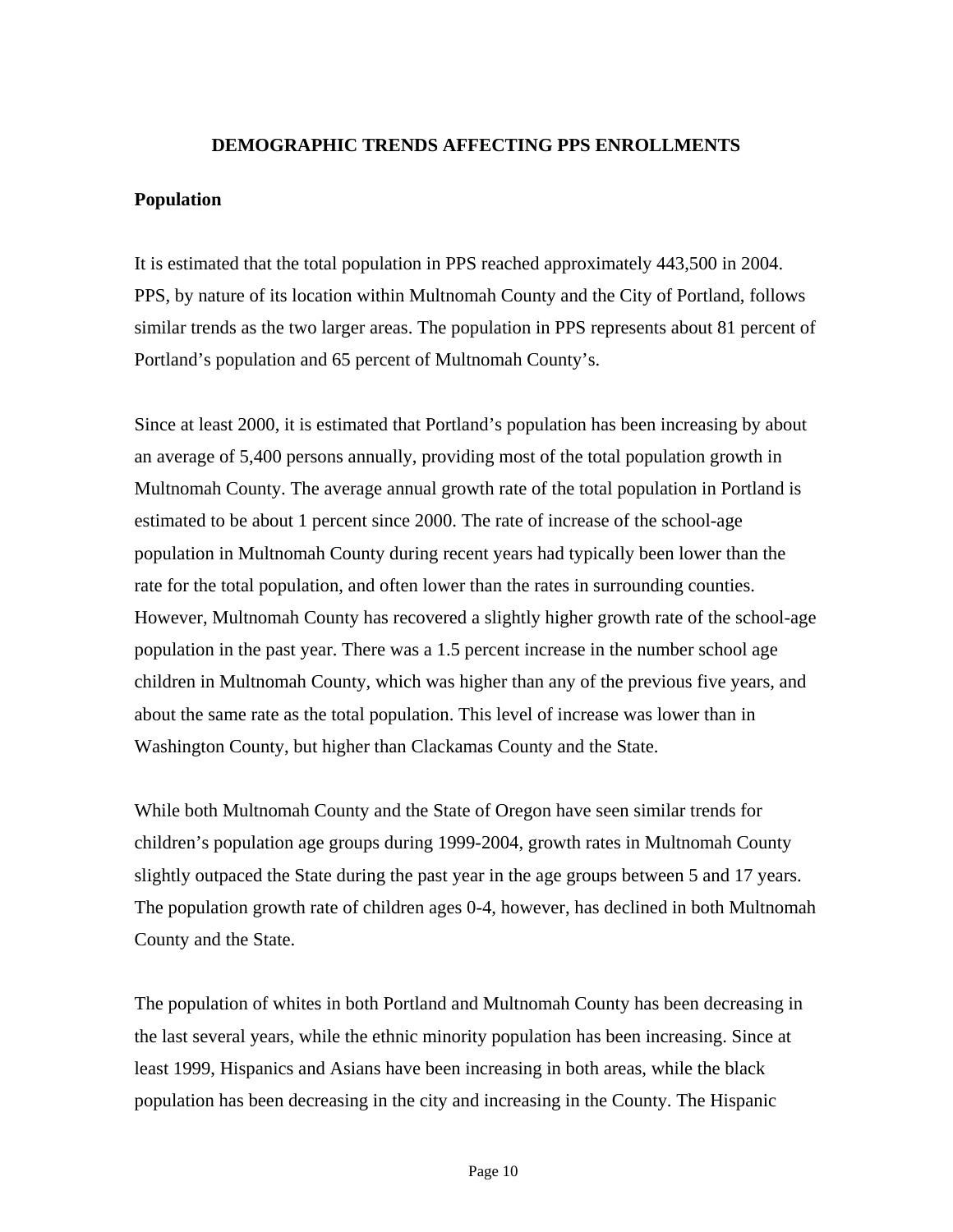population is increasing at the fastest rate. The Asian population has been increasing at a faster pace in the city than in the County, and the Native American population has remained stable in both areas.

#### **Fertility and Births**

The total fertility rate in PPS was about 1.75 in 2000, meaning that the average woman would bear 1.75 children by the end of her child-bearing years. This rate is considerably below the State average of about 2 children. Age-specific fertility rates in the District are assumed to have remained stable and there has been no significant change in the annual number of births. Since 1998, there have been between 5,400 and 5,700 births in the District annually. Thus far, any increases in fertility from women in racial/ethnic groups associated with higher fertility moving into the District have been offset by others postponing child-bearing or deciding not to have children.

In 2003, the most recent year for which data are available, 68 percent of all births in the District were white, 13 percent were Hispanic, 9 percent were black, 9 percent were Asian/Pacific Islander, and 1 percent were Native American. Since 1998, the numbers of births to whites and blacks have decreased slightly, while the numbers of Hispanic and Asian births have increased. The number of Native American births has been stable.

#### **Housing and Households**

Since 2000, about 2,400 new housing units have been added within the PPS district boundary annually. The addition of multi-family units, such as apartments and condominiums, has outnumbered the increase of single-family dwellings during this period Despite continued housing growth in the District, it appears that fewer families with school-age children are moving into the Portland area. Recent new housing developments, including rental and condominium units, have not attracted substantial numbers of families with children.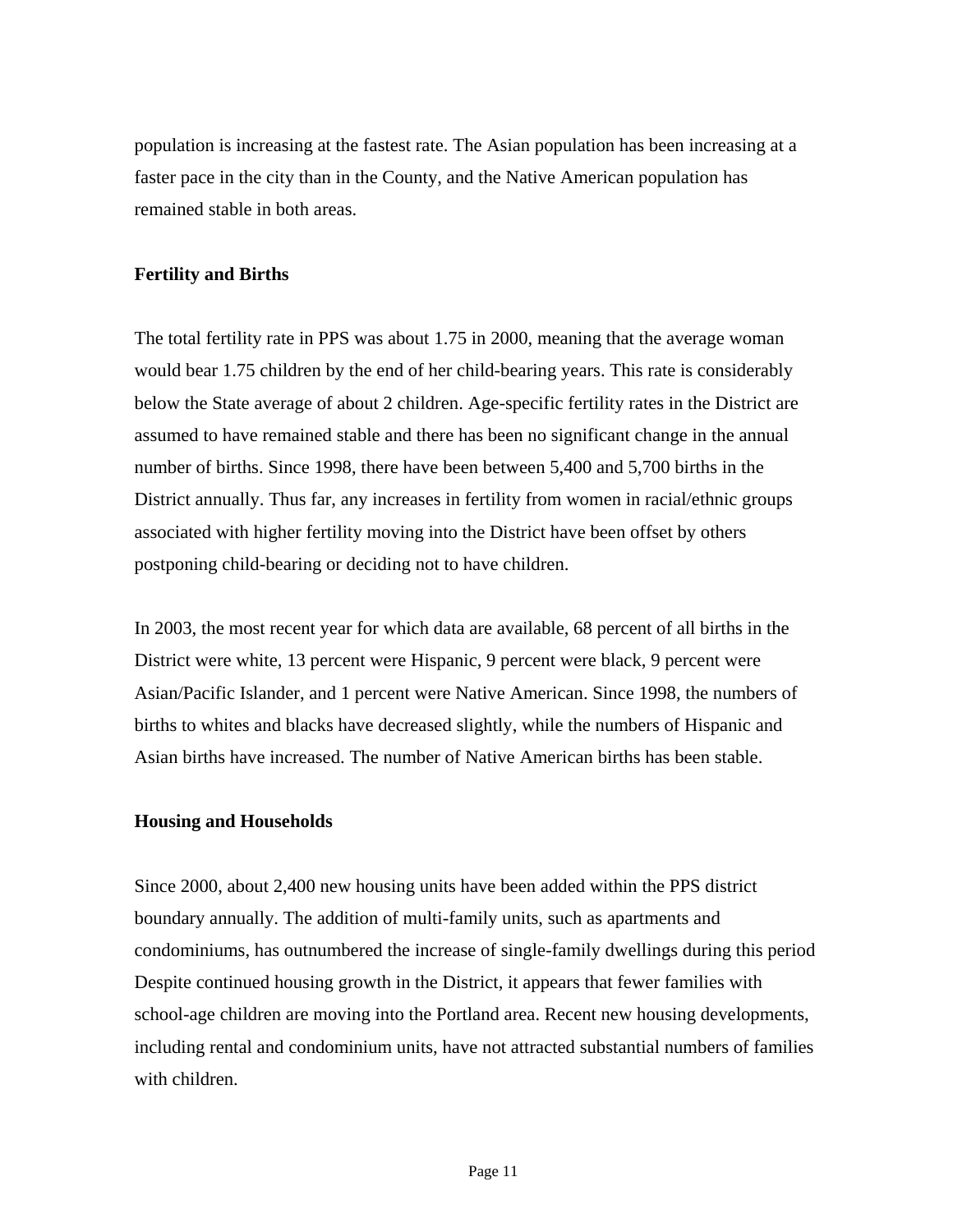Most of the land area within the Portland Public Schools area has been developed. Most new residential construction has been "in-fill" developments as well as some conversions of commercial structures to residential housing. As of April 2004, the number of vacant developable tax lots in PPS that are zoned as residential is approximately 7,100. This number represents about 5.0 percent of all tax lots that are zoned residential within the District boundary. The number of possible housing units that may built on this land in the future will be larger than the number of tax lots as multi-family structures may be built on one taxlot (see map in Appendix 4 for location of vacant residential lots).

Portland's average number of persons per housing unit is estimated to be 2.47 for singlefamily housing units (the lowest of all surrounding sizable cities in the metropolitan area) and 1.64 for multi-family units (the lowest after Lake Oswego and West Linn). Portland's low average number of persons per housing unit is another indication of the presence of large numbers of households with few or no children.

#### **Migration**

In recent years there has been a decline in the numbers of students moving into the District, but the numbers moving out have been more constant. While an overall increase in the numbers of students moving out has not been observed, the result is still a net loss of students because the students who have been leaving the District are not being replaced by newcomers as they were in previous years.

 The majority of students moving out of the District are white. The number of minority students (mostly Hispanic) that had been moving into the District to offset student losses in previous years has declined. Additionally, there has been an increase in the number of minority students (mostly blacks) moving out of the district.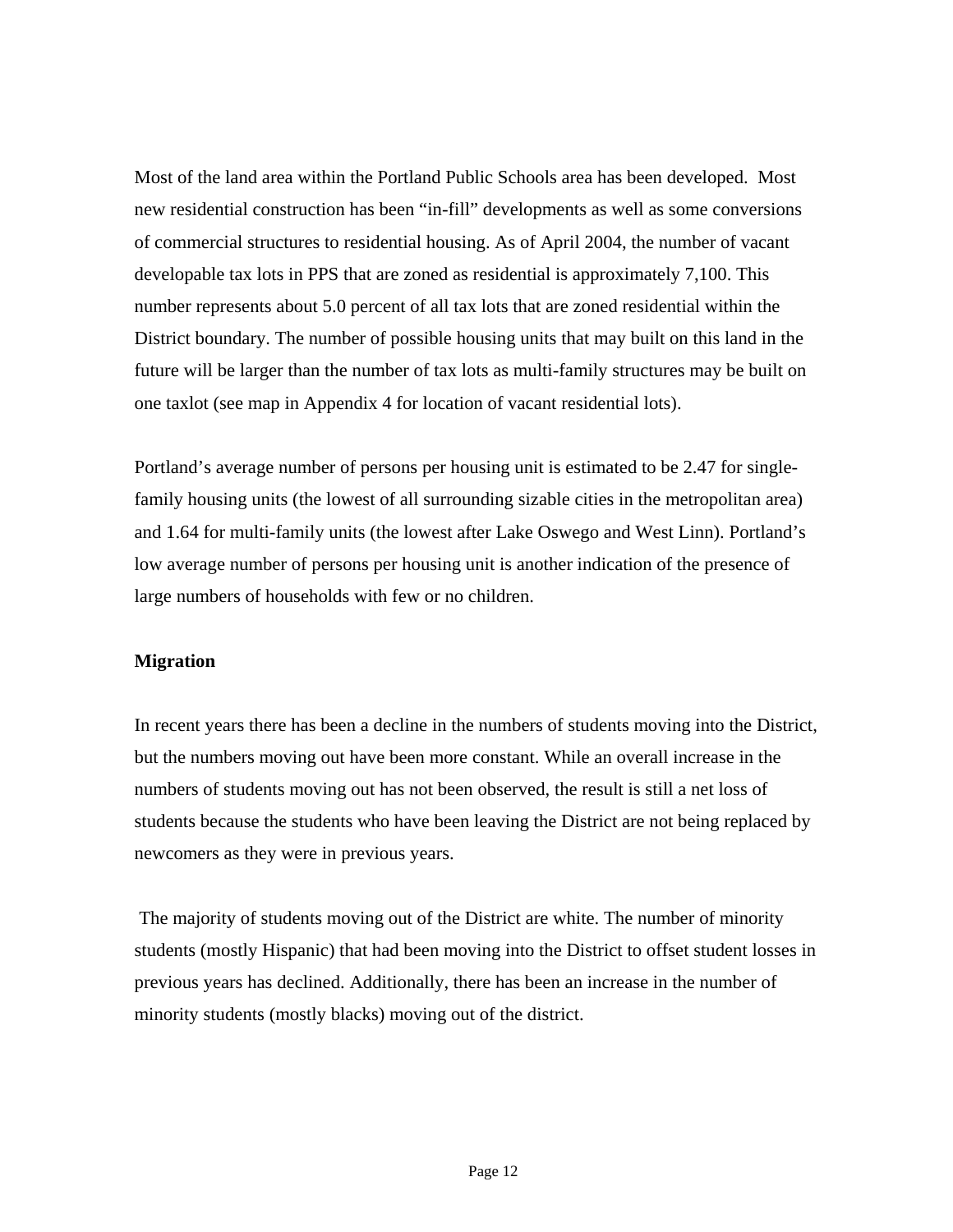Most of the students transferring in and out of the District reside in rental housing. Due to the lack of permanency associated with apartments and other rental housing, in times when the economy is in recession and unemployment rates are especially high in the city, more renters than home-owners seek better-value housing and jobs elsewhere.

For a more detailed description of the results from an analysis of the student enrollment data and an explanation of possible causes for the recent accelerated decline of PPS enrollments, please refer to the report entitled *Anatomy of the Losses in Portland Public Schools Enrollment* prepared by Richard Lycan for PPS, dated February 2004.

#### **PPS Capture Rates, and Private and Home School Enrollment**

Capture rates, the rates that reflect the percentage of children who attend local public schools, was about .84 in PPS in 2000. It is estimated that the capture rates in 2004 have not changed much since 2000. This means that 84 out of 100 school age children residing in the District attend PPS schools. In 2000, the capture rate for grades 3-5 was the highest at .87, followed by grades 6-8 with a rate of .85. The capture rate for high schoolers is about .84. The lowest rate characterizes K-2 students at .82.

The number of students that reside outside of the District and attend PPS schools fluctuated between approximately 800 and 1,200 students during 1998 to 2004. In 2004, there were 1,191 out-of-district students attending PPS schools. About 40 percent of these students attended high school, 20 percent were enrolled in middle school, and 40 percent were in elementary school.

About 30 private schools were surveyed in the Portland metropolitan area to evaluate overall trends of private school attendance. Based on the survey responses, no significant changes were found in the number of students residing within the PPS boundary attending private school in recent years.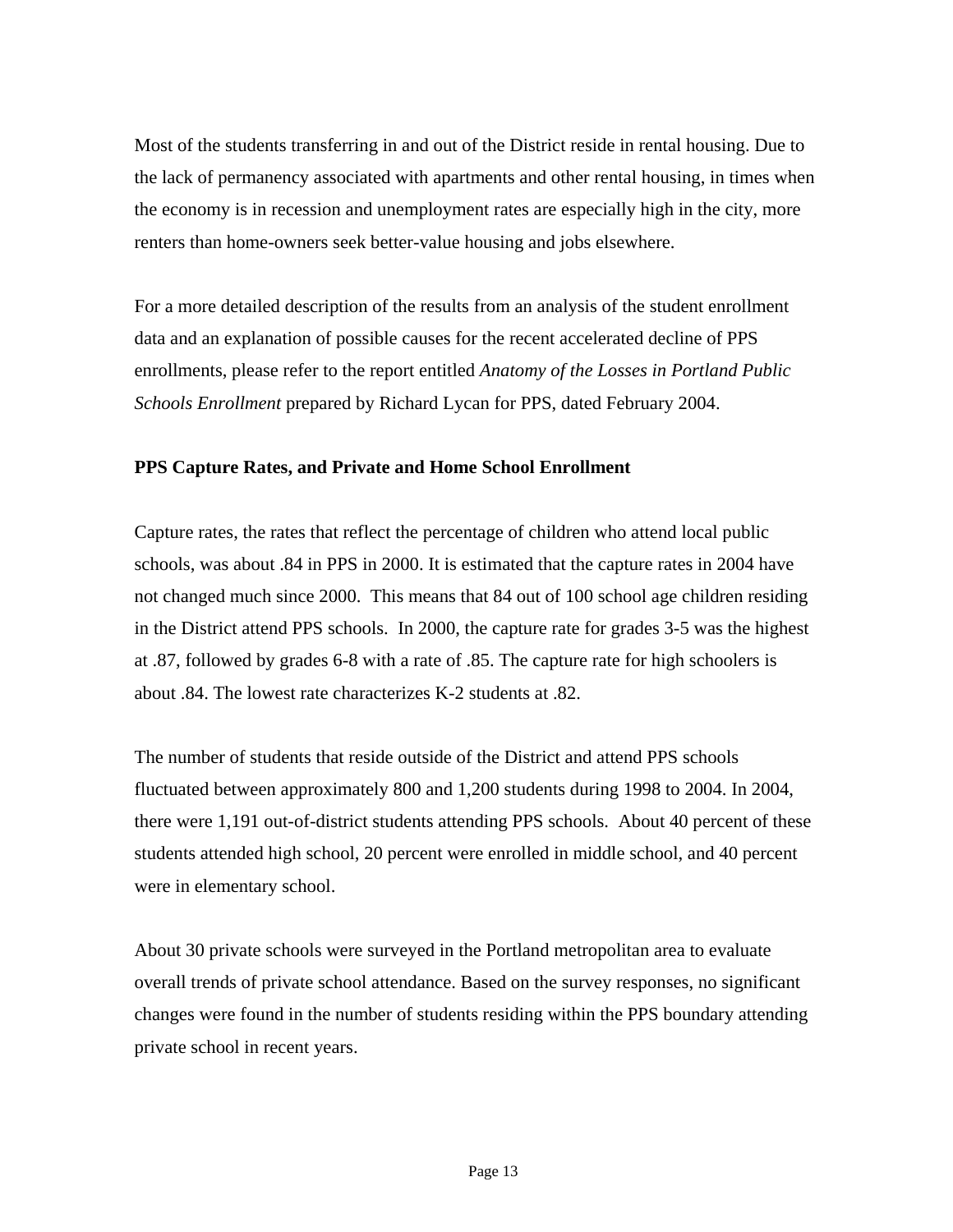Analysis of data from the Oregon Department of Education suggests that growth rates of private school enrollment in the Portland metropolitan area are not as high now as they were in the mid-1990s, when there were more increases in private school enrollments, and no substantial changes were noted during the past year.

It appears that the percentage of home schooled students has increased slightly in Multnomah County during the past 2-3 years. However, the annual rate of growth of students in home school has fluctuated historically and it is not certain whether the increase in the percentage of home school students will continue.

The percentage of school-age children in home school in Multnomah County during 1998 to 2000 was around 1.5 percent and increased to 2.3 percent during the 2002-2003 and 2003-2004 school years. Approximately 2,500 children were reported to be home schooled in Multnomah County in the 2003-2004 school year. During the same period approximately 1,400 students residing in PPS are estimated to have been attending home school, an increase of about 400 students since 2000.

From available data, the numbers of children attending private or home school do not significantly impact changes in PPS enrollment, nor do the small number of PPS students residing outside of the District influence PPS enrollment trends.

#### **PPS Enrollment Trends**

In the 2004-2005 school year, the school district included 59 elementary schools, 17 middle schools, 10 high schools, and a variety of special schools and programs. Since the development of last year's enrollment forecasts, 3 of the 10 high schools have created multiple smaller high schools located within each of the original high school campuses. In addition, at the end of the 2004-2005 school-year, five neighborhood elementary schools and one middle school closed.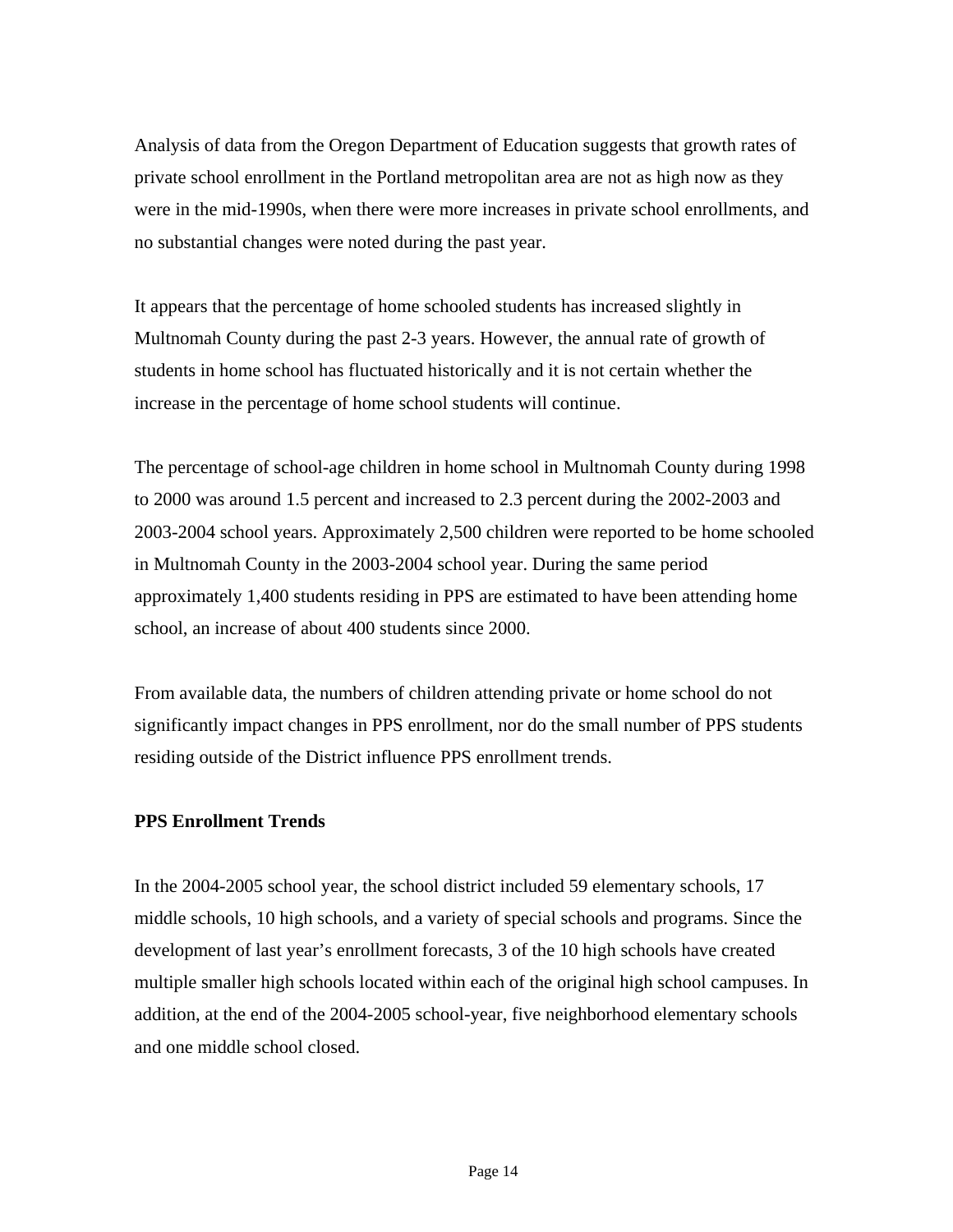The configuration of the grade levels for most elementary schools is kindergarten to grade 5; however, seven elementary schools offer pre-kindergarten programs and three include middle school grade levels. Middle schools consist of grades 6 to 8. High schools include grades 9 to 12. Several PPS schools include special programs, or focus options, and are included in this study.

During 1990 to 1996, PPS experienced enrollment increases during most years with an average annual increase of about 400 students. Beginning in 1997 PPS began to see constant yearly decreases in enrollments with the highest declines occurring during 2001- 2004. The average annual decrease from 1997 to 2001 was about 600 students (-1.1 percent), and from 2001 to 2004, the annual enrollment decreased by an average of 1,600 students (-3.3 percent).

Historically, about 2 to 3 percent of PPS students in special education programs were not assigned a grade level, or were ungraded. The number of ungraded students increased from at least 1998 to 2003. In the 2003-2004 school year, ungraded students represented almost 4 percent of the PPS total enrollment, or 1,769 students. The highest percentage of ungraded students attended high school (44 percent), 31 percent attended middle school, and 25 percent were enrolled in elementary school. In the 2004-2005 school year, a new assignment of grades occurred, and except for 4 students, all students were integrated and were assigned a grade level.

Between 1998 and 2002, the greatest annual losses consistently were at the elementary grade levels. In 2003, however, the greatest decrease was experienced at the middle school and high school levels. Because the previously ungraded students were assigned to a grade in 2004 and despite a 1,200 decrease in total enrollment from 2003 to 2004, all grades levels except grades 3-5 experienced an increase in 2004. Middle and high school enrollment increased by about 300 students, and enrollment in grades K-2 increased by 30 students. There were 90 fewer students in grades 3-5.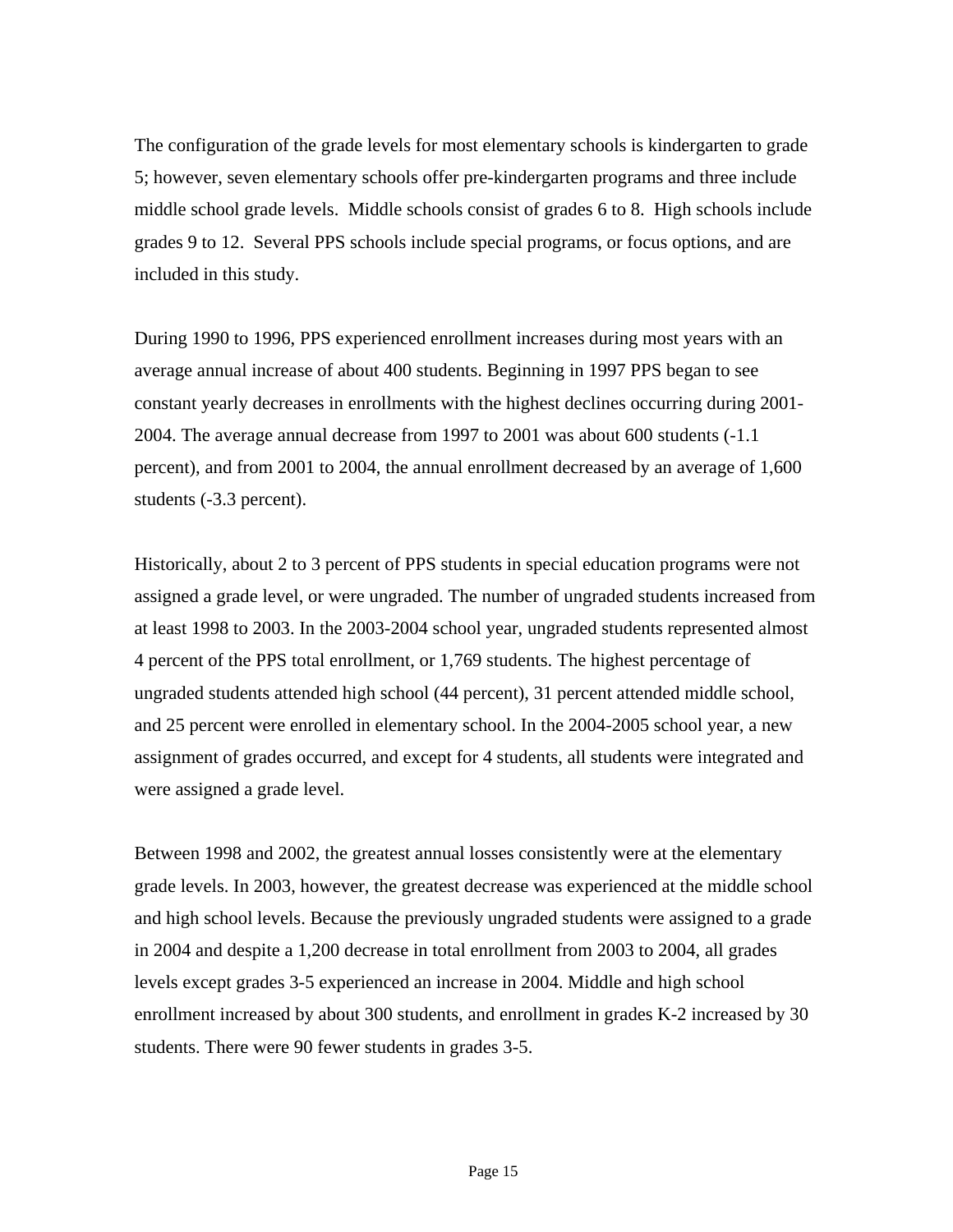The explanation for the overall enrollment declines which began in 1997 is detailed in a report prepared by the Population Research Center entitled *Changing Times, Changing Enrollments: How Recent Demographic Trends are Affecting Enrollments in Portland Public Schools.* Causes of the accelerated enrollment in 2002 and in 2003 are analyzed in the report entitled *Anatomy of the Losses of Portland Public Schools Enrollment* by Richard Lycan. The main conclusions about the possible factors contributing to the declining enrollments in PPS as outlined in the reports are:

- First and foremost, public school enrollments have declined in recent years primarily because there have been sizeable decreases in the number of students entering kindergarten and the early elementary school grades. Smaller numbers of entering students are, in turn, the result of substantial reductions in the number of births -- reductions that began in 1991. Because there were fewer births in the early 1990s, fewer students enrolled in school in the late 1990s.
- The number of births continued to decline throughout the 1990s. Declines in school enrollments starting after about 2002 are partly attributed to the lower number of births in the second half of the 1990s than in the early 1990s. But, with greater net out-migration of school-age children and the decline in births in recent years, PPS enrollment declines became larger in 2002 and 2003.
- Net out-migration of school-age children appears to have increased in the late 1990s, further reducing enrollments.
- There is conflicting evidence from public, private, and home schooling data on changes in public school capture rates (the proportion of school age children enrolled in Portland Public Schools). Available data, however, suggest that decreases in public school capture rates have been slight and have not been a major determinant of public school enrollment trends.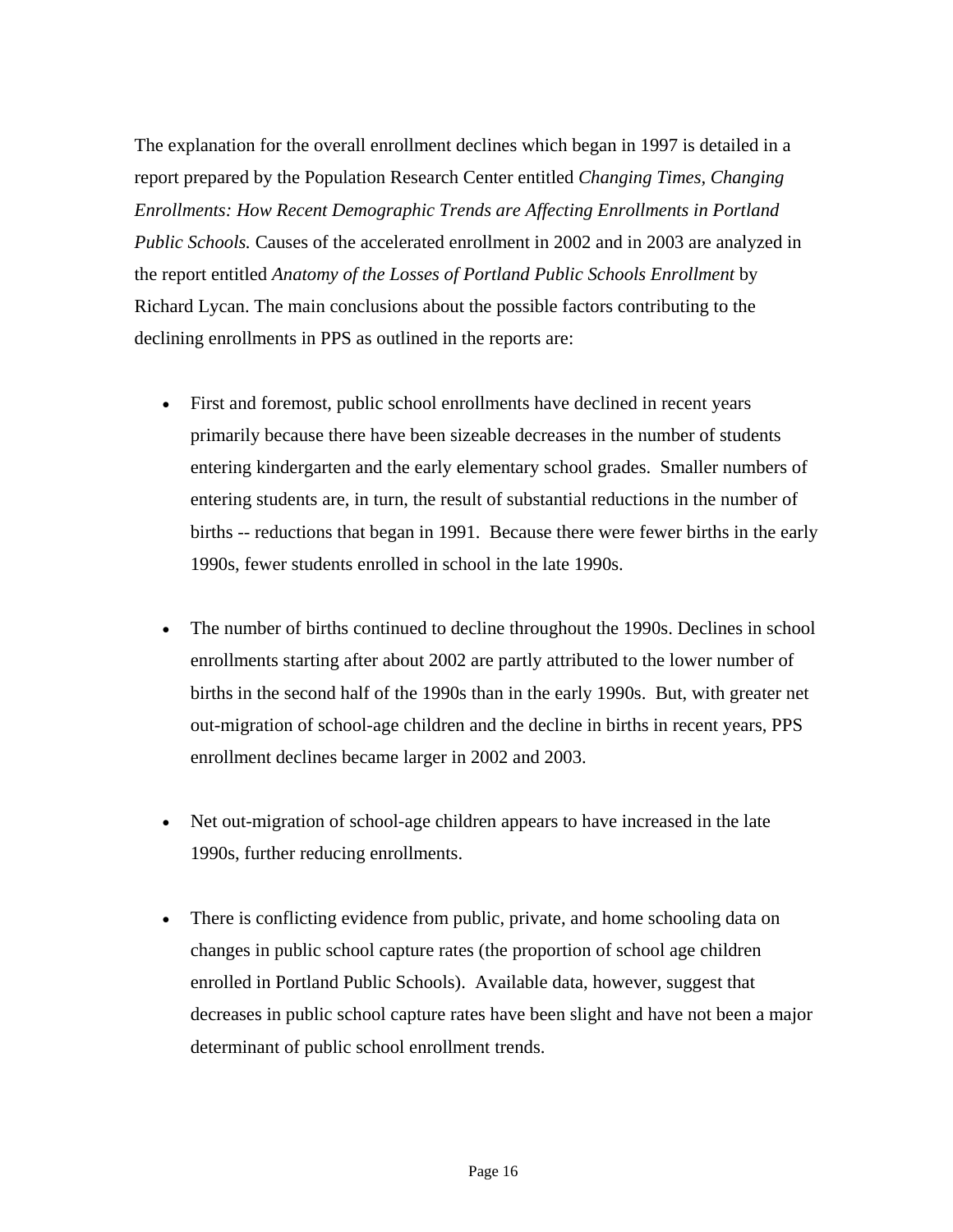- Increased international migration into the Portland metropolitan area has ameliorated the decline in enrollments by adding several thousand foreign-born students to the Portland Public Schools. Immigrant couples are contributing an increasing number of births to the population. Births to immigrants partially counterbalance fertility declines among native-born residents.
- More recently, there has been a decrease in the numbers of minority students in PPS.
- Recently there has been a decrease of in-migration to PPS rather than an increase of out-migration from PPS.

#### **Enrollment by race/ethnicity**

Based on 2004 enrollments, white students represent about 59 percent of the total PPS enrollment. Blacks represent 16 percent, Hispanics, 12 percent, Asians 10 percent, and Native Americans about 2 percent. White enrollment has decreased in recent years. Of the ethnic minority groups, the shares that Hispanics and Asians represent have increased. Hispanic students in PPS are growing at the fastest pace of all ethnic minority groups. The share that black and Native American students represent has decreased slightly.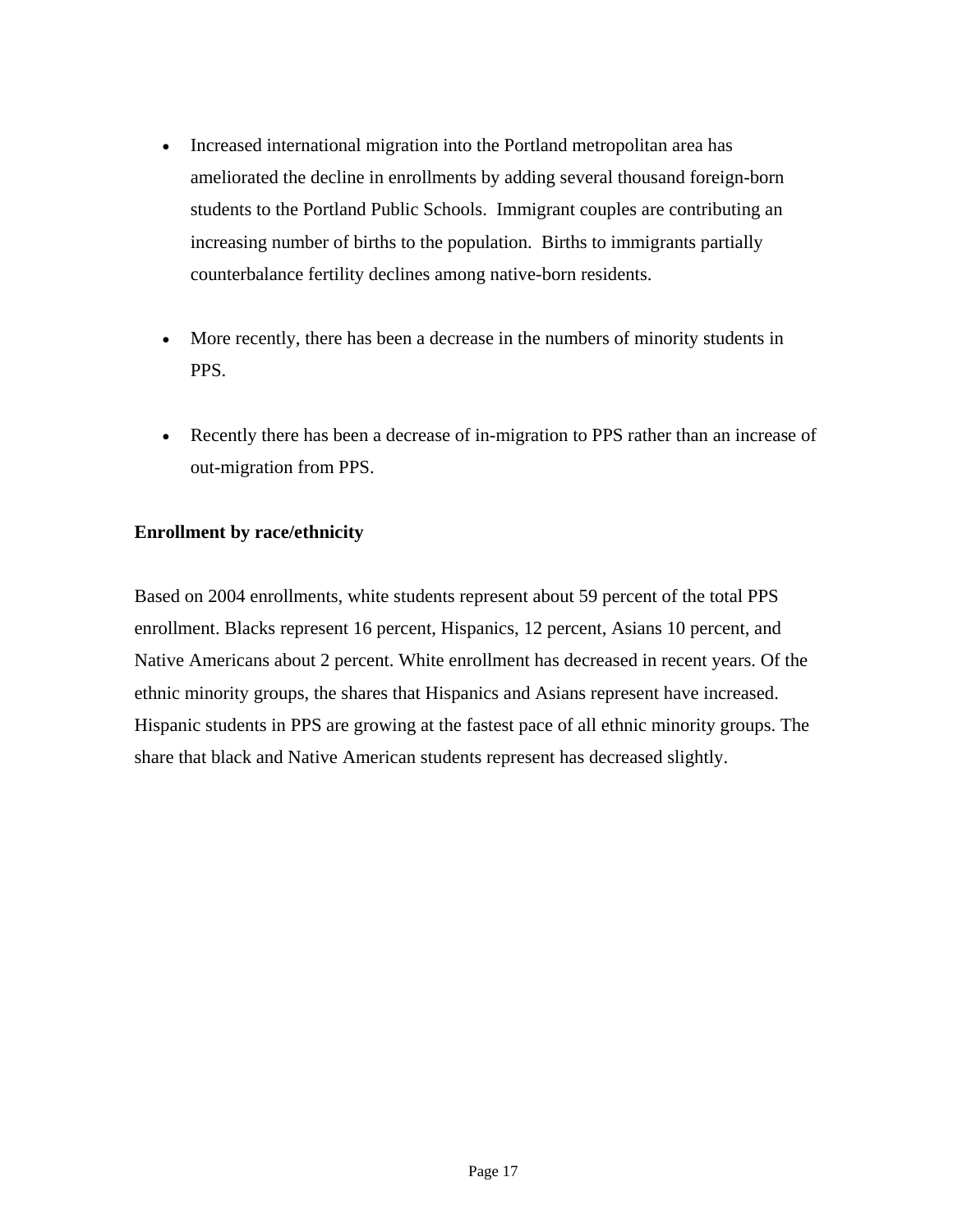#### **SPECIFIC DEMOGRAPHIC ASSUMPTIONS FOR THE ENROLLMENT FORECASTS**

The population of an area is determined by the number of births and deaths that occur in the same area, and number of net migrants moving in or out. The population in a given time period is illustrated in the following equation:

Population in 2000 = Population in 1990 + Births during 1990 to 2000 – Deaths during 1990 to 2000 +/- Net Migration during 1990 to 2000

The number of net migrants is influenced by factors such as housing availability and the economy. In addition to an area's population characteristics, capture rates also determine public school enrollment.

Three growth scenarios (low, medium, and high) were developed for the district-wide enrollment forecasts. The different scenarios are based on predictions of demographic trends in the PPS area and how quickly the economy will recover. The rate at which the population is predicted to increase is dependent on the extent at which the economy will recover. All three growth scenarios assume that current mortality, fertility, and capture rates will not change much during the forecast period. Migration rates, a more difficult demographic factor to estimate than the other factors, are assumed to be a main factor affecting PPS enrollment changes. In each of the three scenarios, net migration in PPS during 2005 to 2015 is predicted to differ slightly.

The economy is a major force influencing in and out-migration of population. Local and regional economists concur that the economic climate in the Portland metropolitan area will continue to improve, but the extent and pace of improvements is not certain.

The population growth assumptions in all three scenarios developed for this forecast have a milder impact on future PPS enrollments than have been observed in the past three years. The demographic trends that have led to decreasing enrollments are expected to lessen in magnitude and the recent dramatic enrollment declines that have occurred in PPS are not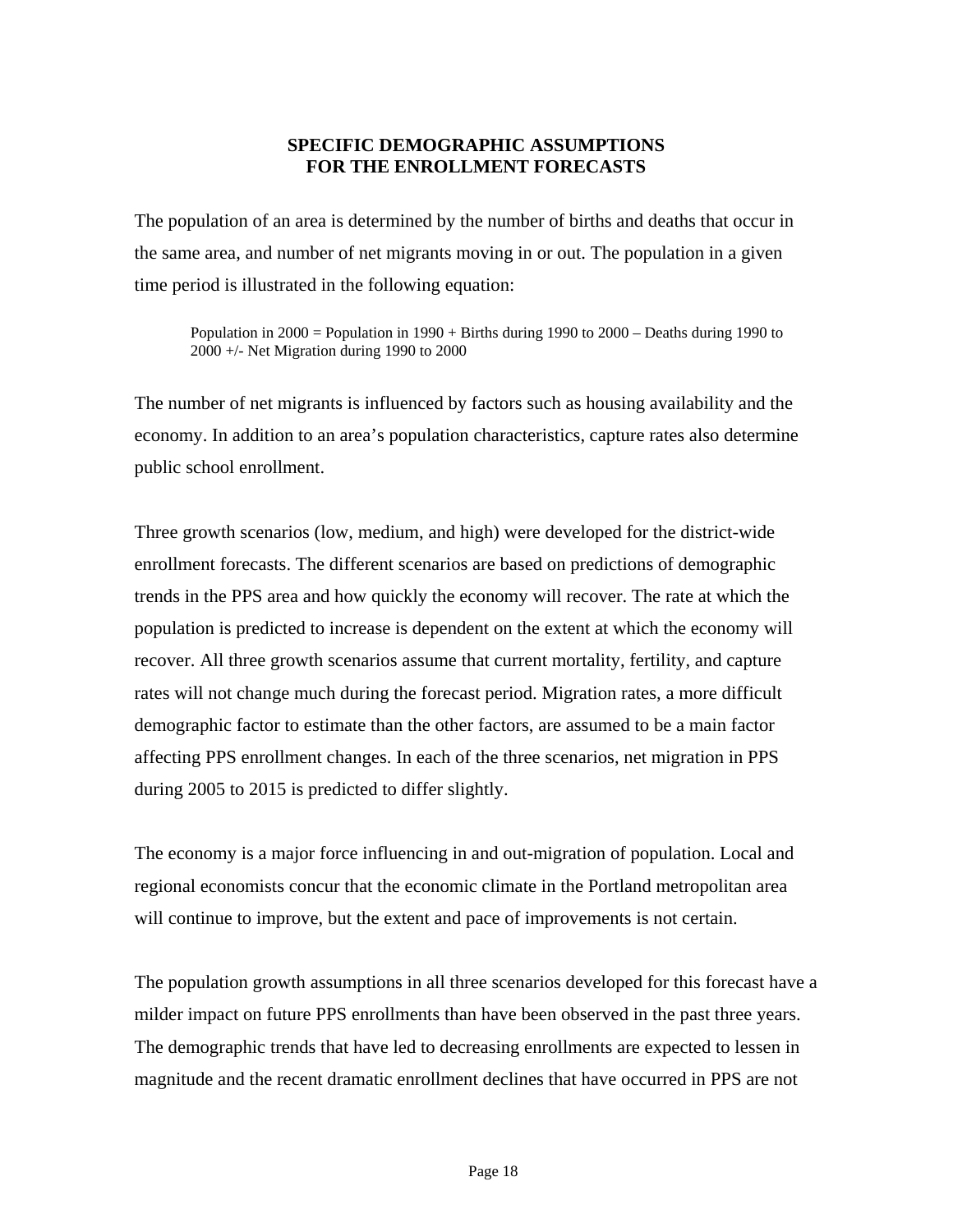anticipated to continue in the future. The differences between the scenarios' assumptions represent varying magnitudes curbing the recent trends of high net out-migration of PPS students.

The **medium growth scenario** assumes that the current economic situation will moderately rebound and reduce the downward net out-migration trends of families with children recently experienced by the District. Although decreases in total enrollment are still expected during the next several years, the annual loss of students will not be as great as in the recent past. Net out-migration rates will decrease, and toward the end of the forecast period net migration rates will stabilize and thereby stabilize total enrollment.

The demographic trends of the past five years (1999 to 2004) are assumed to have more bearing on future enrollments in the **low growth scenario**. In this scenario, a slower recovery of the economy is implied and a net out-migration of families with children is continued. But because the annual rates of decline during 1999-2001 were not as pronounced as during 2001-2004, the higher rates of the loss of students seen during the past three years are tempered and the change in annual enrollment is less dramatic during 2005 to 2015.

Under the **high growth assumption**, the downward trends of recent years are assumed to rebound at a quicker pace than in the medium scenario, and a stronger recovery of the economy leading to in-migration of families with children is anticipated. In this case, smaller enrollment decreases are forecast for the District from 2004 to 2011. By 2012, in this scenario, increases in enrollment are seen.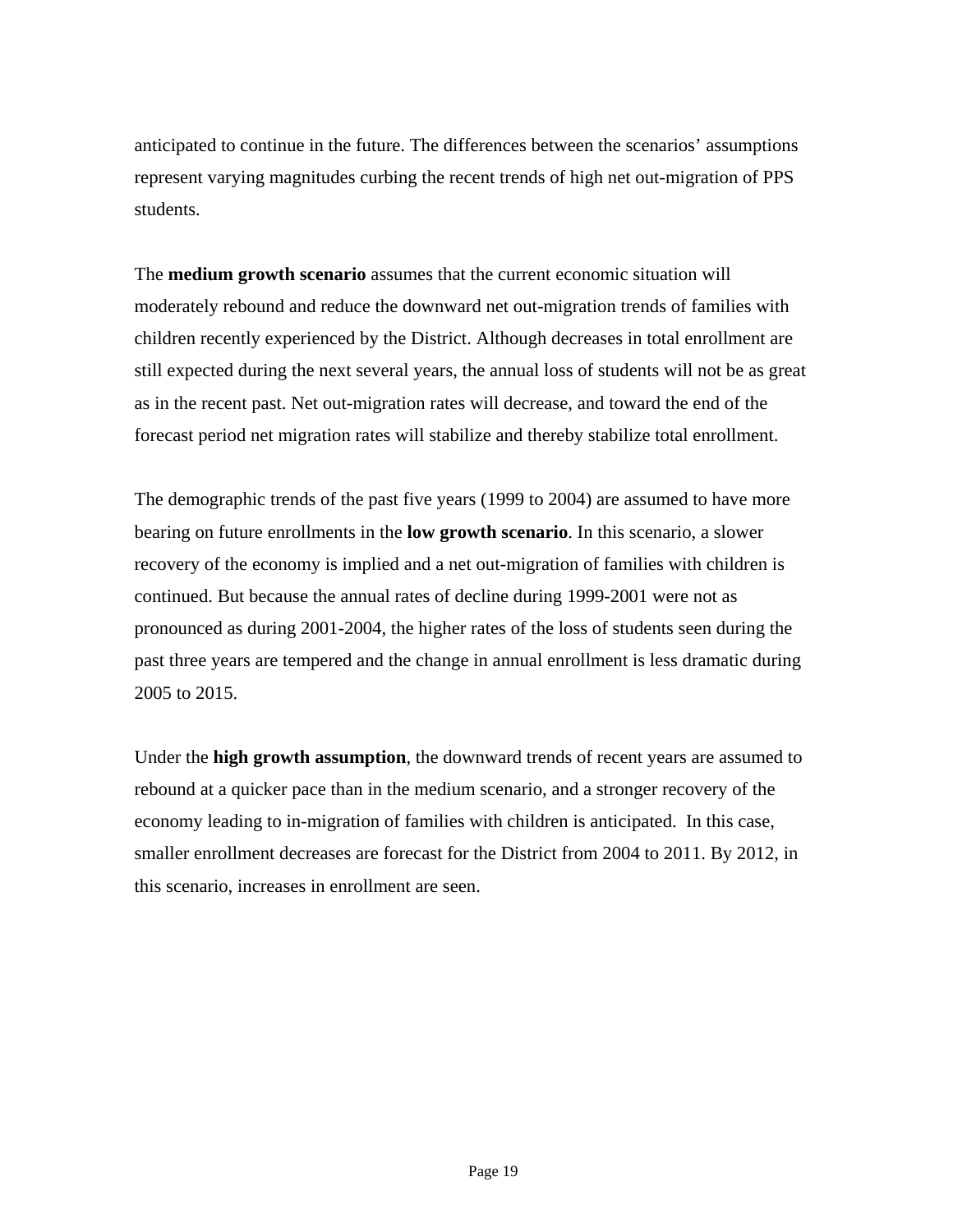#### **DISTRICT-WIDE ENROLLMENT FORECAST**

Under the assumptions for population growth considered for the district-wide forecasts under all 3 growth scenarios, decreases in PPS school enrollment will continue but will stabilize during the forecast period. The rate and timing at which enrollments will begin to recover and the magnitude of the recovery differ in each of the three forecast scenarios.

Under all three growth assumptions, enrollment in the elementary grade level is anticipated to rebound in 5 to 6 years, and middle school enrollment will rebound in about 6 to 8 years. The number of students in high school is anticipated to continue to decrease throughout the forecast period, and high school enrollment will account for most of the losses seen at the District-wide level. However, the amount of decreases will become smaller as the end of the forecast period approaches.

Since 2000, the greatest average losses were seen in elementary school. Because relatively small cohorts of these age groups are moving through the system and progressing through the grade levels over time, changes in high school enrollment will be restrained during the forecast period. The increases of younger students expected in the District will affect high school enrollment after the forecast period.

#### **Results**

PPS enrollments in all three scenarios are predicted to decrease until at least 2012. As 2015 approaches, increases in enrollment will be seen under the medium and high growth assumptions, but enrollment will continue to decrease throughout the forecast period in the low growth scenario.

The differences between the scenarios' assumptions are in the magnitude of curbing the recent trends of net out-migration and recovery of higher in-migration. The difference between the low, medium, and high assumptions becomes more pronounced after a few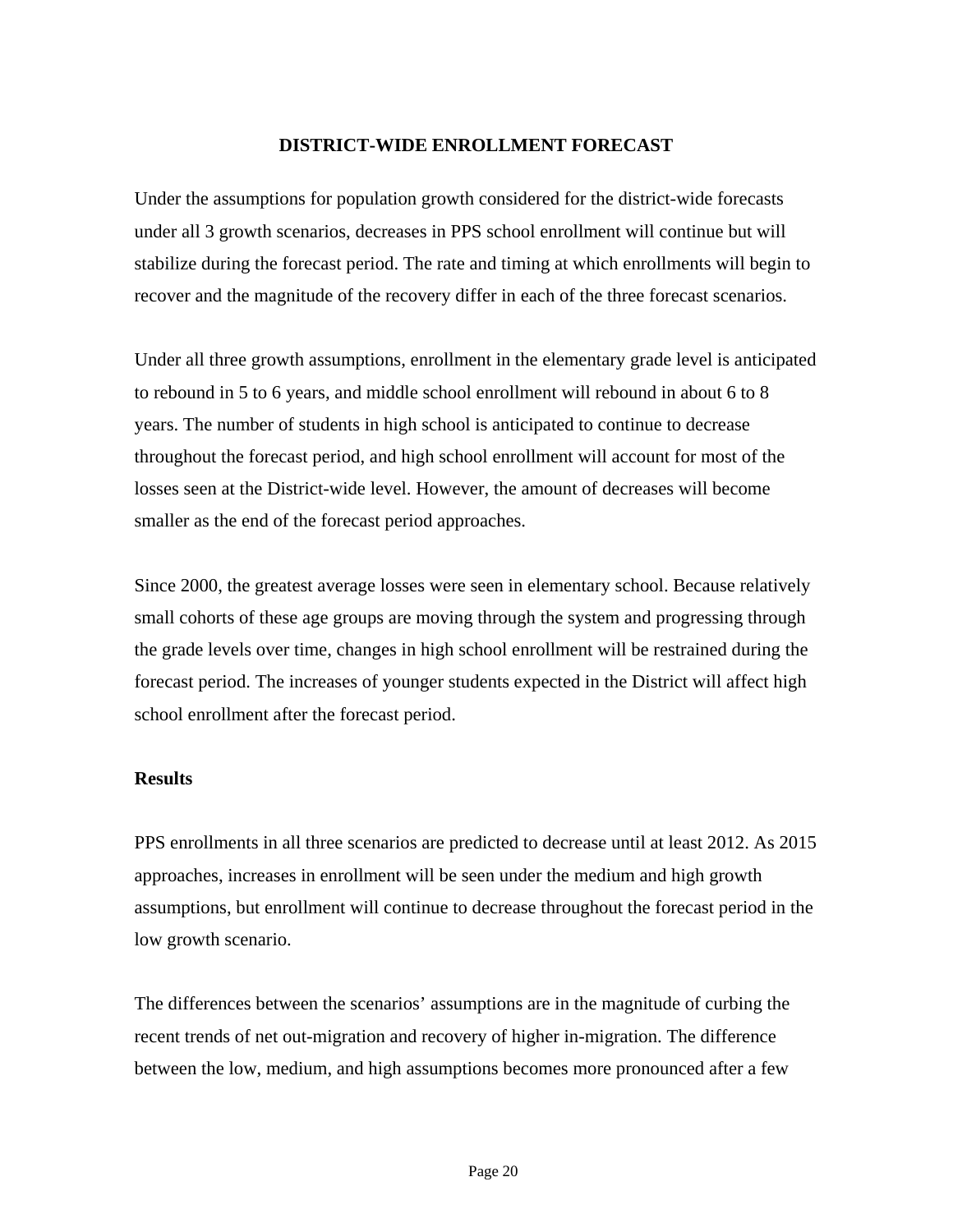years. In the immediate two or three years, there are relatively smaller differences between the three assumptions. By 2015, the differences are greater (see Figure 1).



Figure 1. Current and Projected Enrollment: Three Growth Scenarios

Tables 1, 2, and 3 below display the enrollment forecasts for summarized grade levels for each of the three scenarios. More detailed tables are located at the end of this report in Appendix 1. The enrollment forecast developed for each scenario is discussed below.

#### **Medium Growth (most-likely)**

The **medium growth assumption** indicates that overall school enrollments will decrease slightly from present levels of 46,823 in 2004 to 43,601 in 2015, a decline of 3,222 students. The decrease in enrollment for the district represents a 6.9 percent change distributed over 11 years. On average, total enrollment will decrease by 293 students per year, which is less than a one percent yearly decline.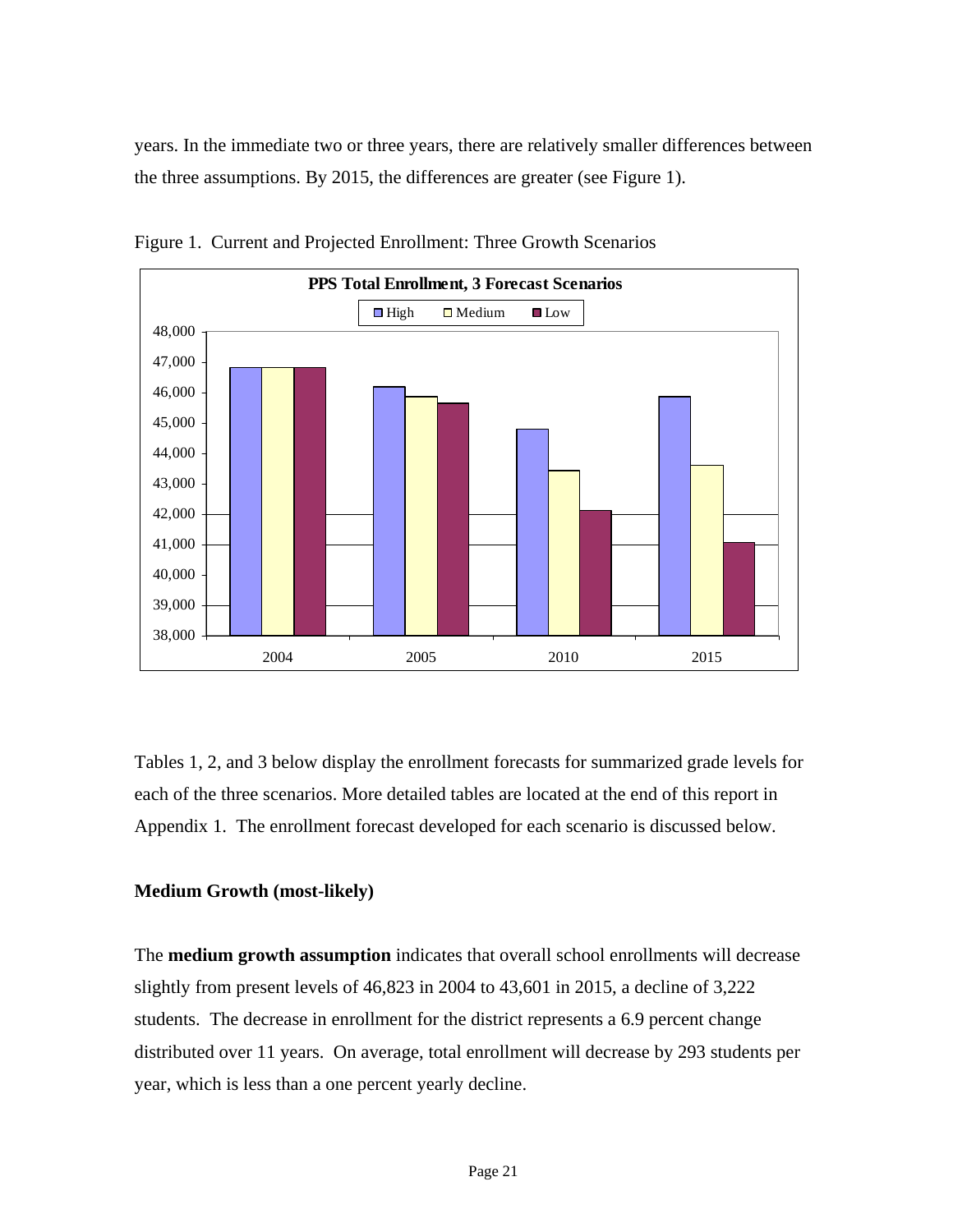Enrollments in all grade levels continue to decrease in the immediate years. Recovery of students is eventually seen at all grade levels except high school. Students in the grade levels that do recover will be at different rates. Recovery time is faster for the lower grades than for higher grades.

Decreases in K-2 enrollments will be seen in the next couple of years. However, under the medium growth assumption, beginning in 2007, students enrolled in the lower elementary grades will see annual increases that will continue throughout the rest of the forecast period. Overall, from 2004 to 2015, enrollment in grades k-2 will increase by 7.0 percent, or by 766 students.

Students in higher grade levels will take longer to stabilize. Enrollment in grades 3-5 will begin to see slight increases starting in 2010 so that by 2015 there will be only 23 fewer students than in 2004. By 2012, middle school enrollment is predicted to increase, but in 2015 there will be an overall loss of almost 1,200 middle school students from 2004. High school enrollment will see the greatest declines – about 2,800 fewer students are expected to attend PPS high school in 2015 than in 2004.

| <b>Medium Growth</b><br><b>Scenario</b> | 2004    | 2005   | 2015   | 2004-2015<br><b>Change</b> |                | <b>Average Annual</b> | <b>Change</b>  |
|-----------------------------------------|---------|--------|--------|----------------------------|----------------|-----------------------|----------------|
|                                         |         |        |        | <b>Number</b>              | <b>Percent</b> | <b>Number</b>         | <b>Percent</b> |
| <b>Elementary, K-2</b>                  | 10,939  | 10,795 | 11,705 | 766                        | 7.0%           | 70                    | 0.6%           |
| Elementary, 3-5                         | 10,695  | 10,507 | 10,672 | $-23$                      | $-0.2\%$       | $-2$                  | 0.0%           |
| <b>Middle School, 6-8</b>               | 10,656  | 10,218 | 9,486  | $-1,170$                   | $-11.0%$       | $-106$                | $-1.1%$        |
| High School, 9-12                       | 14,528  | 14,354 | 11,738 | $-2,790$                   | $-19.2%$       | $-254$                | $-1.9\%$       |
| <b>Total</b>                            | 46,823* | 45,875 | 43,601 | $-3,222$                   | $-6.9\%$       | $-293$                | $-0.6%$        |

Table 1. Medium Growth District Enrollment Forecast

\* Includes 5 ungraded students.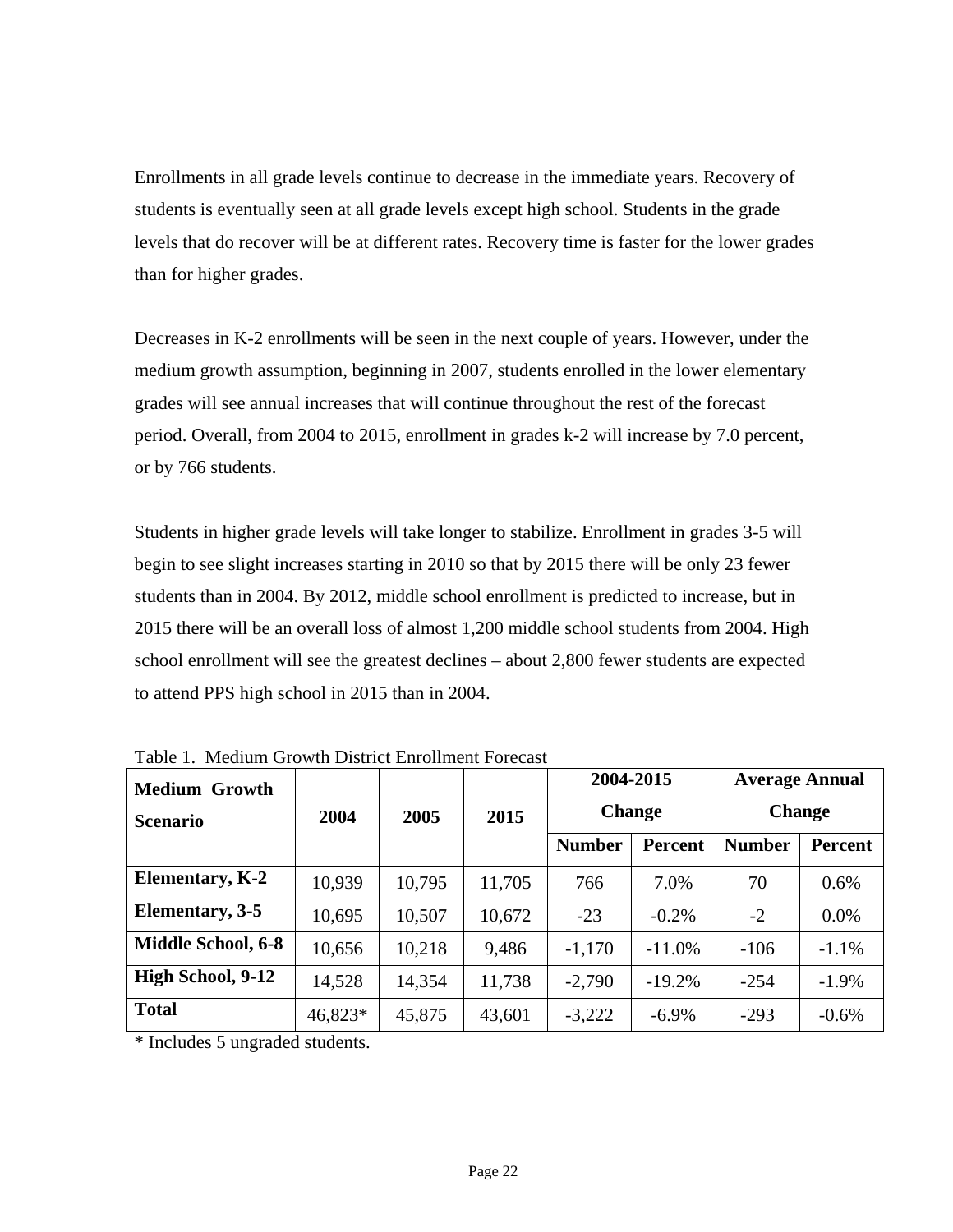#### **Low Growth**

Under the low growth assumption, the decline in total enrollment from 2004 to 2015 is 12.3 percent, at an average annual rate of -1.2 percent. This decrease represents a loss of 5,738 students, or an average loss of 522 students annually.

Enrollment in grades K-2 is expected to increase slightly during the forecast period with 95 additional students in 2015 than in 2004. Enrollments in all other grades are predicted to decrease during the period. There will be 647 fewer students in grades 3-5 than in 2004, and represents a change of about 6 percent. Middle school will see more dramatic losses with 1,731 fewer students (-16.2 percent) at the end of the forecast period. Even greater declines are expected at the high school level with a decline of 23.7 percent, or 3,449 fewer high school students in 2015 than in 2004.

| <b>Low Growth</b><br><b>Scenario</b> | 2004    | 2005   | 2015   | 2004-2015<br><b>Change</b> |                |               | <b>Average Annual</b><br><b>Change</b> |
|--------------------------------------|---------|--------|--------|----------------------------|----------------|---------------|----------------------------------------|
|                                      |         |        |        | <b>Number</b>              | <b>Percent</b> | <b>Number</b> | Percent                                |
| <b>Elementary, K-2</b>               | 10,939  | 10,723 | 11,034 | 95                         | 0.9%           | 9             | 0.1%                                   |
| Elementary, 3-5                      | 10,695  | 10,454 | 10,048 | $-647$                     | $-6.1\%$       | $-59$         | $-0.6%$                                |
| <b>Middle School, 6-8</b>            | 10,656  | 10,167 | 8,925  | $-1,731$                   | $-16.2%$       | $-157$        | $-1.6%$                                |
| High School, 9-12                    | 14,528  | 14,288 | 11,079 | $-3,449$                   | $-23.7%$       | $-314$        | $-2.5%$                                |
| <b>Total</b>                         | 46,823* | 45,631 | 41,085 | $-5,738$                   | $-12.3%$       | $-522$        | $-1.2%$                                |

Table 2. Preliminary Low Growth District Enrollment Forecast

\* Includes 5 ungraded students.

#### **High Growth**

In the high growth scenario, only 971 fewer students are predicted to be enrolled in PPS in 2015 than in 2004. This minor loss of students over the 11-year period represents a 2.1 percent decline, with an average annual rate of only about -0.2 percent. Total enrollment begins to increase in 2012 and enrollment in 2015 is higher than in 2007.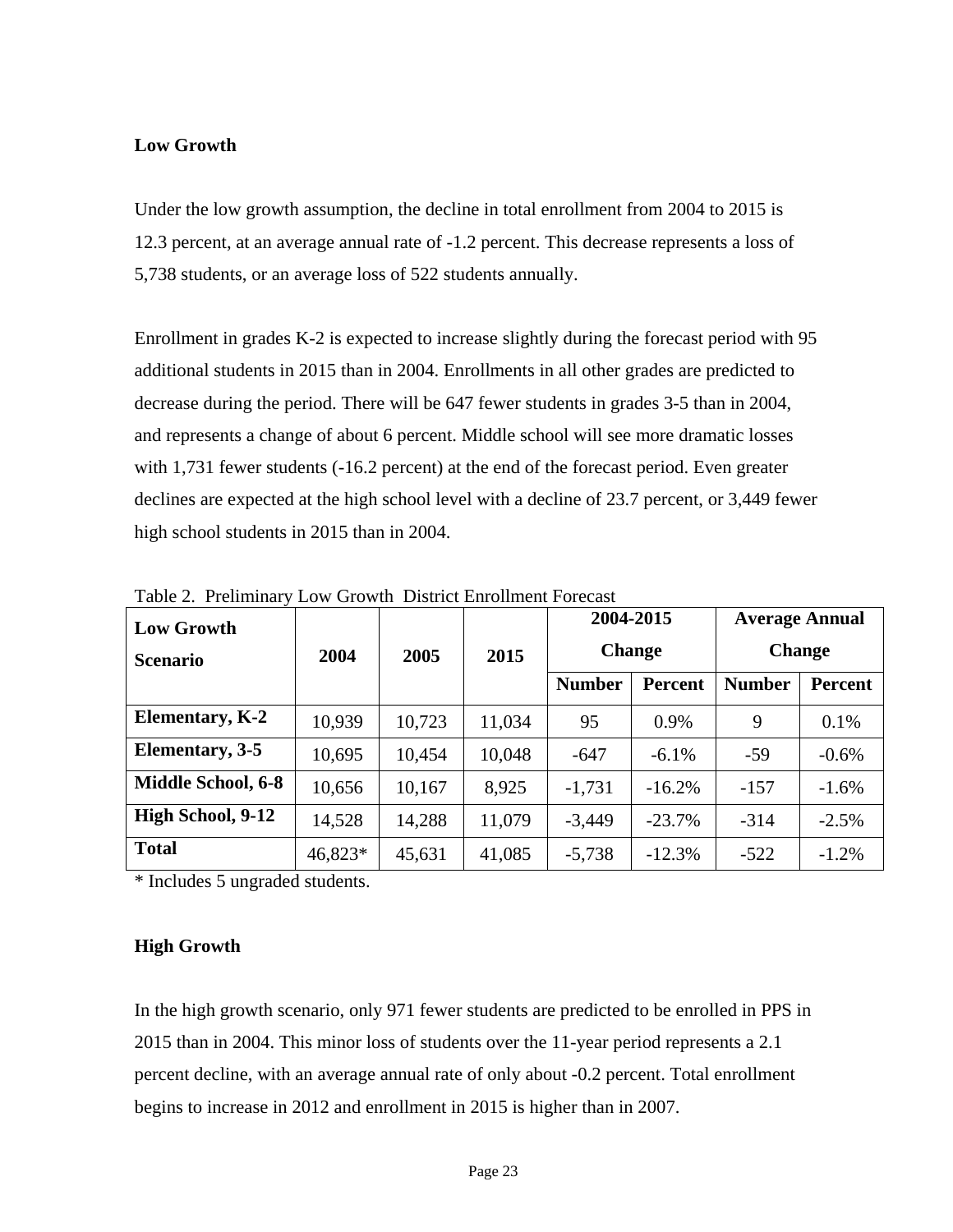Over 1,300 additional students are expected to attend PPS in grades K-2 in 2015. More students in grades 3-5 are also anticipated to be enrolled in PPS in 2015 than in 2004; 532 more students in grades 3-5 are predicted to attend PPS elementary schools in 2015. Overall decreases for middle school and high school of 655 and 2,191 respectively, are foreseen from 2004 to 2015 under the high growth scenario.

| <b>High Growth</b><br><b>Scenario</b> | 2004    | 2005   | 2015   |               | 2004-2015<br><b>Change</b> |               | <b>Average Annual</b><br><b>Change</b> |
|---------------------------------------|---------|--------|--------|---------------|----------------------------|---------------|----------------------------------------|
|                                       |         |        |        | <b>Number</b> | <b>Percent</b>             | <b>Number</b> | <b>Percent</b>                         |
| <b>Elementary, K-2</b>                | 10,939  | 10,893 | 12,286 | 1347          | 12.3%                      | 122           | 1.1%                                   |
| Elementary, 3-5                       | 10,695  | 10,574 | 11,227 | 532           | 5.0%                       | 48            | 0.4%                                   |
| <b>Middle School, 6-8</b>             | 10,656  | 10,284 | 10,001 | $-655$        | $-6.1\%$                   | $-60$         | $-0.6%$                                |
| High School, 9-12                     | 14,528  | 14,438 | 12,337 | $-2,191$      | $-15.1%$                   | $-199$        | $-1.5\%$                               |
| <b>Total</b>                          | 46,823* | 46,188 | 45,852 | $-971$        | $-2.1%$                    | $-88$         | $-0.2\%$                               |

Table 3. Preliminary High Growth District Enrollment Forecast

\* Includes 5 ungraded students.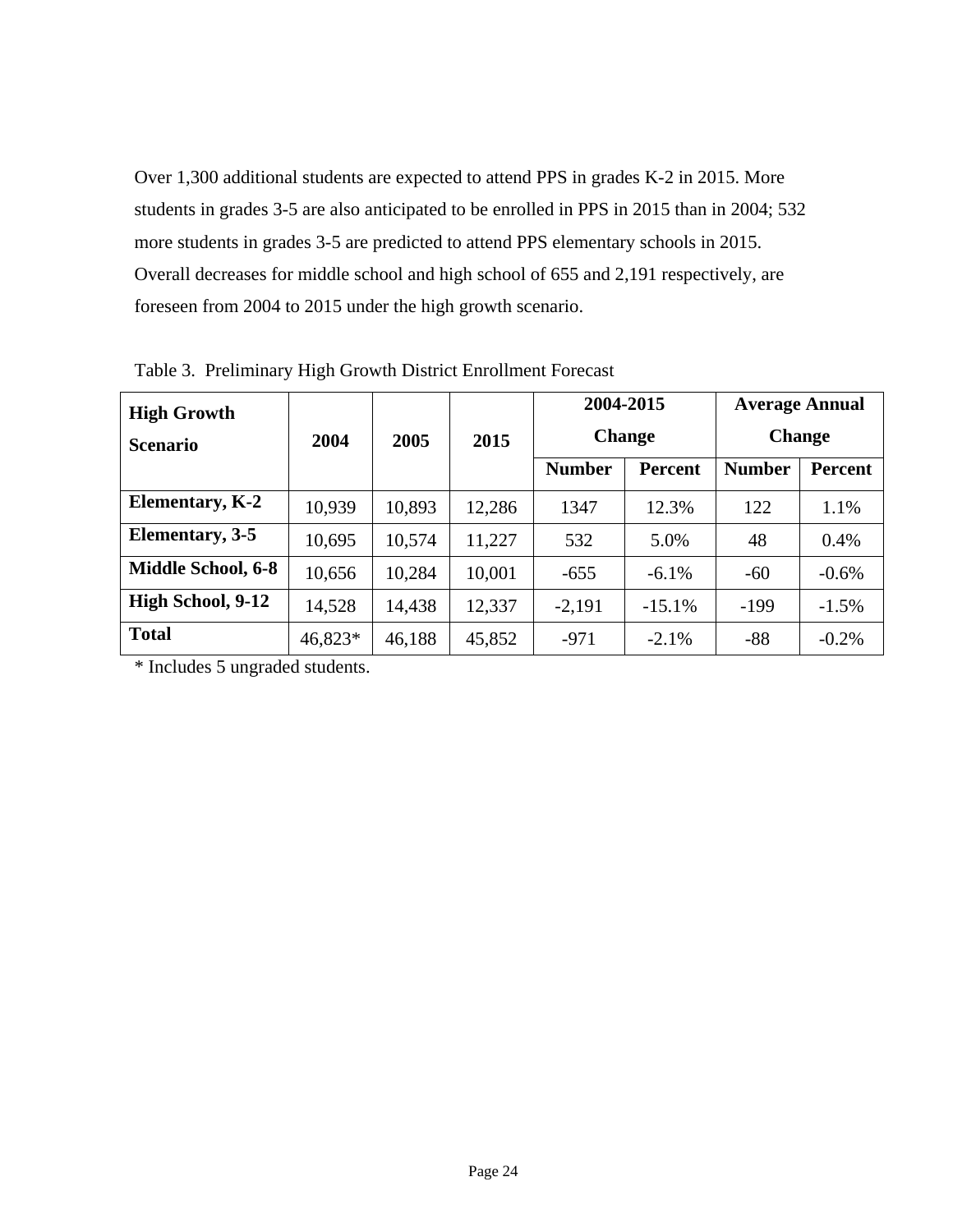#### **HIGH SCHOOL CLUSTER DEMOGRAPHIC AND ENROLLMENT TRENDS**

As a result of school closures in PPS, several attendance area boundary changes will affect 2005 and future school enrollments. Historical and current student enrollment data were compiled in this study to represent the new attendance areas boundaries. Previous enrollment forecasts were based on data compiled for earlier and different attendance area boundaries.

Another change that has occurred in PPS is in the configuration of grades that some schools offer. The elementary schools in the Jefferson high school cluster will convert from grades K-5 to grades K-6, and one middle school (also in Jefferson high school cluster) will offer grades K-8 instead of grades 6-8. These changes are scheduled to take place in fall of 2005 and 2006. For a summary of the changes that will take place starting in school-year 2005-2006 or 2006-2007, see Appendix 3 at the end of this document.

Different growth patterns occur in different parts of the District. Each of the nine high school clusters (HSCL) was examined for any significant demographic characteristics or changes in population or housing growth that might influence individual school forecasts. Factors that were analyzed are births, racial/ethnic composition, building activity (including the amount of available buildable vacant land that is zoned residential and future planned developments), school enrollment trends, and drop-out rates. It should be noted that enrollment trends of individual elementary school attendance areas may sometimes differ from the demographic trends of the surrounding HSCL area.

#### **Population**

In 2000, Lincoln High School Cluster captured the largest share of the District's total population, followed by Jefferson and Cleveland, while Roosevelt, Grant and Madison had the smallest share. Of the school-age population, however, most children resided in Jefferson and Marshall, and the fewest lived in Lincoln and Grant. HSCLs with a higher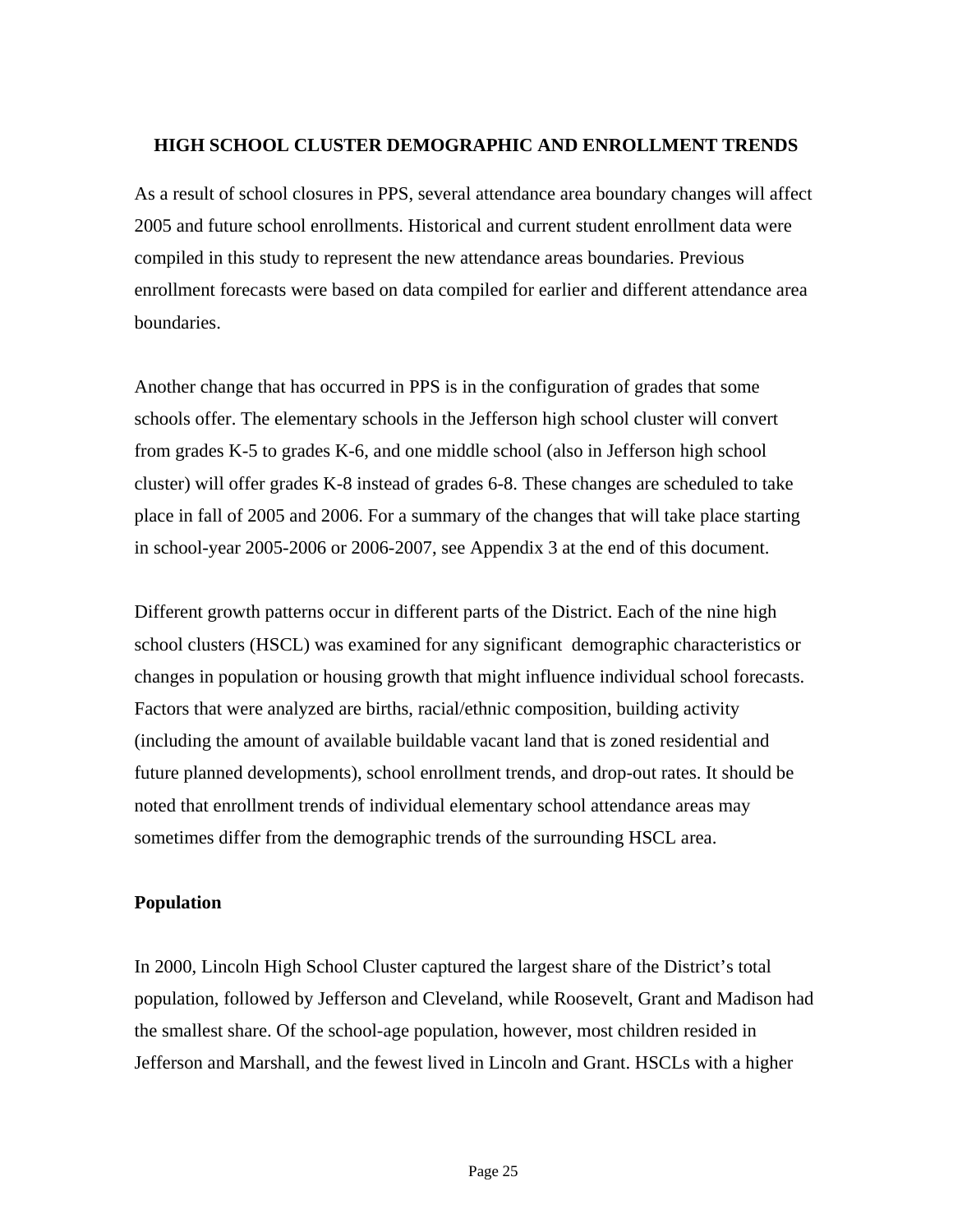share of the District's total population than school-age population indicate that there is a larger share of persons without children than in other HSCLs.

|                    | <b>Proportion of</b> | <b>Proportion of</b> |
|--------------------|----------------------|----------------------|
| <b>High School</b> | <b>District</b>      | Population,          |
| <b>Cluster</b>     | <b>Population in</b> | <b>Ages 5-19 in</b>  |
|                    | 2000                 | 2000                 |
| <b>Cleveland</b>   |                      |                      |
|                    | 13.0%                | 10.5%                |
| <b>Franklin</b>    |                      |                      |
|                    | 11.1%                | 9.8%                 |
| Grant              |                      |                      |
|                    | 9.4%                 | 9.7%                 |
| <b>Jefferson</b>   |                      |                      |
|                    | 12.8%                | 15.0%                |
| <b>Lincoln</b>     |                      |                      |
|                    | 13.8%                | 8.8%                 |
| <b>Madison</b>     |                      |                      |
|                    | 10.0%                | 11.5%                |
| <b>Marshall</b>    |                      |                      |
|                    | 10.2%                | 12.4%                |
| <b>Roosevelt</b>   |                      |                      |
|                    | 7.7%                 | 10.7%                |
| Wilson             |                      |                      |
|                    | 11.9%                | 11.5%                |

Table 4. HSCL Share of PPS Population

Source: US Census 2000

#### **Housing**

Most of the housing growth during the 2000-2004 period occurred in Lincoln and Marshall HSCLs. The fewest number of units were added in Grant HSCL (see Table 5). More than half of the new housing constructed in all the high school clusters, except Jefferson, Roosevelt and Marshall, were multi-family units. In Cleveland, new multi-family dwellings accounted for 84 percent of the new residential units.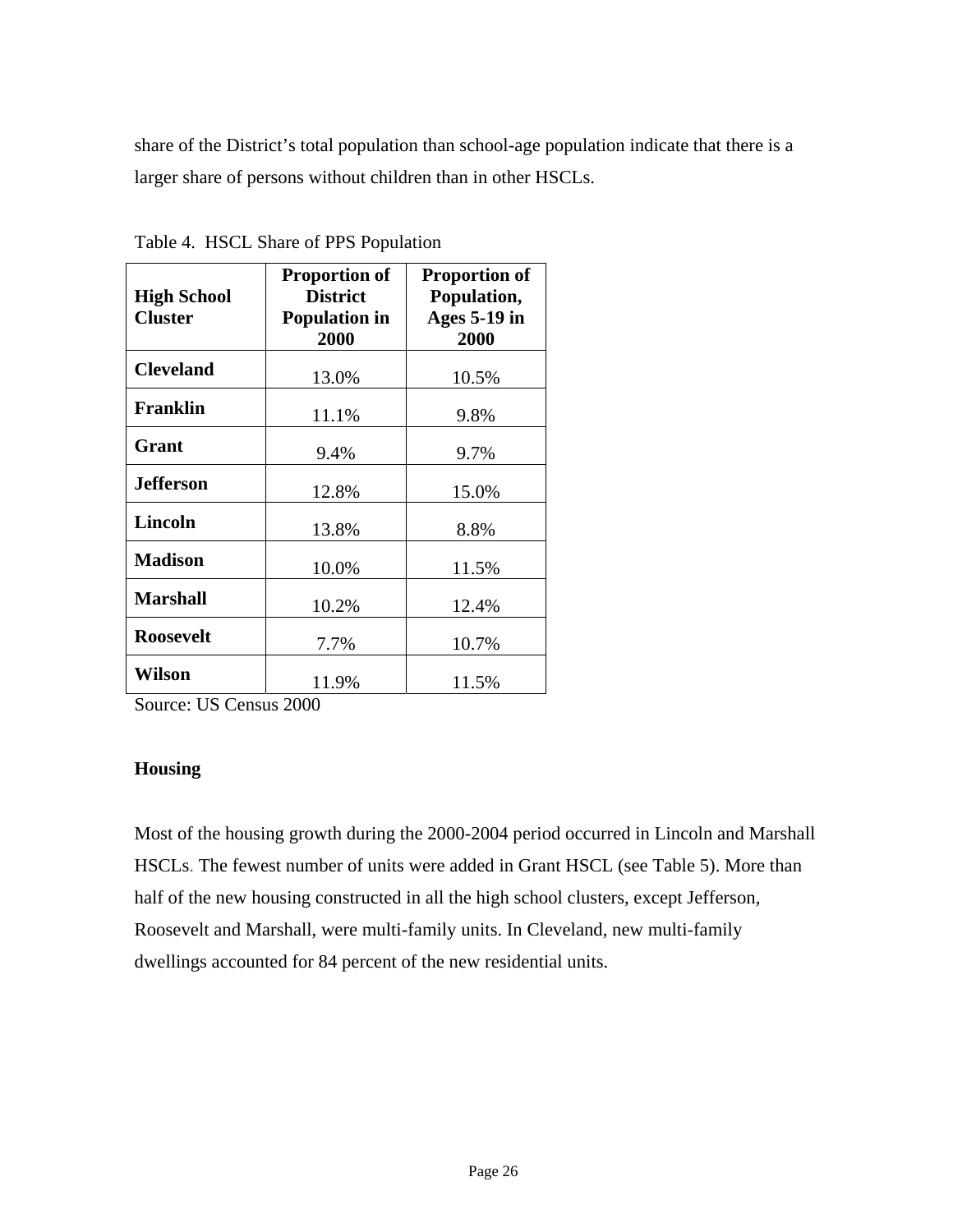| <b>Total Units</b><br><b>Added</b> | 2000-2004 | <b>Percent of New</b><br><b>Construction in</b><br><b>PPS</b> | <b>Percent</b><br><b>Multi-family</b><br>Units* |
|------------------------------------|-----------|---------------------------------------------------------------|-------------------------------------------------|
| <b>Cleveland</b>                   | 790       | 7%                                                            | 84%                                             |
| <b>Franklin</b>                    | 378       | 3%                                                            | 53%                                             |
| Grant                              | 306       | 3%                                                            | 76%                                             |
| <b>Jefferson</b>                   | 846       | 7%                                                            | 48%                                             |
| <b>Lincoln</b>                     | 5,892     | 49%                                                           | 86%                                             |
| <b>Madison</b>                     | 838       | 7%                                                            | 75%                                             |
| <b>Marshall</b>                    | 1,223     | 10%                                                           | 42%                                             |
| <b>Roosevelt</b>                   | 963       | 8%                                                            | 47%                                             |
| Wilson                             | 802       | 7%                                                            | 51%                                             |
| <b>District Total</b>              | 12,038    |                                                               |                                                 |

Table 5. Housing Units Added By HSCL

\*includes condos and row houses.

Source: Building Permit Data, City of Portland, 2004

As of April 2004, Wilson and Lincoln HSCLs have the largest numbers of vacant developable tax lots that are zoned residential. Grant and Madison HSCLs have the fewest number of vacant residential tax lots (see Table 6 and map in Appendix 4).

| <b>HSCL</b>                                                                                      | <b>Number of Vacant</b><br><b>Residential Tax</b><br>Lots | <b>Percent of All</b><br><b>Residential Tax Lots</b><br>in the HSCL | <b>Percent of Vacant</b><br><b>Residential Tax Lots</b><br>in PPS |
|--------------------------------------------------------------------------------------------------|-----------------------------------------------------------|---------------------------------------------------------------------|-------------------------------------------------------------------|
| <b>Cleveland</b>                                                                                 | 759                                                       | 4.5%                                                                | 10.7%                                                             |
| <b>Franklin</b>                                                                                  | 589                                                       | 3.6%                                                                | 8.3%                                                              |
| Grant                                                                                            | 407                                                       | 2.8%                                                                | 5.7%                                                              |
| <b>Jefferson</b>                                                                                 | 861                                                       | 4.5%                                                                | 12.1%                                                             |
| Lincoln                                                                                          | 1,257                                                     | 8.1%                                                                | 17.7%                                                             |
| <b>Madison</b>                                                                                   | 441                                                       | 3.0%                                                                | 6.2%                                                              |
| <b>Marshall</b>                                                                                  | 838                                                       | 6.1%                                                                | 11.8%                                                             |
| <b>Roosevelt</b>                                                                                 | 675                                                       | 6.2%                                                                | 9.5%                                                              |
| <b>Wilson</b>                                                                                    | 1,281                                                     | 6.3%                                                                | 18.0%                                                             |
| <b>District Total</b><br>$\alpha$ $\mathbf{M}$ , $\mathbf{D}$ $\mathbf{M}$ $\mathbf{M}$ $\alpha$ | 7,108                                                     | 5.0%                                                                | 100.0%                                                            |

Table 6. Vacant Tax lots that are Zoned Residential by HSCL

Source: Metro RLIS Lite 2004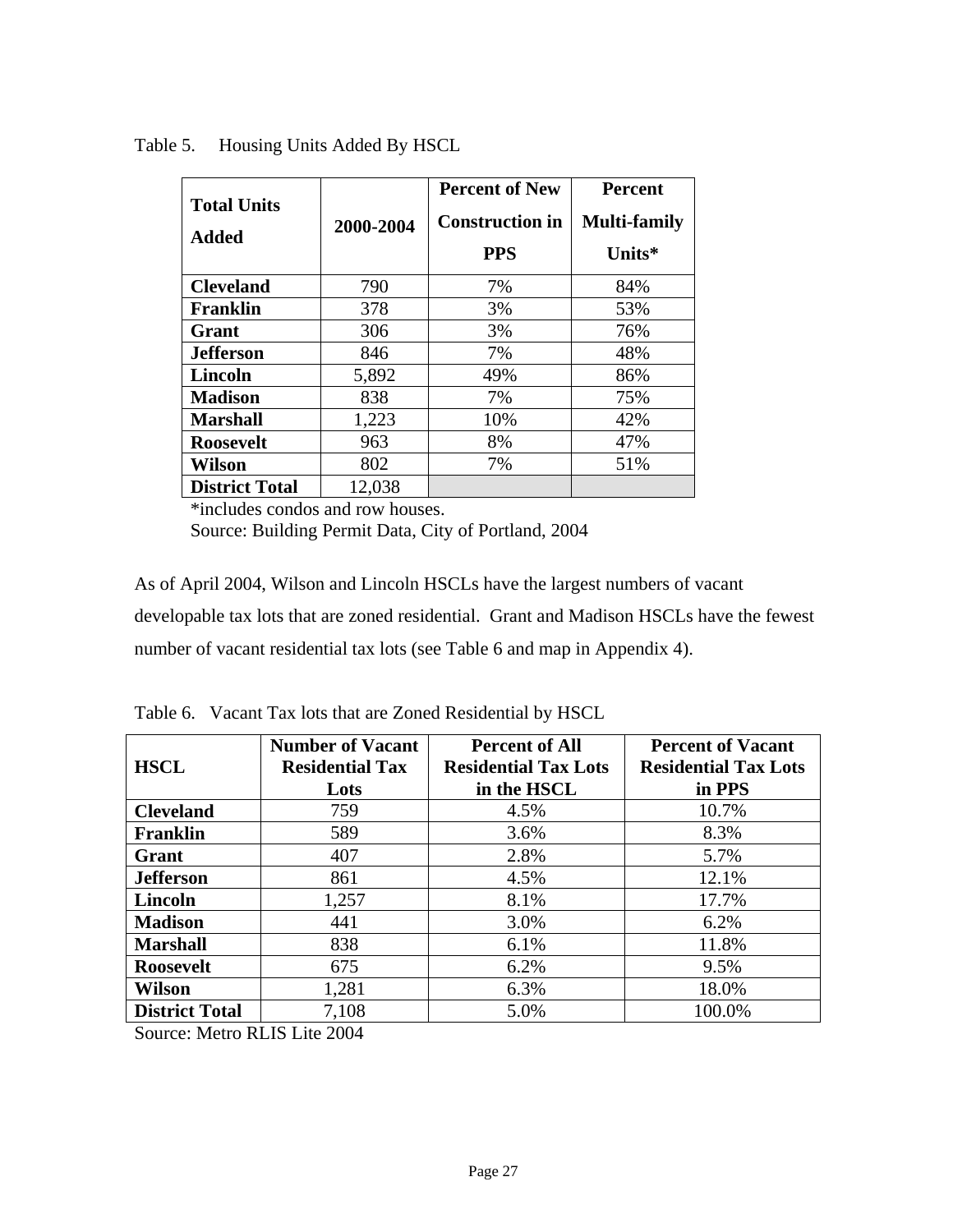#### **Births**

Of the total number of births in the District during 1998-2003, most occurred in the Jefferson, and Marshall HSCLs. They represented about 15 percent and 13 percent of all births in the District respectively. The fewest number of births, less than 10 percent of District births, occurred in Lincoln, Wilson, and Grant HSCLs (see Table 8).

Lincoln, Madison, Marshall, and Wilson were the only HSCLs in the District to experience an increase in births between 1998 and 2003 (see Table 8). Amongst these HSCLs, Lincoln had a 19 percent increase, and the other three HSCLs had less than 5 percent increases. Grant and Roosevelt HSCLs saw the greatest percentage decline in births during the same period (12 percent each).

The number of births fluctuates from year to year. An HSCL with an increase in births between two years could easily show a decrease for a different two years during a similar time period.

|                       |               | 1998                                  |               | 2000                           | 2003          | 1998-<br>2003                         |                                |
|-----------------------|---------------|---------------------------------------|---------------|--------------------------------|---------------|---------------------------------------|--------------------------------|
| <b>HSCL</b>           | <b>Births</b> | <b>Share</b><br>of<br><b>District</b> | <b>Births</b> | Share<br>of<br><b>District</b> | <b>Births</b> | <b>Share</b><br>of<br><b>District</b> | 1998-<br>2003<br><b>Change</b> |
| <b>Cleveland</b>      | 692           | 12.3%                                 | 654           | 11.6%                          | 647           | 11.8%                                 | $-6.5\%$                       |
| Franklin              | 613           | 10.9%                                 | 627           | 11.1%                          | 606           | 10.9%                                 | $-1.1%$                        |
| Grant                 | 583           | 10.3%                                 | 550           | 9.8%                           | 514           | 9.6%                                  | $-11.8%$                       |
| Jefferson.            | 844           | 15.0%                                 | 886           | 15.7%                          | 838           | 15.0%                                 | $-0.7\%$                       |
| <b>Lincoln</b>        | 415           | 7.4%                                  | 447           | 7.9%                           | 493           | 8.1%                                  | 18.8%                          |
| <b>Madison</b>        | 617           | 11.0%                                 | 675           | 12.0%                          | 642           | 11.3%                                 | 4.1%                           |
| Marshall              | 707           | 12.6%                                 | 740           | 13.1%                          | 715           | 12.8%                                 | 1.1%                           |
| <b>Roosevelt</b>      | 604           | 10.7%                                 | 526           | 9.3%                           | 532           | 10.0%                                 | $-11.9%$                       |
| Wilson                | 558           | 9.9%                                  | 530           | 9.4%                           | 564           | 10.1%                                 | 1.1%                           |
| <b>District Total</b> | 5,633         |                                       | 5,635         |                                | 5,551         |                                       | $-1.5\%$                       |

Table 8. Births, 1998-2003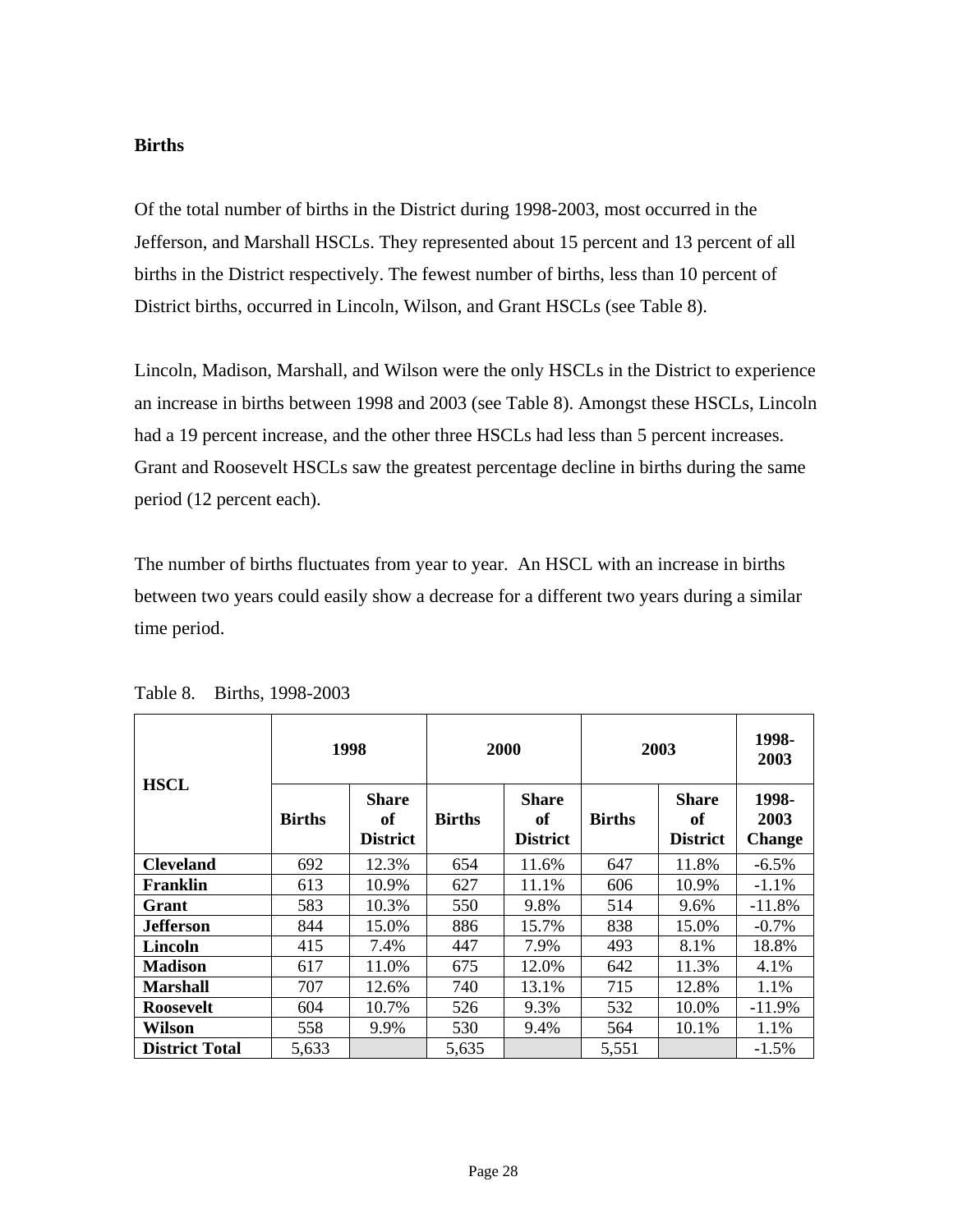#### **Students Attending their Neighborhood Schools**

PPS students in grades K through 12 that reside in Lincoln and Wilson HSCLs are most likely to attend their neighborhood school than those who live in other HSCLs in the District.

The percentage of PPS students that attend their neighborhood schools and reside in Jefferson HSCL is the lowest in the District, followed by those who reside in Madison HSCL.

A higher percentage of students in the elementary grade levels are enrolled in their neighborhood schools than in the other grades. High school students attending the schools in the neighborhood they reside in represent the lowest percentage.

| <b>HSCL</b>      | $K-2$ | $3 - 5$ | 6-8 | $9-12$ |
|------------------|-------|---------|-----|--------|
| <b>Cleveland</b> | 77%   | 78%     | 67% | 63%    |
| <b>Franklin</b>  | 75%   | 73%     | 78% | 59%    |
| Grant            | 70%   | 71%     | 67% | 70%    |
| <b>Jefferson</b> | 72%   | 73%     | 36% | 26%    |
| Lincoln          | 93%   | 93%     | 87% | 83%    |
| <b>Madison</b>   | 74%   | 76%     | 61% | 48%    |
| <b>Marshall</b>  | 81%   | 80%     | 69% | 39%    |
| <b>Roosevelt</b> | 80%   | 81%     | 80% | 53%    |
| Wilson           | 88%   | 88%     | 90% | 84%    |

Table 9. Percentage of PPS Students Attending Schools in their HSCL

#### **PPS Students Residing Outside of the District**

Currently, in 2004, 1,191 PPS students reside outside of the District. Since 1998, the number of PPS students residing outside of the District had fluctuated between 780 and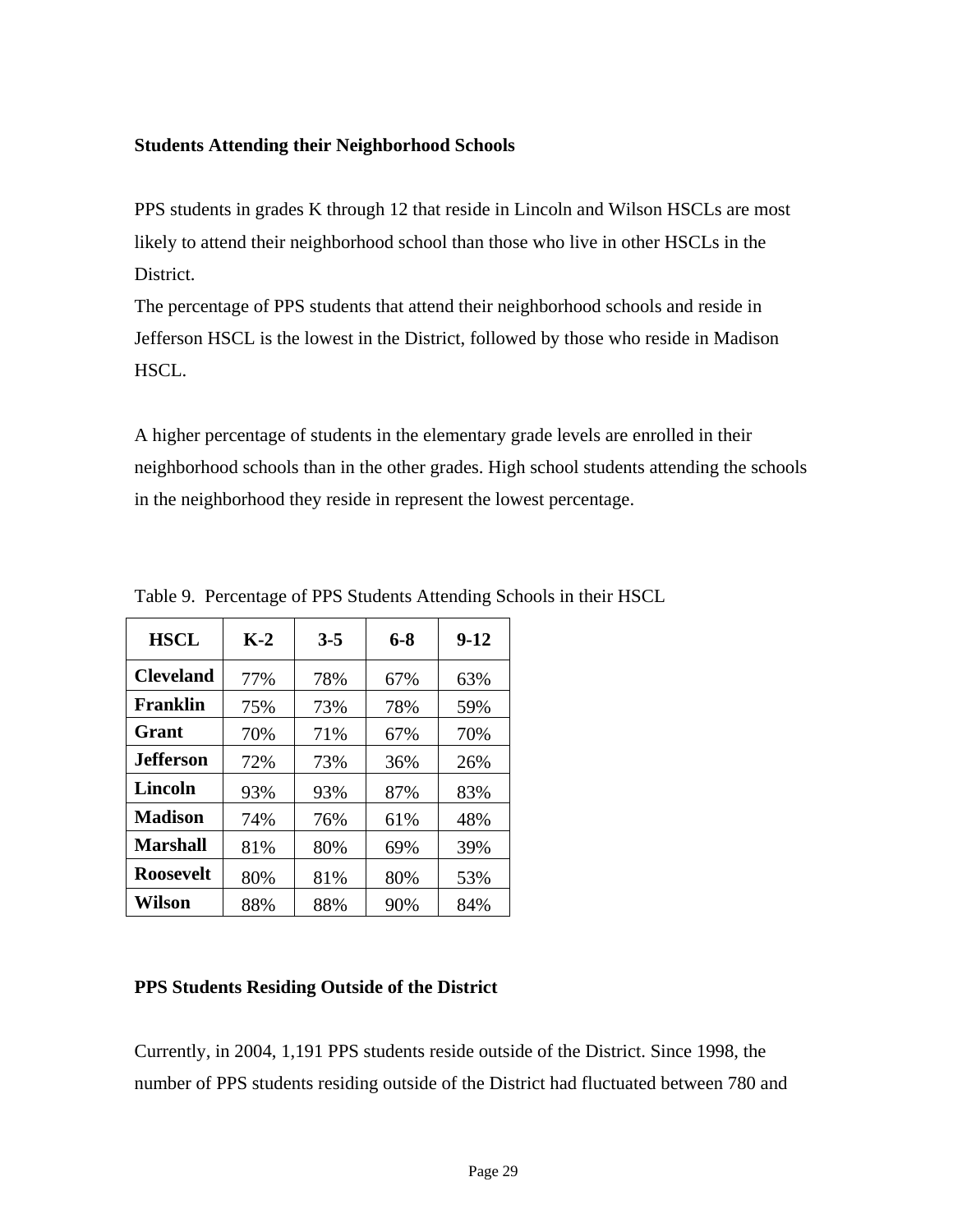900 students and represented about 1.5 to 1.7 percent of the PPS total enrollment each year. In the 2004-2005 school year, the percentage increased to 2.5 percent. Currently 40 percent of PPS students residing outside of the District, or 480 students, attend high school, 19 percent or 222 students attend middle school, and 489 students (41 percent) are enrolled in elementary school.

During 2004-2005, about 15 percent of PPS students residing outside the District attended special programs. Of students attending neighborhood schools, most elementary level students living outside the District attended Woodstock, Richmond, and King elementary schools or were enrolled in special programs. Mt. Tabor and Binnsmead Middle Schools attract most students outside of the district, while Benson and the Marshall Campus are high schools of choice for outside students.

#### **Historical Enrollments of PPS Students Residing in HSCLs**

In the past, the largest share of PPS students resided in Jefferson HSCL. However, since 2003, Marshall HSCL has been home to the largest number of PPS students. The smallest share of PPS students reside in Lincoln HSCL followed by Cleveland HSCL. (see Table 10).

The number of students residing in Lincoln and Marshall HSCLs increased from 1998 to 2004. Students residing in the remaining HSCLs have decreased during the same period. Jefferson and Grant HSCLs have seen the largest loss of students. They lost over 1,900 and 1,000 students respectively.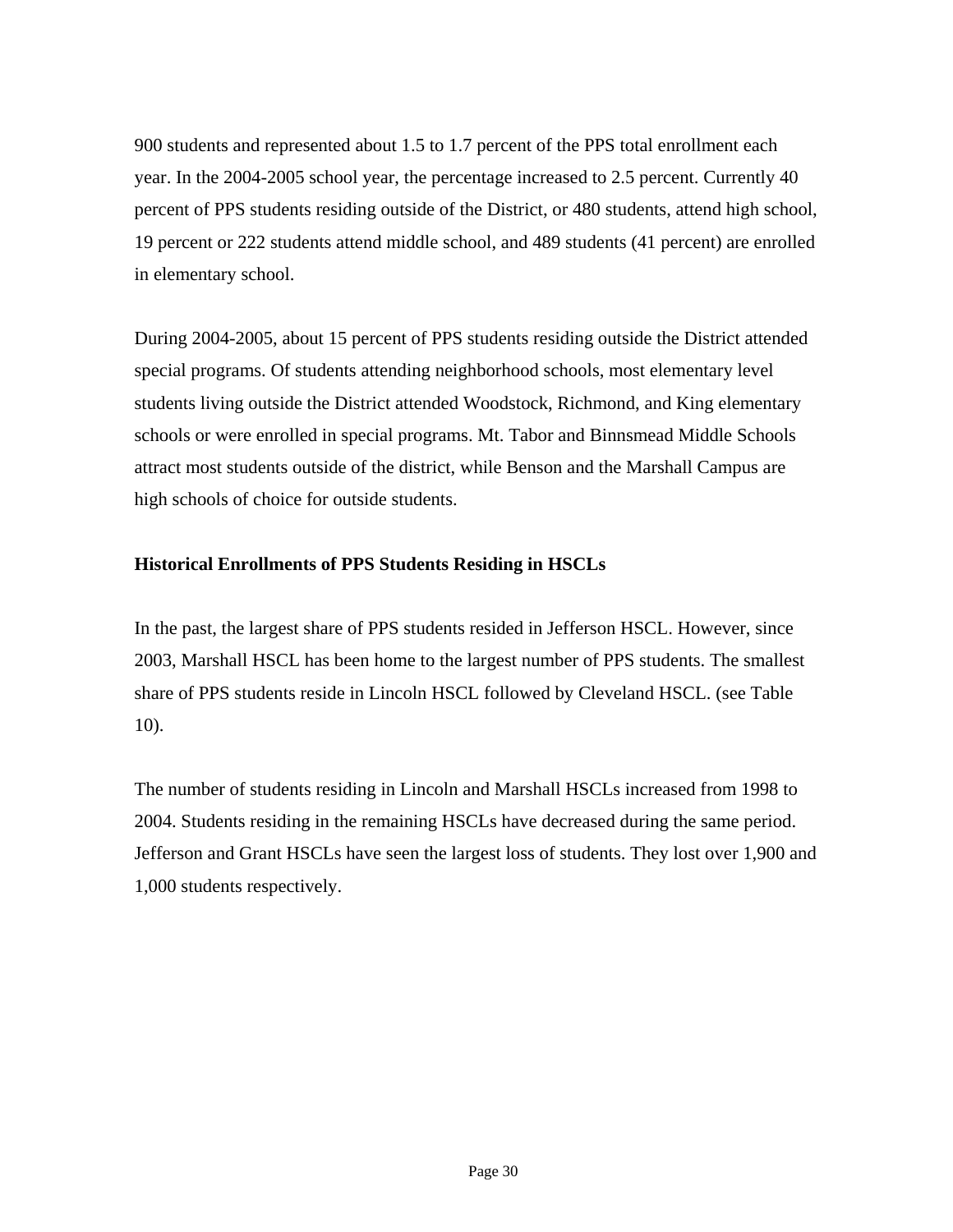|                  | <b>PPS Students Residing In HSCL</b> |        |        |        |        |        |        | 1998-2004<br><b>Change</b> |           | 1998-2004<br><b>Average Annual</b><br><b>Change</b> |         |
|------------------|--------------------------------------|--------|--------|--------|--------|--------|--------|----------------------------|-----------|-----------------------------------------------------|---------|
| <b>HSCL</b>      | 1998                                 | 1999   | 2000   | 2001   | 2002   | 2003   | 2004   | <b>Number</b>              | Percent   | <b>Number</b>                                       | Percent |
| <b>Cleveland</b> | 5,056                                | 4,808  | 4,875  | 4,700  | 4,608  | 4,423  | 4,440  | $-616$                     | $-12.2%$  | $-103$                                              | $-2.2%$ |
| Franklin         | 5,213                                | 5,003  | 4,878  | 4,832  | 4,748  | 4,505  | 4,483  | $-730$                     | $-14.0%$  | $-122$                                              | $-2.5%$ |
| Grant            | 5,774                                | 5,464  | 5,204  | 5,023  | 4,864  | 4,600  | 4,761  | $-1,013$                   | $-17.5%$  | $-169$                                              | $-3.2%$ |
| <b>Jefferson</b> | 8,444                                | 8,146  | 7,906  | 7,658  | 7,258  | 6,602  | 6,484  | $-1,960$                   | $-23.2%$  | $-327$                                              | $-4.4%$ |
| Lincoln          | 3,703                                | 3,787  | 3,807  | 3,902  | 3,935  | 3,904  | 4,009  | 306                        | 8.3%      | 51                                                  | 1.3%    |
| <b>Madison</b>   | 5,553                                | 5,470  | 5,572  | 5,506  | 5,437  | 5,214  | 4,909  | $-644$                     | $-11.6%$  | $-107$                                              | $-2.1%$ |
| <b>Marshall</b>  | 6,671                                | 6,673  | 6,801  | 6,913  | 6,915  | 6,648  | 6,845  | 174                        | 2.6%      | 29                                                  | 0.4%    |
| <b>Roosevelt</b> | 5,345                                | 5,347  | 5,272  | 5,265  | 5,074  | 4,573  | 4,633  | $-712$                     | $-13.3%$  | $-119$                                              | $-2.4%$ |
| <b>Wilson</b>    | 5,454                                | 5,363  | 5,255  | 5,386  | 5,258  | 5,010  | 5,064  | $-390$                     | $-7.2%$   | $-65$                                               | $-1.2%$ |
| <b>District</b>  | 51,213                               | 50,061 | 49,570 | 49,185 | 48,097 | 45,479 | 45,628 | $-5,585$                   | $-10.9\%$ | $-931$                                              | $-1.9%$ |

Table 10. Historical PPS Enrollment by Area of Residence\*

\*This table does not include ungraded students nor students residing outside of the district.

#### **Race/Ethnicity of Students Residing in High School Clusters**

In the District, enrollment of white students has been decreasing over the last several years. The share that whites represented of all PPS students declined from 62 percent in 2000 to 59 percent 2004. The same pattern holds true in all HSCLs except Grant and Jefferson. The share of white students residing in Grant HSCL increased slightly, and in Jefferson HSCL the share has remained stable. The HSCLs that have seen the greatest change during the same period are Marshall and Madison. The number of white students residing in these HSCLs decreased by 13 percentage points and 7 points respectively.

Lincoln and Wilson HSCLs capture the largest shares of white student residents, and Jefferson and Roosevelt the smallest.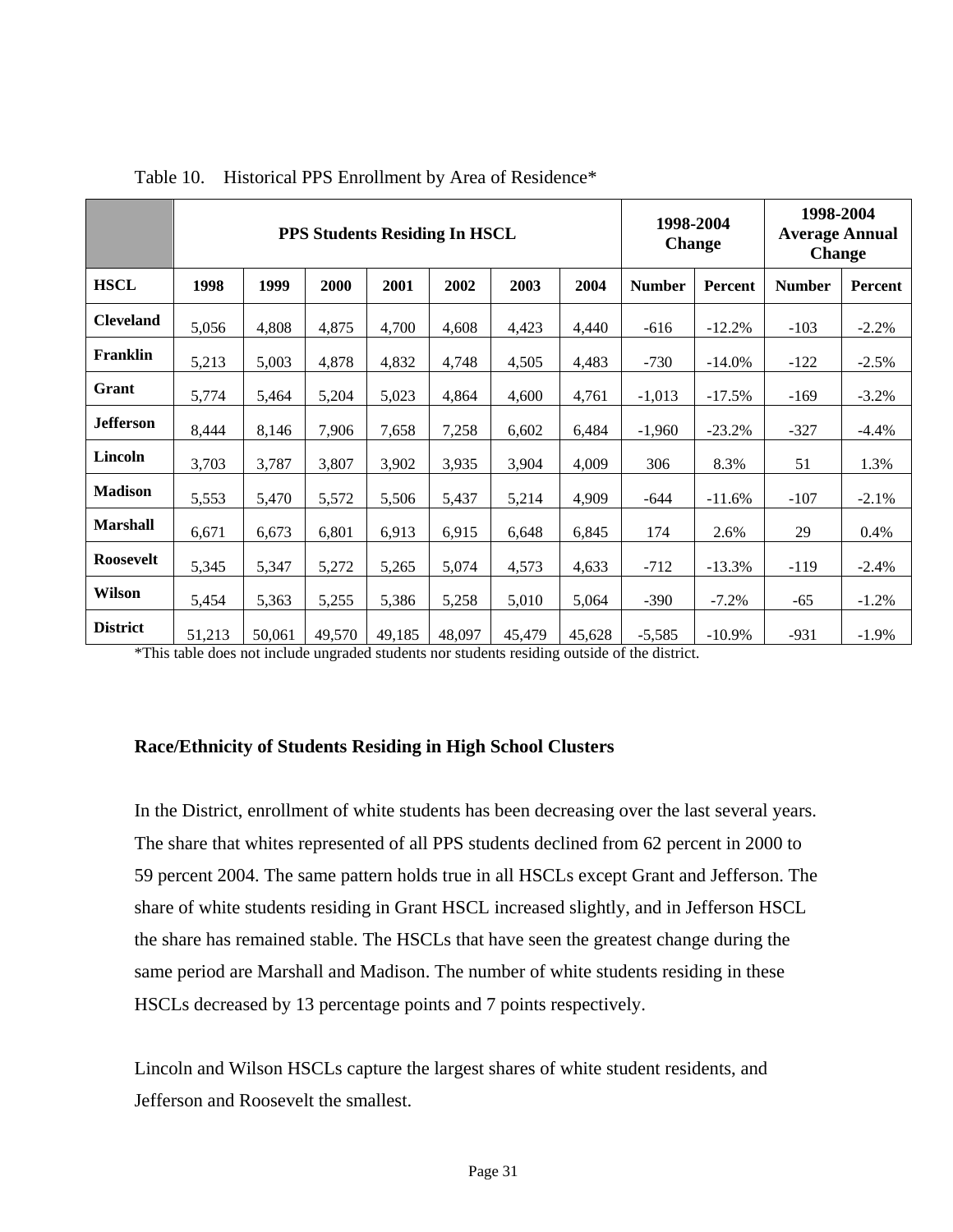

Figure 2. White Student Enrollment in PPS

From at least 2000, the numbers of black PPS students residing in Jefferson, Cleveland, and Grant, and Roosevelt HSCLs have decreased. However, Jefferson HSCL accounted for 94 percent of the District's loss of black students with over 1,000 fewer black students residing there in 2004 than in 2000. The numbers of black students increased in Madison, Marshall, and Wilson HSCLs during the same period, and the numbers of black PPS students residing in Franklin and Lincoln HSCLs remained stable.

All HSCLs have seen an increase in the number Hispanic students during the past few years. Marshall, Roosevelt, and Franklin HSCLs experienced the greatest increase in their Hispanic PPS student population during 2000 to 2004. They increased by 384, 291 and 107 Hispanic students, respectively. The remaining HSCLs saw increases of under 100 Hispanic students during the time period.

The number of Asian students residing in PPS increased from 2000 to 2004 in Lincoln and Marshall HSCLs while they decreased in Jefferson, Madison, and Roosevelt HSCLs. The remaining HSCLs saw only slight changes in the number of Asian students.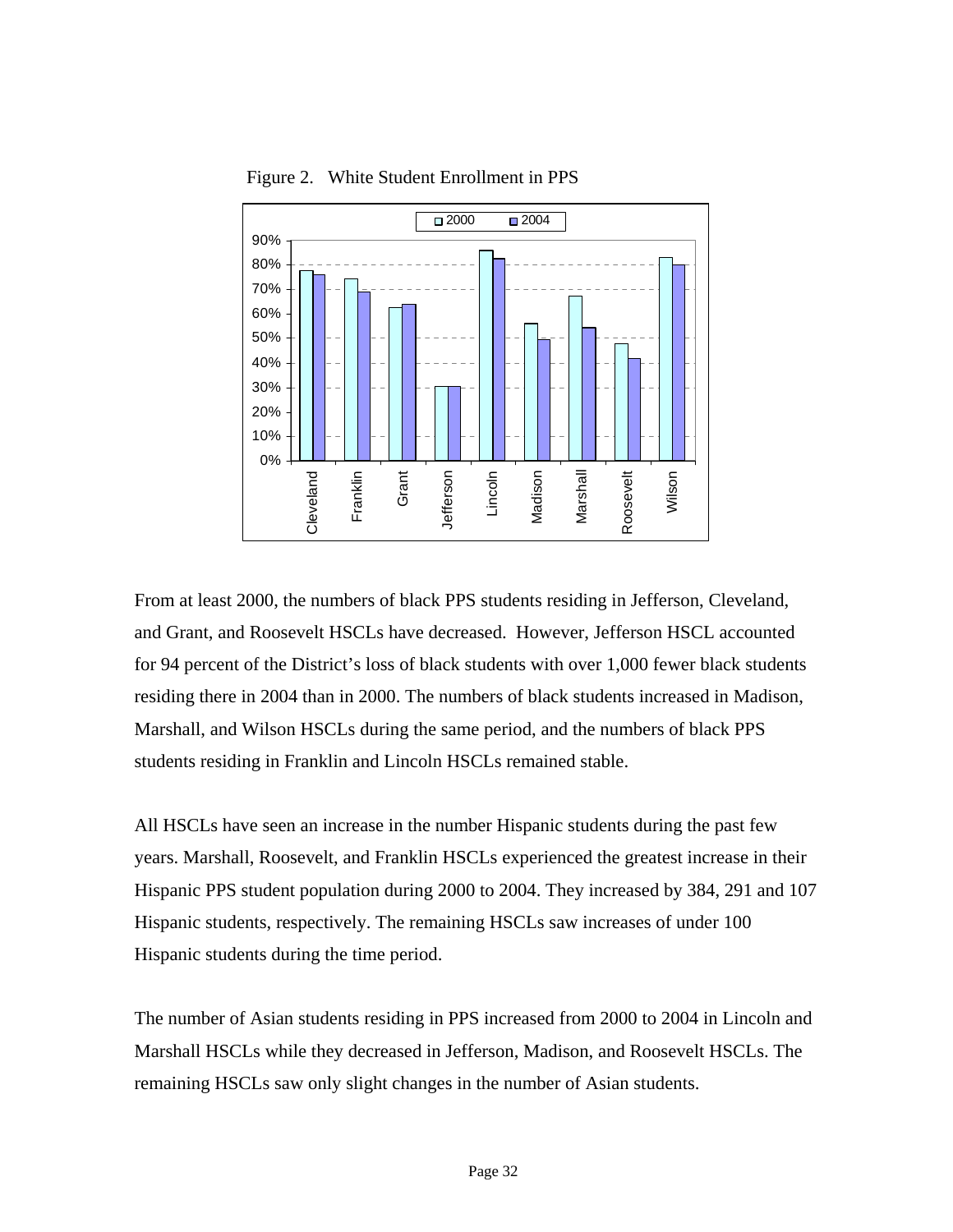The number of Native American students has decreased slightly in most of the HSCLs except for Marshall HSCL, which has seen only a slight increase in recent years.

Based on 2004 enrollments, most ethnic minority PPS students reside in Jefferson, Madison, Roosevelt, and Marshall. Fifty-three percent of PPS students residing outside of the district are minority students, most of which are black, Asian, or Hispanic.

Blacks represent the greatest proportion of all minority students enrolled in PPS (16.1%), followed by Hispanics (12.4%) and Asians (10.1%). The largest number of black students reside in Jefferson and Grant HSCLs. The largest share of the District's Hispanic students reside in Roosevelt, Marshall, and Madison HSCLs. Marshall, Madison, and Franklin are the HSCLs where most Asian PPS students reside.

| <b>HSCL</b>      | White | <b>Black</b> | Asian | <b>Native</b><br>American | <b>Hispanic</b> | <b>Other</b><br>Race |
|------------------|-------|--------------|-------|---------------------------|-----------------|----------------------|
| <b>Cleveland</b> | 75.8% | 5.6%         | 8.5%  | 6.8%                      | 2.1%            | 1.1%                 |
| Franklin         | 68.9% | 6.6%         | 13.2% | 8.7%                      | 2.1%            | 0.4%                 |
| Grant            | 63.7% | 23.1%        | 5.1%  | 6.3%                      | 1.3%            | 0.5%                 |
| <b>Jefferson</b> | 30.4% | 45.9%        | 6.5%  | 14.0%                     | 2.7%            | $0.6\%$              |
| Lincoln          | 82.7% | 2.7%         | 9.1%  | 4.1%                      | 0.9%            | $0.5\%$              |
| <b>Madison</b>   | 49.2% | 16.4%        | 14.9% | 16.7%                     | 2.5%            | 0.3%                 |
| <b>Marshall</b>  | 54.1% | 8.0%         | 16.1% | 18.6%                     | 2.8%            | 0.4%                 |
| <b>Roosevelt</b> | 41.7% | 20.2%        | 9.2%  | 25.2%                     | 3.4%            | 0.3%                 |
| Wilson           | 79.9% | 5.2%         | 6.4%  | 6.2%                      | 1.4%            | 1.0%                 |
| Out              | 46.7% | 22.3%        | 14.4% | 12.0%                     | 2.3%            | 2.3%                 |
| <b>District</b>  | 58.6% | 16.1%        | 10.1% | 12.4%                     | 2.2%            | $0.6\%$              |

Table 11. Share of PPS Enrollment by Residence of High School Cluster and Race/Ethnicity, 2004

#### **Forecasted PPS Students Residing in HSCLs**

Most HSCLs will experience a decrease in the number of student residents from 2004 to 2015. After an initial continued loss of students, Jefferson, Madison, and Franklin HSCLs are expected to see modest increases in the number of PPS students toward the end of the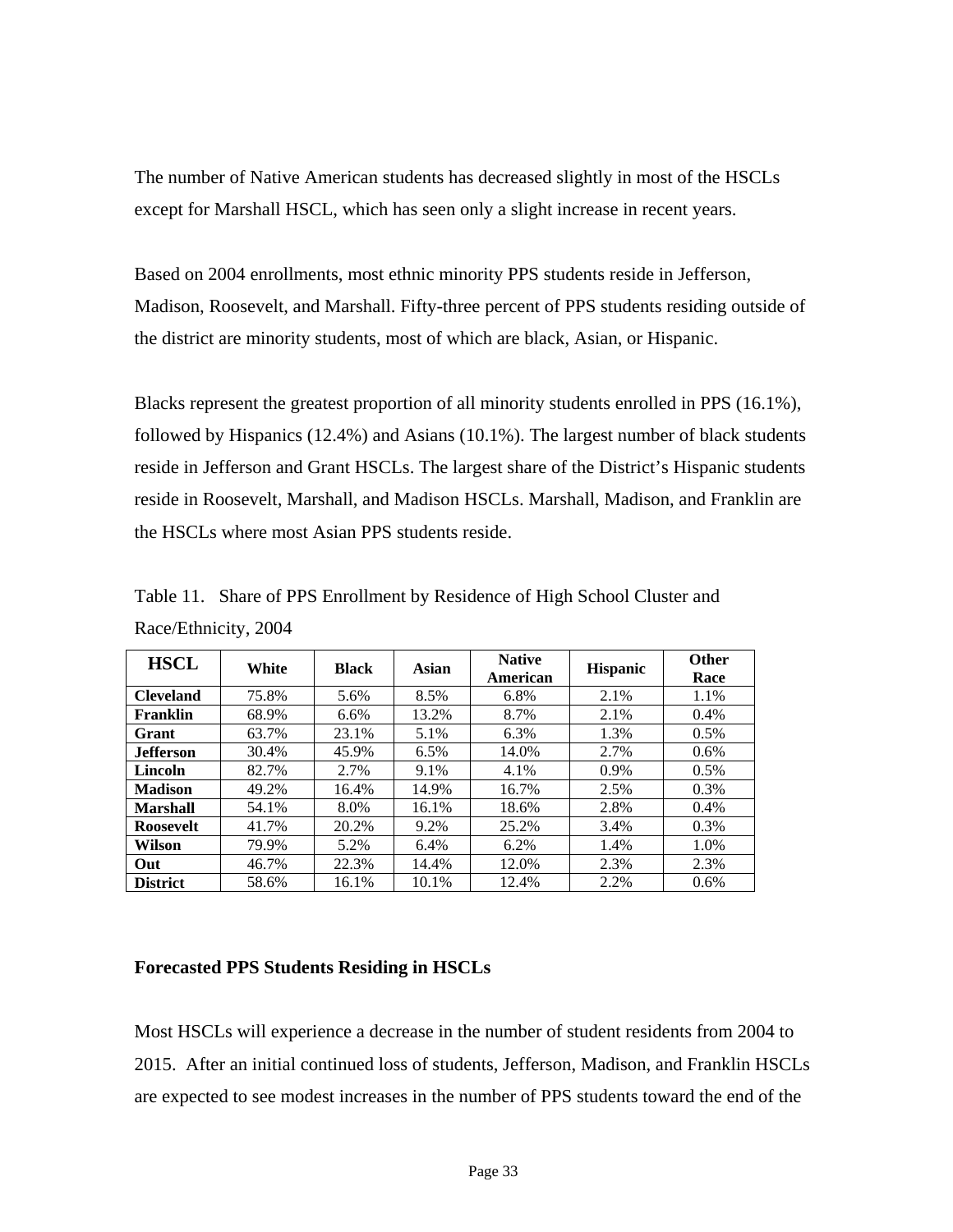forecast period; the increases in later years are not large, however, and enrollments in Jefferson, Madison, and Franklin HSCLs experience overall declines from 2004 to 2015. The number of students residing in Roosevelt, Lincoln, and Marshall HSCLs are anticipated to increase during the period.

|                  | PPS Students Residing In HSCL |        |           |        |               |                  | 2004-2015 Average    |                |  |
|------------------|-------------------------------|--------|-----------|--------|---------------|------------------|----------------------|----------------|--|
|                  | <b>Actual</b>                 |        | Projected |        |               | 2004-2015 Change | <b>Annual Change</b> |                |  |
| <b>HSCL</b>      | 2004                          | 2005   | 2010      | 2015   | <b>Number</b> | <b>Percent</b>   | <b>Number</b>        | <b>Percent</b> |  |
| <b>Cleveland</b> | 4,440                         | 4,373  | 3,837     | 3,642  | $-798$        | $-18.0%$         | $-73$                | $-1.8%$        |  |
| Franklin         | 4,483                         | 4,355  | 3,954     | 4,032  | $-451$        | $-10.1%$         | $-41$                | $-1.0\%$       |  |
| Grant            | 4,761                         | 4,698  | 4,098     | 3,827  | $-934$        | $-19.6%$         | $-85$                | $-2.0\%$       |  |
| <b>Jefferson</b> | 6,484                         | 6,139  | 5,362     | 5,576  | $-908$        | $-14.0\%$        | $-83$                | $-1.4%$        |  |
| Lincoln          | 4,009                         | 4,045  | 4,237     | 4,283  | 274           | 6.8%             | 25                   | 0.6%           |  |
| <b>Madison</b>   | 4,909                         | 4,765  | 4,217     | 4,282  | $-627$        | $-12.8%$         | $-57$                | $-1.2\%$       |  |
| <b>Marshall</b>  | 6,845                         | 6,830  | 6,885     | 7,038  | 193           | 2.8%             | 18                   | 0.3%           |  |
| <b>Roosevelt</b> | 4,633                         | 4,723  | 4,978     | 5,054  | 421           | 9.1%             | 38                   | 0.8%           |  |
| <b>Wilson</b>    | 5,064                         | 5,044  | 4,892     | 4,854  | $-210$        | $-4.2\%$         | $-19$                | $-0.4%$        |  |
| <b>District</b>  | 45,628                        | 44,971 | 42,458    | 42,587 | $-3,041$      | $-6.7\%$         | $-276$               | $-0.6%$        |  |

Table 12. PPS Enrollment by Area of Residence\*

\*This table does not include ungraded students nor students residing outside of the District.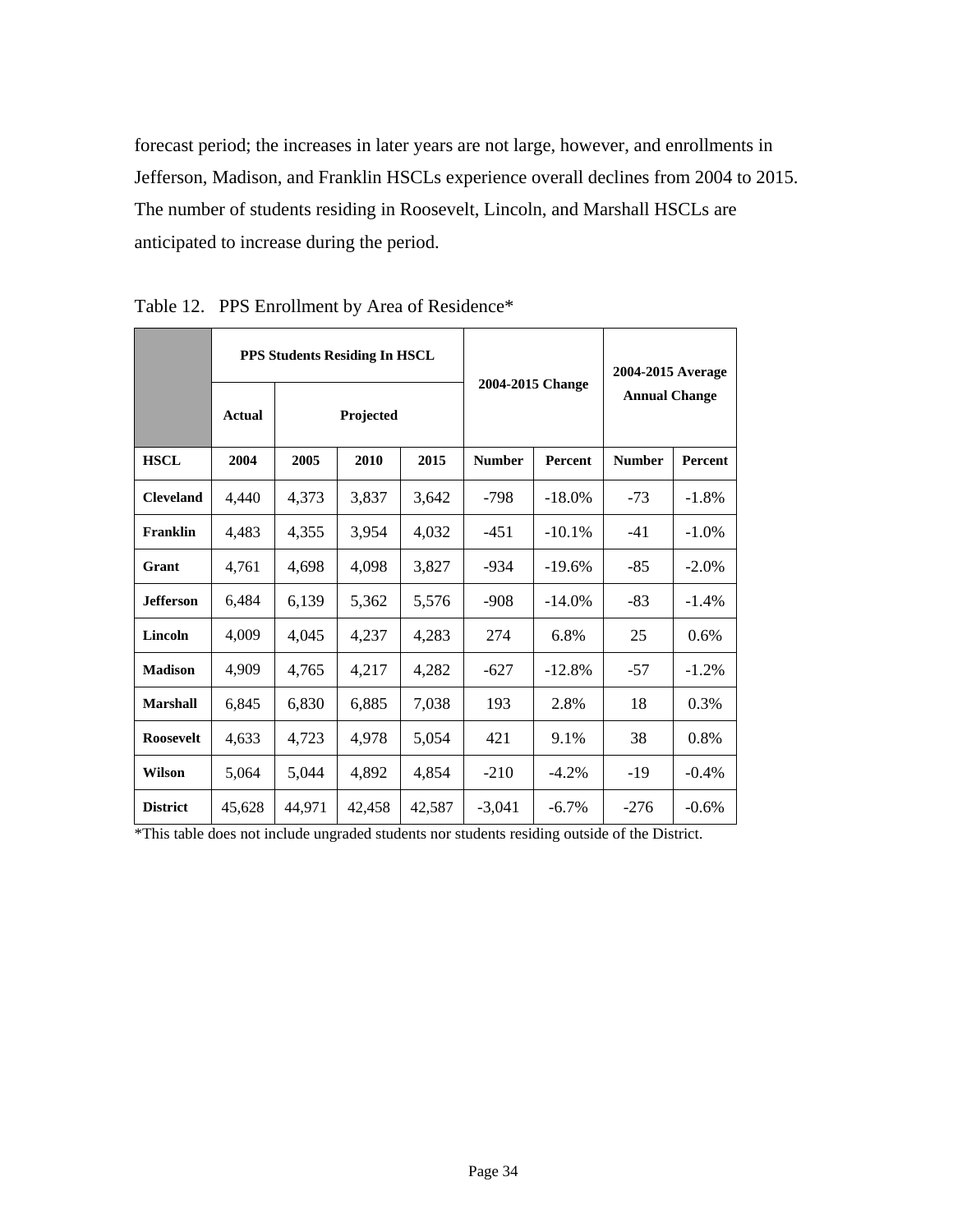#### **METHODS AND DATA SOURCES FOR ENROLLMENT FORECASTS**

Long-term forecasting of PPS school enrollments required two main stages: 1) forecasting the number of students residing in the district and its sub-areas (high school clusters and elementary school attendance areas), and 2) allocating the students to the schools they are predicted to attend. Two types of forecasting models were utilized to prepare the districtwide and attendance area forecasts, described in more detail below. The cohort-component model was used for the district and each of its high school clusters. The grade progression model was utilized for each elementary school attendance area. The cohort-component model best predicts student population over the 11-year forecast period. The grade progression model is better suited to account for annual fluctuations in enrollment over the forecasting period.

#### **Cohort-Component Model**

A demographic projection model called the Cohort-Component Model was used to forecast school-age children residing and enrolled in PPS. It models future populations and school enrollments as outcomes of the life events that occur in populations over time. These events are comprised of **births, deaths**, and relocations (**migrations**) into or out of the area. Thus, the District population grows when births outnumber deaths and more people move into the District than leave it. These events occur more often in certain age groups, or **cohorts**, than in others. For example, people tend to move around the most when they are in their 20s and the elderly have lower chances than people in their 40s to survive over the next 5 years. Applying appropriate age- and gender-specific rates of birth, death and migration to the existing population cohorts of the District would produce its future population including school-age children. Most of these children would attend the area's public schools, however, some of them would not be "captured" by the system: some might attend private schools, be home-schooled, or attend schools outside of the local school district. To address this phenomenon, **capture rates** have to be applied to derive figures of future public school enrollment.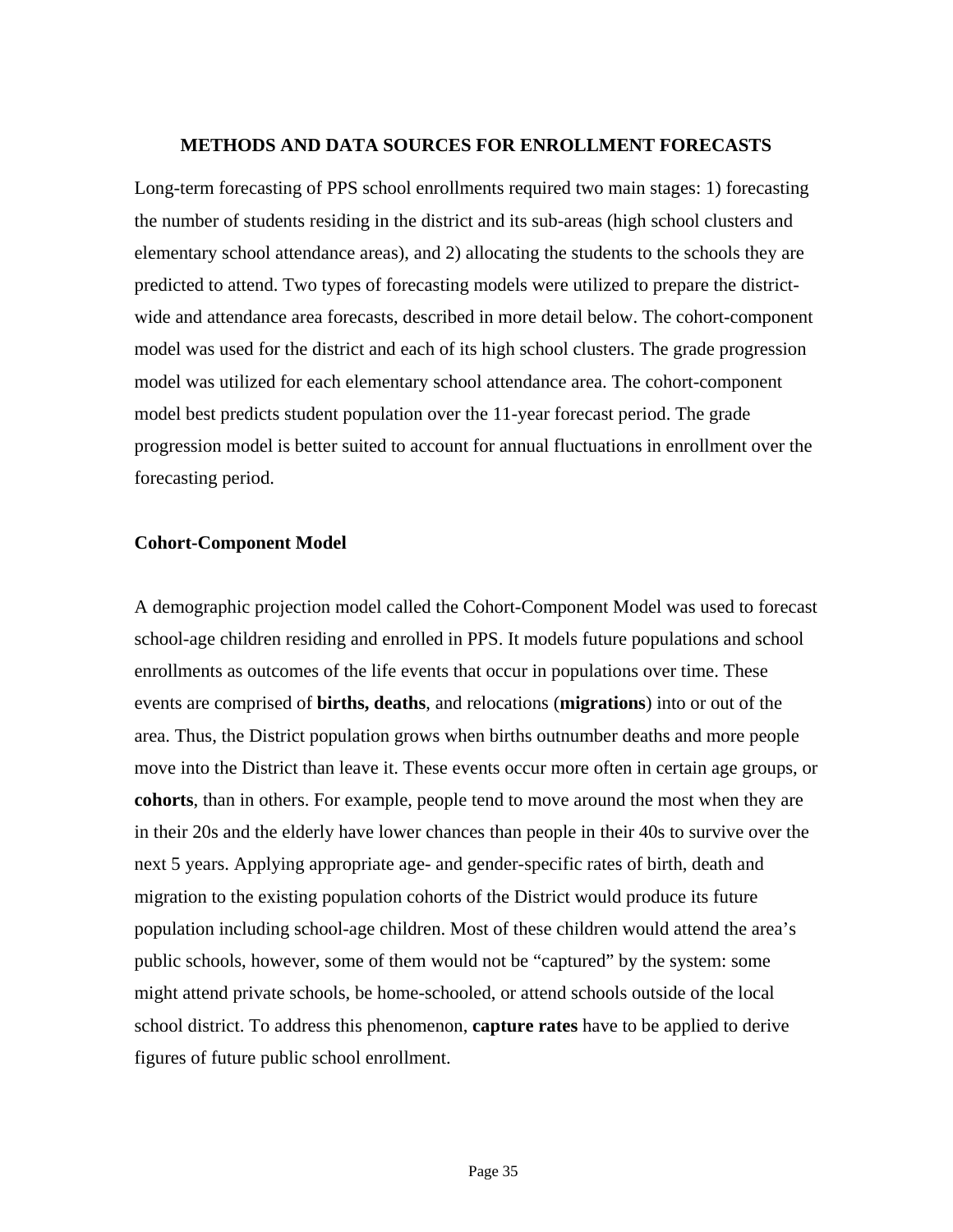The cohort-component method of forecasting enrollment depends on the availability of accurate data on age and sex composition of the District's population. The most precise information about population age structure in an area is usually provided by the most recent U.S. Census of Population. The cohort-component model is also sensitive to the rates of life events that are applied to the known population cohorts. These rates are usually derived from known data such as those provided by the U.S. Census, and then modified to account for the most recent trends as well as for future ones. Examples of such trends that may affect the future population of an area include the recent tendency among women of childbearing ages to delay having their first child, or a predisposition of young men (ages 20 to 24) to be more mobile than women in the same age cohort. After a decision is made about the plausibility of these trends to evolve in the study area, a set of assumptions is developed to address likely changes in the initial rates of life events. Since the existing population structure defines future population composition of the area, the method works best in the short and medium range.

The population and housing data came from the 1990 and 2000 Censuses of Population and Housing; additional housing information and building permit data were obtained from the Metro Data Resource Center and the Portland Bureau of Planning; the Oregon Health Division provided information on fertility and mortality; the Department of Education and the Portland Public Schools furnished past and current enrollment data and information about home schooling; and PRC conducted a survey of local private schools.

The 1990 and 2000 population of PPS was derived from the 1990 and 2000 Census at the census-block level by age group and sex. The census blocks were allocated into the District's boundaries using Geographic Information Systems (GIS); the allocation was required since the census blocks did not match the District's boundaries. The 1990 population data were then organized into five-year age cohorts, such as 0 to 4 years, 5 to 9 years, and so on. Each of these cohorts was then "survived", or aged into the next cohort by the year 1995. "Surviving" the cohorts is accomplished by applying age- and sexspecific survival rates. These rates represent the proportion of population in each younger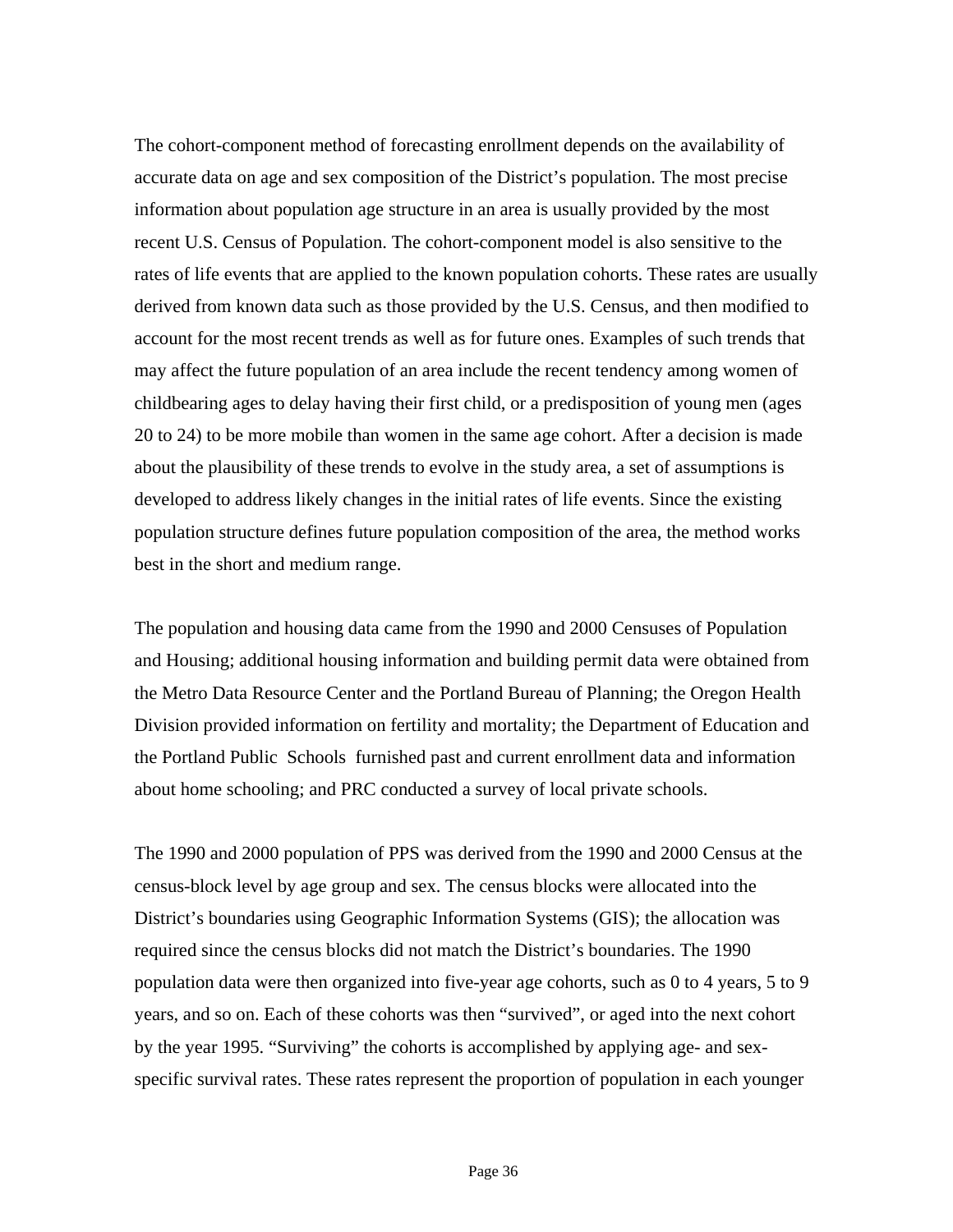cohort that would survive during a given time period (such as the 5 years between 1990 and 1995) to become the next older cohort. This process is repeated for each five-year age and time interval between 1990 and 2015. Forecasting a known population and its age distribution enables appropriate adjustments to be made to the model so that the forecasted population becomes aligned with the actual population and ensures the accuracy of the model's projections.

During each five-year interval, a certain number of live births occur to the women in childbearing ages. To calculate the number of newly born residents of the District, agespecific fertility rates were applied to the numbers of women in childbearing cohorts (10- 14, 15 to 19, 20 to 24, and so on up to 45 years and over). Fertility rates indicate how many children women in a given age group are likely to produce during each five-year period. Once developed, the data on new children become subject to survival rates and is "moved", or "aged", through the system like all the other cohorts.

The most difficult part is to estimate the in- and out-migration of an area. In reality, since little reliable data are available to study in- and out-migration, one works with net migration rates, or the balance between in- and out-migration. Net migration can be calculated if the population is known at the beginning and the end of a time period, as well as the number of births and deaths. Net migration is positive when more people move into the area than leave it; it is negative if the opposite is true. Net migration rates used in the cohort-component model can be interpreted as the number of people who are added to (or subtracted from) a given cohort per each 100 persons due to migration over a given period of time (in this case, five years). The initial net migration rates for the cohort-component model were derived from the 1990 and 2000 population cohorts for the census tracts that are located within the school district boundaries as well as births and deaths that occurred in the same area during 1990-2000. The rates were adjusted so that the forecasted population for the year 2000 fit the actual population obtained from the 2000 Census. The net migration rates used to forecast the District's population in 2002-2010 were further modified to reflect the most likely future migration patterns; these migration patterns are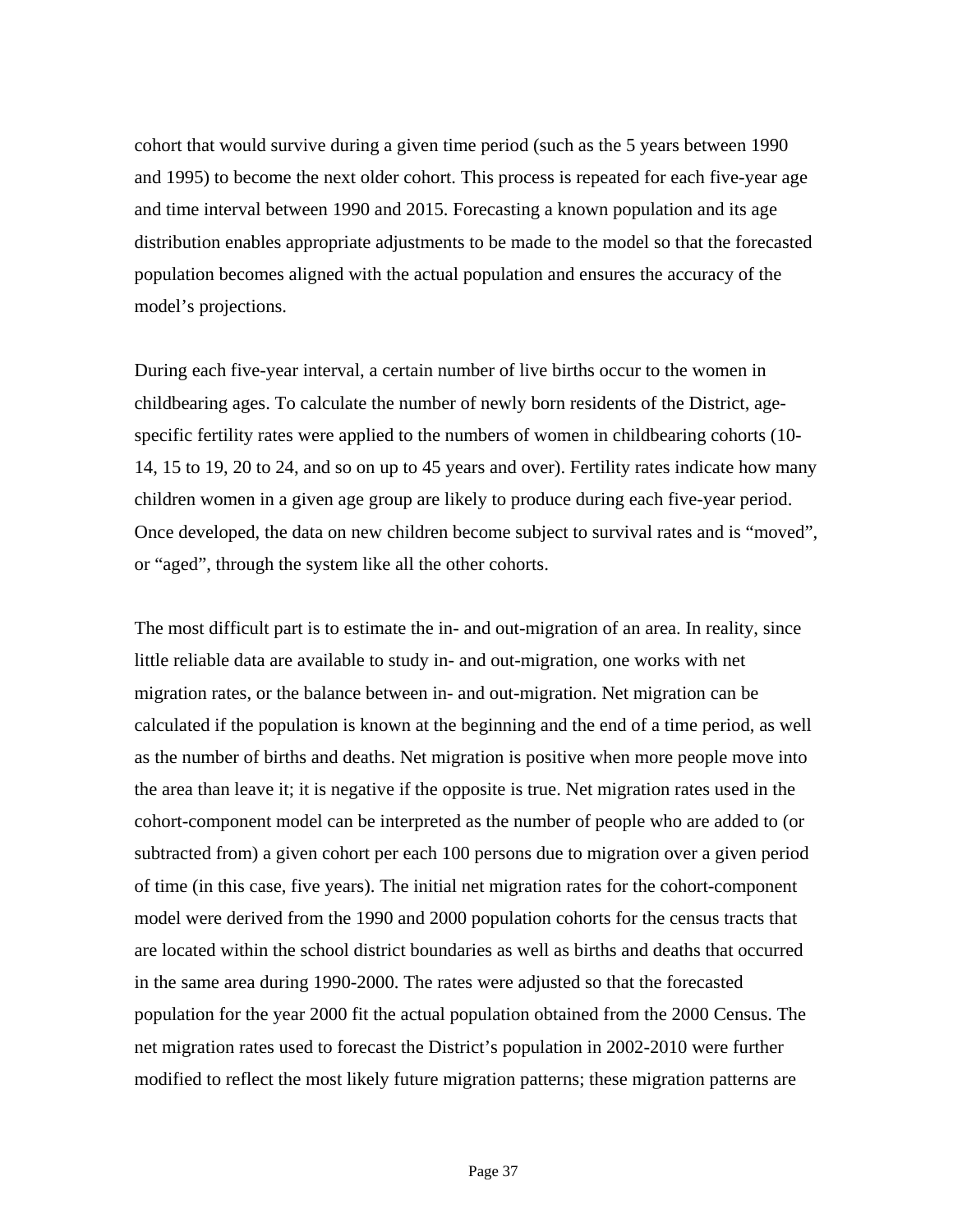greatly influenced by housing growth in the area, both current and forecasted. When making the final adjustments to the net migration rates, consideration was given to what local planners predict will happen in the area. This study assumes that migration is and will remain the major force behind the rates of population and enrollment growth in the District.

**High School Clusters.** The development of the forecasts of students residing in each of the nine PPS high school clusters (HSCLs) utilized the same methodology as the districtwide forecasting described in the section above. A unique set of demographic data were compiled for each of the district's high school clusters. Trends specific to each high school cluster were considered when making adjustments to the cohort component models.

**Forecasting PPS Students Residing Outside of the District.** The small percentage of PPS students do not reside within the district were forecasted by a different method. Students residing outside the district were projected by extrapolation of numbers based on recent 4-year trends. These students were then allocated to particular schools in the same manner as the other students.

#### **Grade Progression Model**

To prepare the small area forecasts of students a grade progression model was created for each elementary school attendance area (ESAA). The grade progression models are comprised of recent grade progression ratios (GPR) for PPS students residing in each attendance area by grade level. The GPR is the proportion of students enrolled in one grade level divided by the number of students enrolled in the preceding grade level in the previous year. One ratio is associated with each grade level for students entering grades 1 through 12. Recent local trends are captured in the construction of the GPR model. The model accounts for the effects of migration, changes in population, housing growth due to new construction, dropout rates, and the percentage of students residing within the attendance area that are attending private schools or being home-schooled.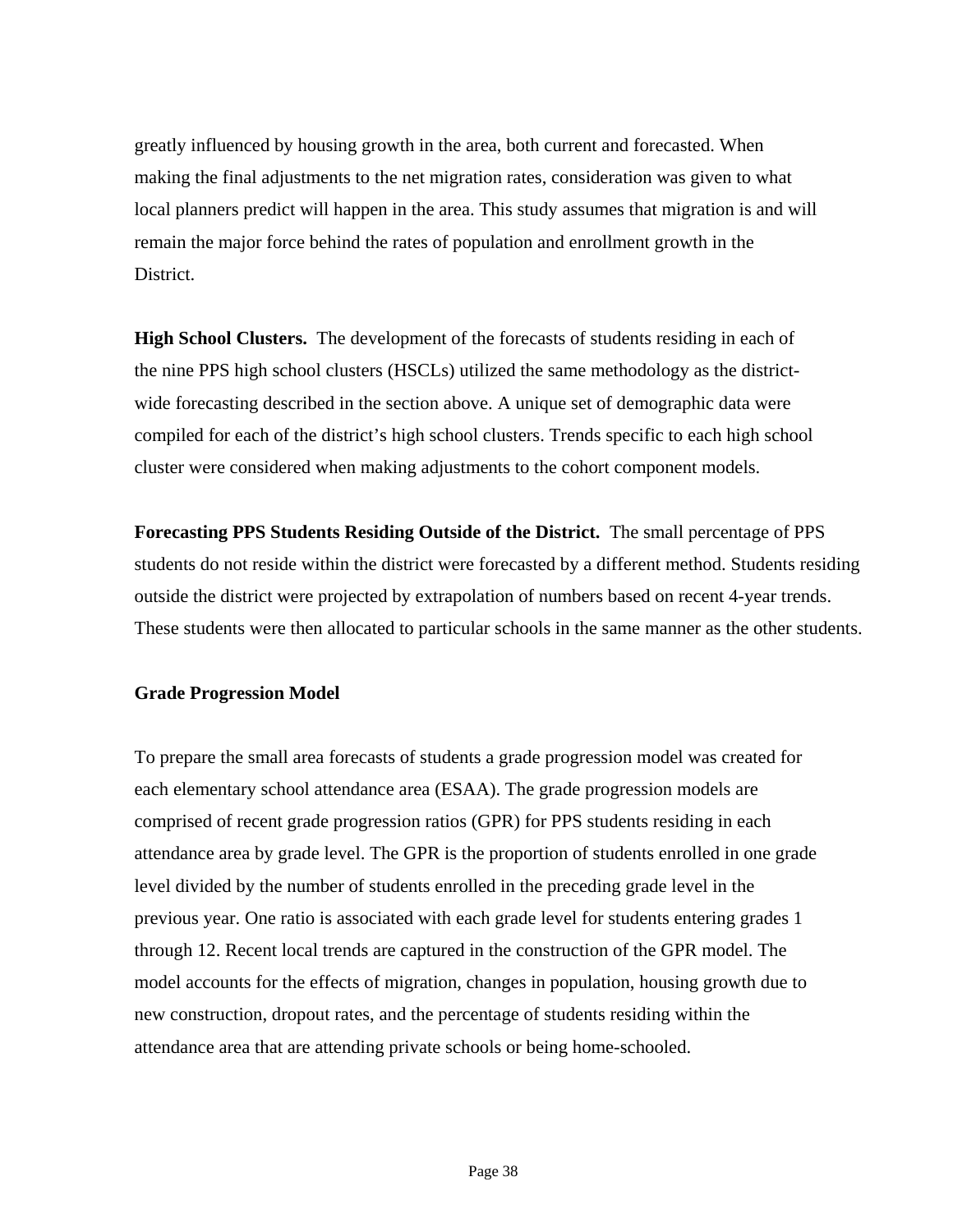In order to determine the GPRs for the future, weighted averages of the ratios for each grade level from the past four years were calculated. A heavier weight is applied to the years that are assumed to have more bearing on future enrollments, allowing the trends of those to dominate over the other years.

The 2004 enrollments were multiplied by the GPR weighted averages to forecast 2005 enrollments. The same GPRs were then applied to the 2005 enrollments to calculate the forecasted 2006 enrollments and so on until the 2015 enrollments were calculated. To account for predicted changes in the demographic factors that influence school enrollments, adjustments were made to the weighted average GPRs on an individual year basis for each grade level by applying a multiplier to accelerate or hinder growth. The factors that were considered for every attendance area are the annual number of births, residential building activity, racial/ethnic composition of student population, and enrollment trends. The adjustments were based on findings from the analysis of data on student enrollment and geocoded student addresses, birth, building permit, and land division records.

**Kindergarten Forecasts for Attendance Areas.** The numbers of students entering kindergarten from 2005 to 2015 were forecasted by another method. To predict the number of kindergartners that will attend PPS, a "kindergarten capture rate", the ratio of the actual number of PPS kindergarten students in an attendance area to the number of births in the same attendance area five years earlier, was calculated for four separate years. A weighted average of the "kindergarten capture rates" for each attendance area was multiplied by the number of births in the corresponding area to forecast the number of kindergartners that will attend PPS schools in 2005 to 2015. Birth data are only available up to 2002, therefore, to predict PPS kindergartners after 2007, the number of annual births during 2003 through 2010 had to be predicted. The births were projected based on four-year historical trends from 1998 to 2002. After the births were predicted, the kindergarten capture rate was applied to forecast the number of kindergartners 5 years later.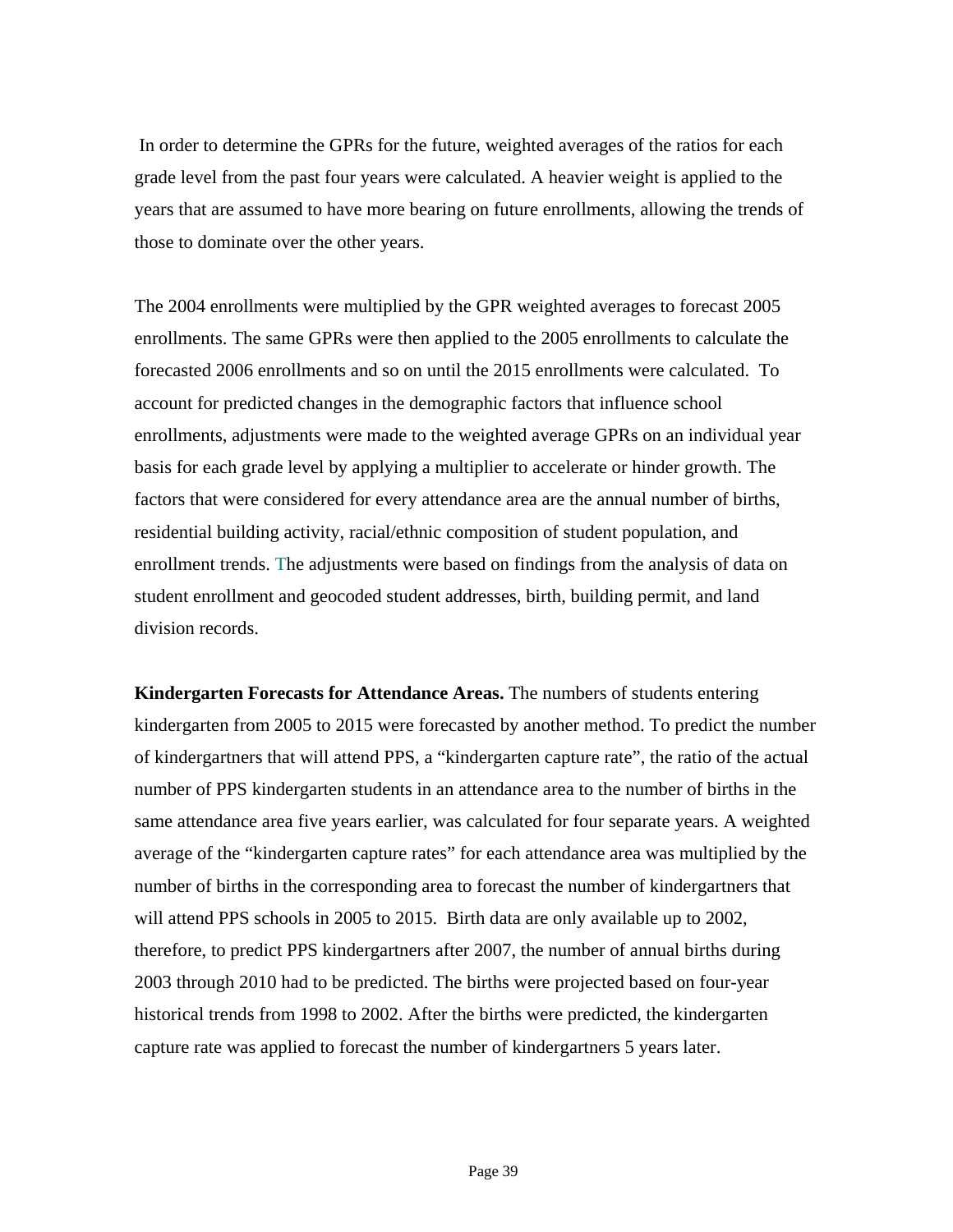#### **New Columbia Housing Development**

Adjustments were made to the forecast of students residing in the ESAAs to account for the construction of the New Columbia Housing Community located in Ball and Clarendon ESAAs in the Roosevelt HSCL. The first housing units will become available in 2005 with construction ending in 2007. The number of PPS students expected to reside in New Columbia are assumed to be moving from other areas in the District. PPS students were added to Ball and Clarendon ESAAs and subtracted from other ESAAs during the first 3 years of the forecast period. A detailed description of the methods used to estimate the number of PPS students that are expected to reside in New Columbia and the impact that the new housing is predicted to have on PPS enrollments are described in the Addendum to the Portland Public Schools Enrollment Forecast 2004-2015 prepared by PRC in August 2004.

#### **Reconciliation of Small-area Forecasts and the District-wide Forecast**

The sum of the HSCL forecasts served as a control to which the district-wide forecast under the most-likely scenario would reconcile. The forecast for the district was adjusted by grade level to equal the sum of enrollments in the HSCL for each year of the forecast period. The adjustment produced minor changes in the enrollment numbers

The forecasts for the ESAAs were adjusted so that their sum would be equal to the forecast of the HSCL in which the ESAAs are located. In the end, the sum of the ESAA forecasts add up to the sum of the HSCL forecasts, and District-wide forecast equals the sum of the HSCL forecasts.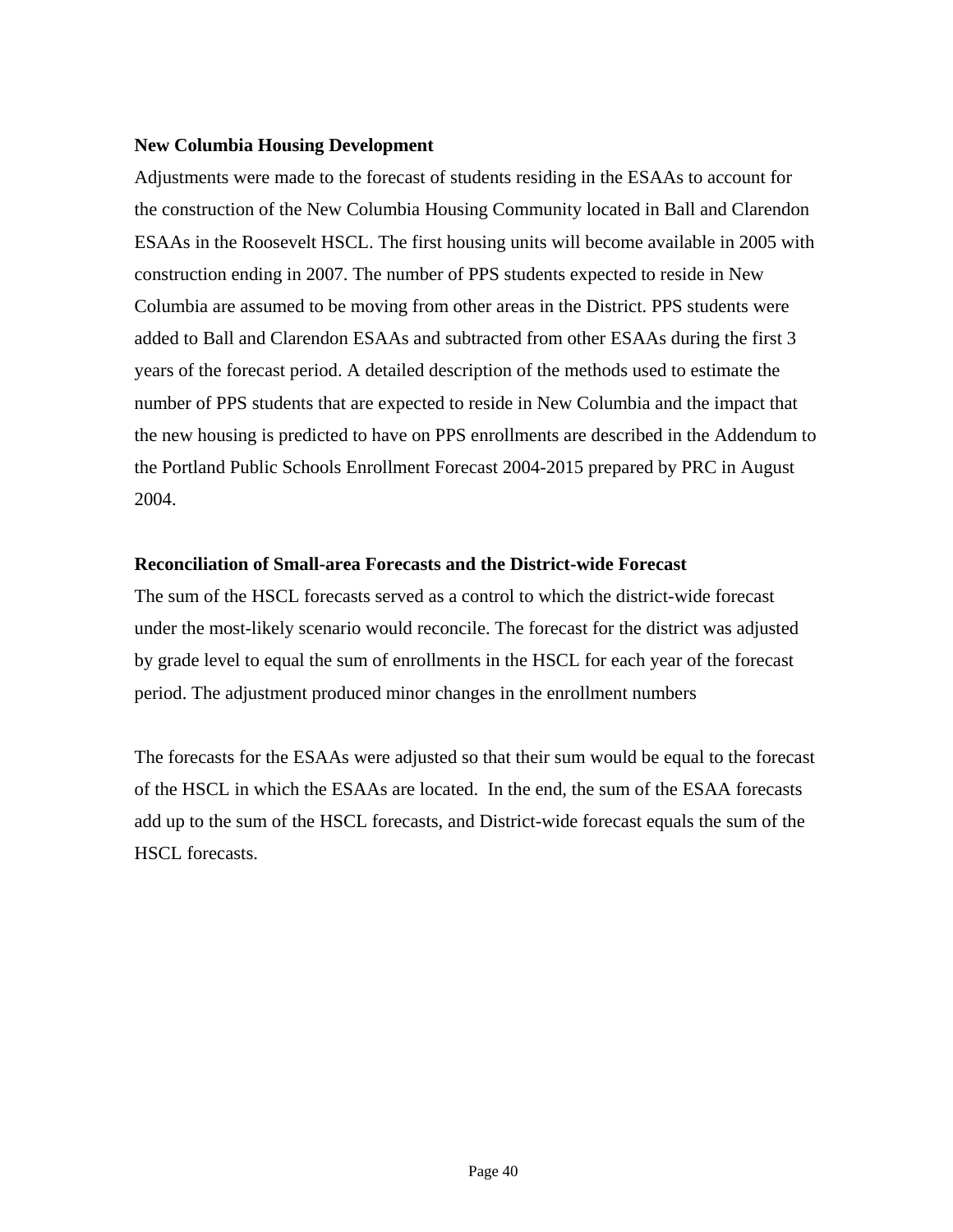#### **Allocating the Forecasted Students Residing in ESAAs to Individual Schools**

After the forecasts of students residing in the ESAAs were reconciled to the HSCL and district-wide forecasts, the students residing in the ESAAs were then allocated to the school they were predicted to attend based on past patterns of where students live and which schools they attend. Cross-tabulations were made of students by the school they attend and by the ESAA where they reside. A cross-tabulation was created for each grade level, K-2, 3-5, 6-8, and 9-12. Adjustments were made to each of the cross-tabulations to account for school closures, new feeder patterns, and new grade configuration of schools that will take effect in the 2005-2006 school year and beyond. Probabilities for how many students residing in each ESAA to attend which schools were calculated and utilized to assign students to the appropriate schools each year in the forecast period.

#### **General Comments About PPS Enrollment Forecasts**

As the longer the time span of the forecast, the more likely it is that conditions change, and thus increase the uncertainty in rates and assumptions. It is crucial to have recent data that would allow testing, or calibrating, the assumptions used in the model. The District's historical enrollment helps to calibrate and adjust original migration rates so that a better fit between actual and predicted enrollment figures could be achieved. In the long-run, however, the local economy and conditions affecting school enrollments is likely to change in ways not currently anticipated.

All population and enrollment forecasts are based on a combination of a beginning population, various rates, and the forecasters' judgment about future trends. They may err through imprecise data or unexpected shifts in demographic trends. Generally forecasts for larger geographical areas, such as the entire school district, are more reliable than those for small areas, such as for an individual elementary school. The forecasts for the individual schools are based mainly on births and enrollment trends in the ESAAs over the past 4 years. Although they are adjusted to conform to the longer- term forecasts for the high school clusters and the district as a whole, this does not take into account local factors such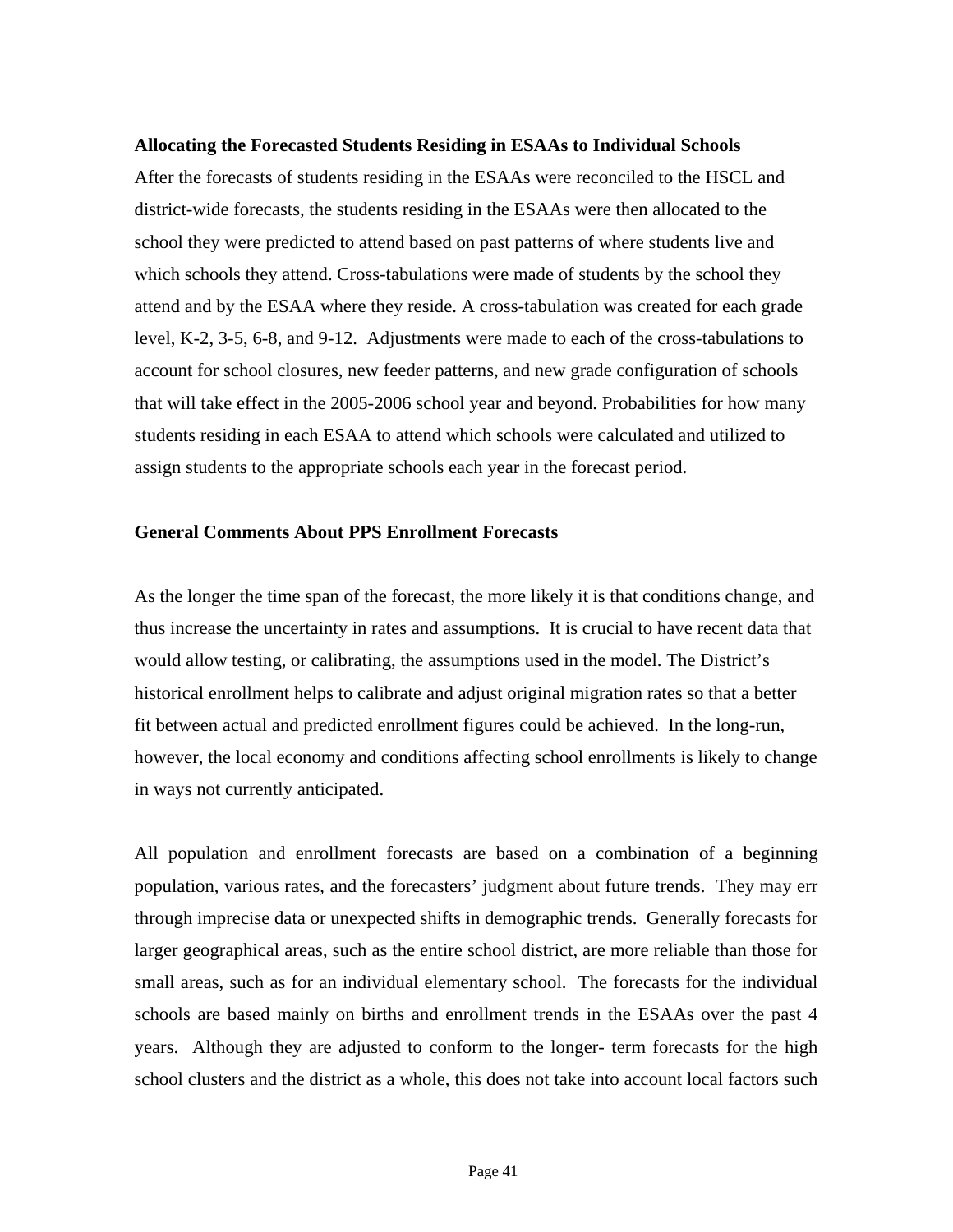as changing school programs that may have a significant effect on an individual school's enrollment. These forecasts may be used as a guide to enrollments for individual schools over the next few years. But changes in local areas will surely affect enrollments in some areas and actual enrollments will deviate from those shown here. Given the large number of schools and the complexity of changing urban neighborhoods, some differences between the forecasted and actual enrollments will vary in magnitude and perhaps direction.

In the tables accompanying the report, the original calculations for the enrollment forecasts use decimal fractions. Because the fractions are rounded to show whole numbers, the numbers may not add exactly to the totals.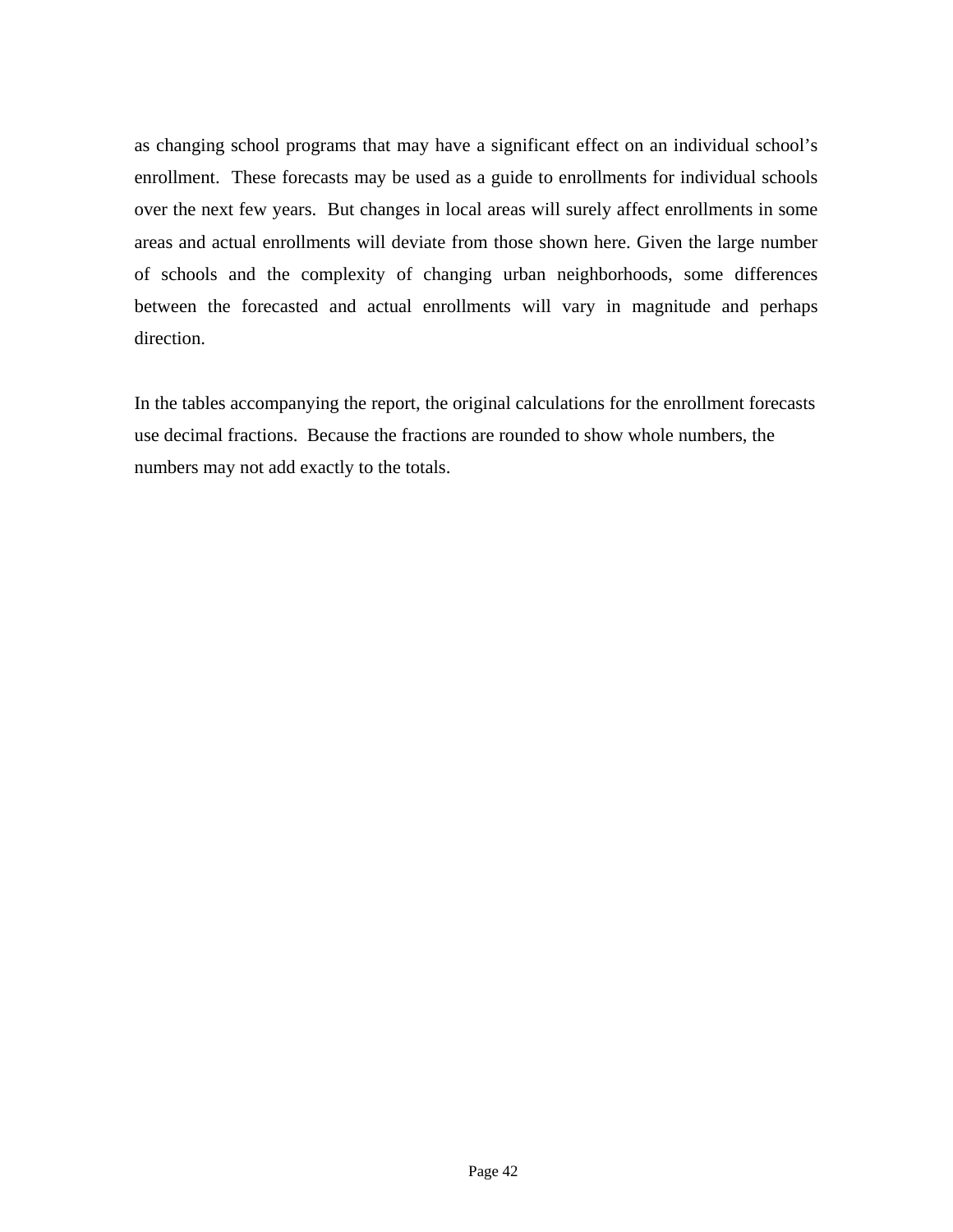# **APPENDIX 1**

# **Portland Public Schools District-wide Enrollment Forecasts Detailed Results, 2004-2015**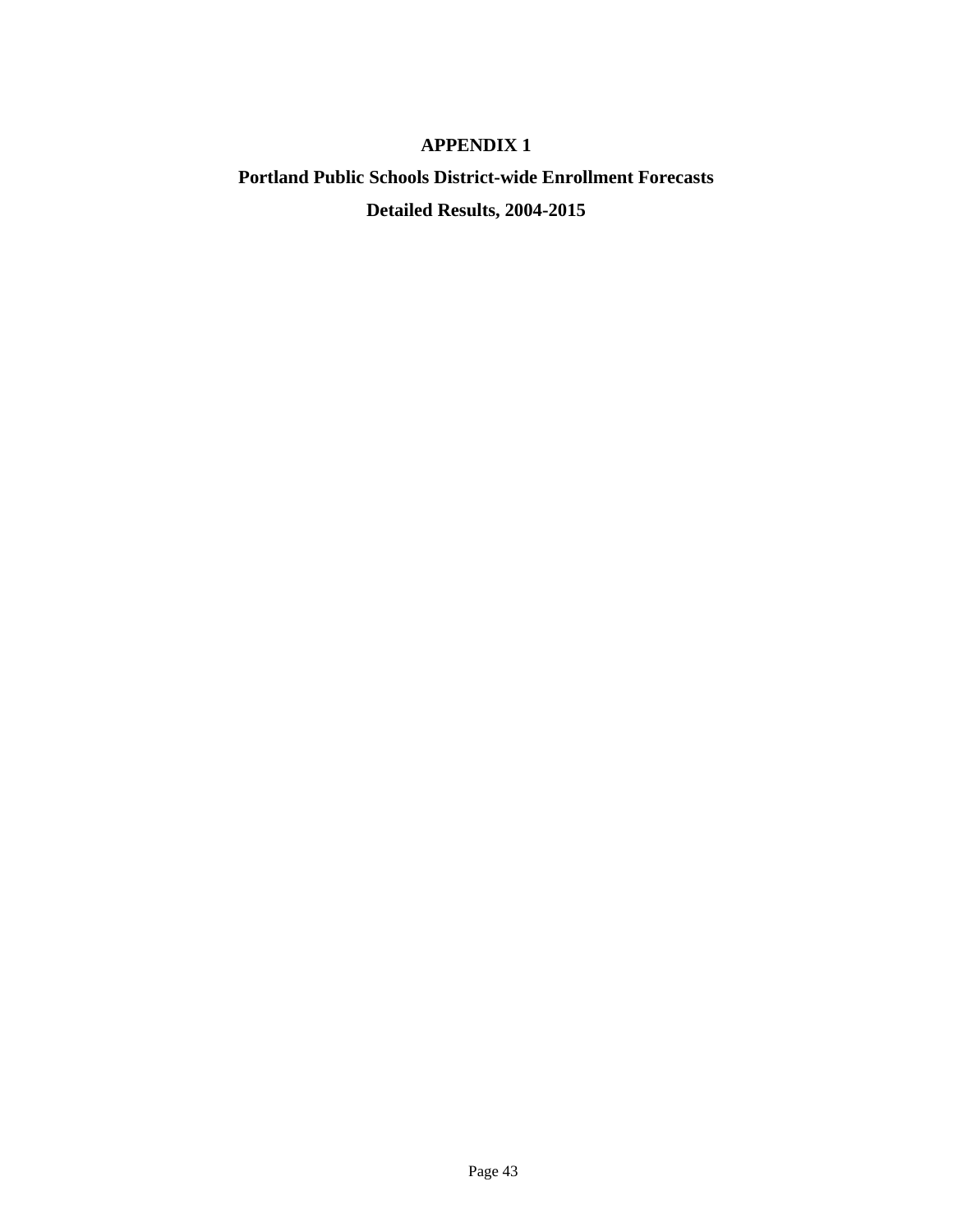|                |        |        |        |        | Actual > | Projected > |          |              |          |          |          |          |          |          |          |          |
|----------------|--------|--------|--------|--------|----------|-------------|----------|--------------|----------|----------|----------|----------|----------|----------|----------|----------|
| Grade          |        |        |        |        |          |             |          |              |          |          |          |          |          |          |          |          |
| Level          | 2000   | 2001   | 2002   | 2003   | 2004     | 2005        | 2006     | 2007         | 2008     | 2009     | 2010     | 2011     | 2012     | 2013     | 2014     | 2015     |
| K              | 3,748  | 3,715  | 3,723  | 3,548  | 3,589    | 3,566       | 3,605    | 3,644        | 3,685    | 3,727    | 3,774    | 3,794    | 3,812    | 3,828    | 3,849    | 3,869    |
|                | 3,861  | 3,951  | 3,811  | 3,702  | 3,742    | 3,643       | 3,628    | 3,661        | 3,702    | 3,745    | 3,791    | 3,834    | 3,860    | 3,893    | 3,939    | 3,981    |
| $\overline{2}$ | 4,062  | 3,879  | 3,838  | 3,662  | 3,608    | 3,585       | 3,543    | 3,546        | 3,580    | 3,614    | 3,651    | 3,691    | 3,734    | 3,761    | 3,808    | 3,855    |
| 3              | 4,122  | 3,999  | 3,696  | 3,665  | 3,600    | 3,501       | 3,517    | 3,484        | 3,480    | 3,505    | 3,531    | 3,566    | 3,605    | 3,643    | 3,673    | 3,713    |
| 4              | 4,131  | 3,976  | 3,793  | 3,488  | 3,653    | 3,554       | 3,499    | 3,520        | 3,472    | 3,448    | 3,456    | 3,478    | 3,512    | 3,546    | 3,581    | 3,604    |
| 5              | 4,037  | 4,029  | 3,817  | 3,639  | 3,442    | 3,451       | 3,347    | 3,285        | 3,296    | 3,234    | 3,205    | 3,223    | 3,254    | 3,286    | 3,324    | 3,356    |
| 16             | 3,898  | 3,866  | 3,804  | 3,342  | 3,547    | 3,325       | 3,407    | 3,298        | 3,210    | 3,208    | 3,135    | 3,130    | 3,161    | 3,189    | 3,226    | 3,256    |
| 7              | 3,734  | 3,737  | 3,785  | 3,512  | 3,501    | 3,445       | 3,249    | 3,301        | 3,183    | 3,090    | 3,083    | 3,033    | 3,044    | 3,072    | 3,100    | 3,122    |
| 8              | 3,637  | 3,712  | 3,639  | 3,524  | 3,608    | 3,448       | 3,435    | 3,224        | 3,274    | 3,157    | 3,058    | 3,083    | 3,058    | 3,067    | 3,092    | 3,107    |
| 19             | 4,291  | 4,095  | 4,051  | 3,560  | 3,753    | 3,718       | 3,602    | 3,577        | 3,352    | 3,391    | 3,259    | 3,184    | 3,218    | 3,170    | 3,162    | 3,161    |
| 10             | 4,011  | 4,067  | 3,750  | 3,579  | 3,654    | 3,642       | 3,608    | 3,460        | 3,439    | 3,228    | 3,271    | 3,159    | 3,084    | 3,090    | 3,011    | 2,977    |
| 11             | 3,677  | 3,726  | 3,860  | 3,400  | 3,548    | 3,459       | 3,442    | 3,373        | 3,239    | 3,215    | 3,032    | 3,080    | 2,964    | 2,875    | 2,863    | 2,763    |
| 12             | 3,409  | 3,437  | 3,450  | 3.668  | 3,574    | 3,537       | 3,423    | 3,381        | 3,317    | 3,190    | 3,182    | 2,997    | 3,044    | 2,931    | 2,843    | 2,837    |
| <b>Other</b>   | .308   | 1,462  | .423   | 1,739  | 4        | $\Omega$    | $\theta$ | $\mathbf{0}$ | $\Omega$ | $\Omega$ | $\Omega$ | $\Omega$ | $\Omega$ | $\Omega$ | $\Omega$ | $\Omega$ |
| $K-2$          | 11,671 | 11,545 | 11,372 | 10,911 | 10,939   | 10,795      | 10,776   | 10,851       | 10,967   | 11,086   | 11,216   | 11,318   | 1,406    | 11,482   | 11,595   | 11,705   |
| $3 - 5$        | 12,290 | 12,003 | 11,306 | 10,792 | 10,695   | 10,507      | 10,363   | 10,289       | 10,248   | 10,188   | 10,192   | 10,267   | 10,371   | 10,475   | 10,578   | 10,672   |
| $6 - 8$        | 11,268 | 11,314 | 11,228 | 10,379 | 10,656   | 10,218      | 10,091   | 9,823        | 9,667    | 9,455    | 9,277    | 9,246    | 9,263    | 9,328    | 9,418    | 9,486    |
| $9-12$         | 15,389 | 15,326 | 15,110 | 14,208 | 14,529   | 14,354      | 14,075   | 13,791       | 13,347   | 13,025   | 12,744   | 12,420   | 12,310   | 12,066   | 11,879   | 11,738   |
| <b>Total</b>   | 51,926 | 51,650 | 50,439 | 48,029 | 46,823   | 45,875      | 45,304   | 44,754       | 44,229   | 43,753   | 43,429   | 43,252   | 43,350   | 43,350   | 43,470   | 43,601   |

**The enrollment figures do not include students enrolled in the Columbia Regional programs.**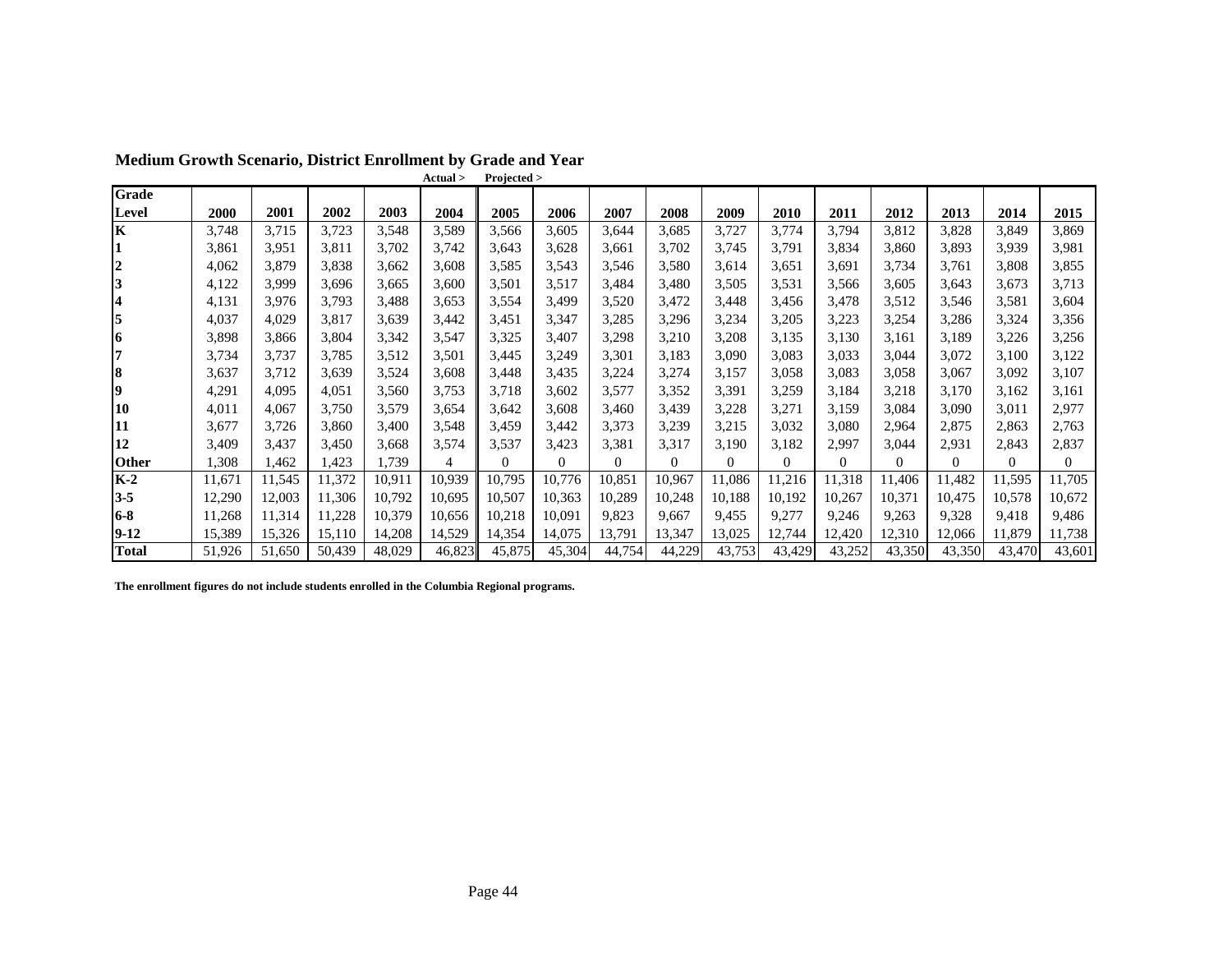|                  |        |        |        |        | Actual > | Projected > |        |        |        |        |        |        |        |        |        |        |
|------------------|--------|--------|--------|--------|----------|-------------|--------|--------|--------|--------|--------|--------|--------|--------|--------|--------|
| Grade            |        |        |        |        |          |             |        |        |        |        |        |        |        |        |        |        |
| Level            | 2000   | 2001   | 2002   | 2003   | 2004     | 2005        | 2006   | 2007   | 2008   | 2009   | 2010   | 2011   | 2012   | 2013   | 2014   | 2015   |
| K                | 3,743  | 3,711  | 3,720  | 3,546  | 3,506    | 3,467       | 3,487  | 3,506  | 3,526  | 3,546  | 3,566  | 3,588  | 3,611  | 3,634  | 3,657  | 3,680  |
|                  | 3,859  | 3,947  | 3,808  | 3,700  | 3,559    | 3,513       | 3,480  | 3,505  | 3,527  | 3,544  | 3,562  | 3,585  | 3,612  | 3,640  | 3,668  | 3,696  |
| $\boldsymbol{2}$ | 4,055  | 3,876  | 3,835  | 3,660  | 3,600    | 3,504       | 3,504  | 3,495  | 3,521  | 3,533  | 3,545  | 3,564  | 3,590  | 3,619  | 3,647  | 3,675  |
| 3                | 4,118  | 3,995  | 3.694  | 3,663  | 3,543    | 3,510       | 3,434  | 3,435  | 3,416  | 3,424  | 3,426  | 3,437  | 3,459  | 3,482  | 3,506  | 3,530  |
| 4                | 4,127  | 3,972  | 3,790  | 3,486  | 3,506    | 3,433       | 3,431  | 3,359  | 3,342  | 3,300  | 3,294  | 3,299  | 3,317  | 3,336  | 3,354  | 3,373  |
| 5                | 4,036  | 4,026  | 3.815  | 3,637  | 3,398    | 3,393       | 3,276  | 3,230  | 3,132  | 3,091  | 3,037  | 3,044  | 3,066  | 3,087  | 3,104  | 3,120  |
| 6                | 3,896  | 3,863  | 3,802  | 3,341  | 3,366    | 3,213       | 3,259  | 3,152  | 3,091  | 2,976  | 2,925  | 2,899  | 2,932  | 2,958  | 2,976  | 2,991  |
| 17               | 3,732  | 3,734  | 3,783  | 3,511  | 3,274    | 3,299       | 3,117  | 3,124  | 3,007  | 2,942  | 2,830  | 2,817  | 2,819  | 2,849  | 2,865  | 2,872  |
| 8                | 3,634  | 3,709  | 3,637  | 3,523  | 3,385    | 3,177       | 3,209  | 3,027  | 3,027  | 2,908  | 2,842  | 2,763  | 2,769  | 2,762  | 2,774  | 2,772  |
| 9                | 4,286  | 4,089  | 4,047  | 3,558  | 3,622    | 3,522       | 3,347  | 3,394  | 3,204  | 3,207  | 3,083  | 3,042  | 2,970  | 2,960  | 2,929  | 2,919  |
| 10               | 4,005  | 4,060  | 3,744  | 3,577  | 3,435    | 3,555       | 3,445  | 3,239  | 3,270  | 3,085  | 3,086  | 2,979  | 2,939  | 2,850  | 2,818  | 2,766  |
| 11               | 3,671  | 3,717  | 3,852  | 3,396  | 3,291    | 3,121       | 3,182  | 3,049  | 2,853  | 2,878  | 2,712  | 2,717  | 2,617  | 2,567  | 2,473  | 2,429  |
| 12               | 3,400  | 3,427  | 3,440  | 3,662  | 3,286    | 3,167       | 2,967  | 3,003  | 2,876  | 2,695  | 2,720  | 2,567  | 2,568  | 2,466  | 2,411  | 2,314  |
| $K-2$            | 11,657 | 11,534 | 11,363 | 10,906 | 10,665   | 10,484      | 10,471 | 10,506 | 10,574 | 10,623 | 10,673 | 10,736 | 10,813 | 10,893 | 10,971 | 11,051 |
| $3 - 5$          | 12,281 | 11,993 | 11,299 | 10,786 | 10,447   | 10,336      | 10,141 | 10,025 | 9,889  | 9,815  | 9,757  | 9,780  | 9,842  | 9,905  | 9,965  | 10,022 |
| $6-8$            | 11,262 | 11,301 | 11,222 | 10,375 | 10,025   | 9,689       | 9,585  | 9,303  | 9,124  | 8,826  | 8,597  | 8,479  | 8,521  | 8,570  | 8,615  | 8,635  |
| $9 - 12$         | 15,362 | 15,293 | 15,089 | 14,193 | 13,634   | 13,366      | 12,941 | 12,684 | 12,203 | 11,865 | 11,602 | 11,305 | 11,094 | 10,844 | 10,631 | 10,429 |
| <b>UN</b>        | 1,326  | ,474   | 1,421  | 1,769  | 1,486    | l.457       | 1,431  | 1,406  | 1,382  | 1,358  | 1,335  | 1,331  | 1,327  | 1,323  | 1,319  | 1,315  |
| <b>Total</b>     | 51,888 | 51,595 | 50,394 | 48,029 | 46,258   | 45,330      | 44,570 | 43,923 | 43,173 | 42,488 | 41,963 | 41,631 | 41,596 | 41,534 | 41,502 | 41,453 |

**Low Growth Scenario, District Enrollment by Grade and Year**

**The enrollment figures do not include students enrolled in the Columbia Regional programs.**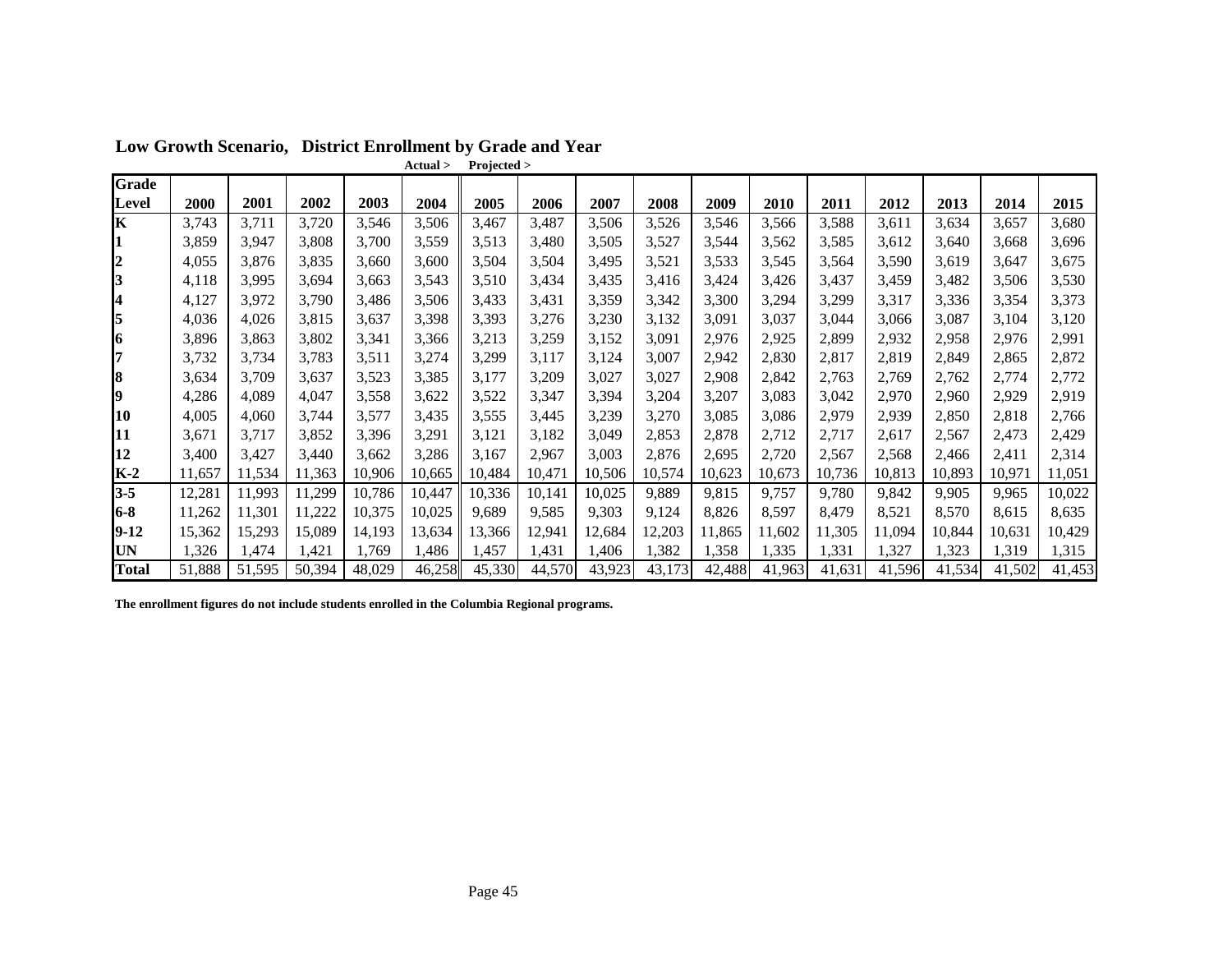|                |        |        |        |        | Actual > | Projected > |        |        |        |        |        |        |        |        |        |        |
|----------------|--------|--------|--------|--------|----------|-------------|--------|--------|--------|--------|--------|--------|--------|--------|--------|--------|
| <b>Grade</b>   |        |        |        |        |          |             |        |        |        |        |        |        |        |        |        |        |
| Level          | 2000   | 2001   | 2002   | 2003   | 2004     | 2005        | 2006   | 2007   | 2008   | 2009   | 2010   | 2011   | 2012   | 2013   | 2014   | 2015   |
| Κ              | 3,743  | 3,711  | 3,720  | 3,546  | 3,545    | 3,544       | 3,592  | 3,641  | 3,690  | 3,739  | 3,790  | 3,842  | 3,896  | 3,950  | 4,004  | 4,060  |
|                | 3,859  | 3,947  | 3.808  | 3,700  | 3,580    | 3,576       | 3,578  | 3,625  | 3,671  | 3,714  | 3,760  | 3,820  | 3,894  | 3,971  | 4,051  | 4,131  |
| $\overline{2}$ | 4,055  | 3.876  | 3,835  | 3,660  | 3,628    | 3,560       | 3,602  | 3,623  | 3,668  | 3,702  | 3,738  | 3,797  | 3,877  | 3,964  | 4,052  | 4,142  |
| 3              | 4,118  | 3,995  | 3.694  | 3,663  | 3,582    | 3,589       | 3,540  | 3,579  | 3,586  | 3,612  | 3,634  | 3,683  | 3,755  | 3,832  | 3,910  | 3,989  |
| 4              | 4,127  | 3,972  | 3,790  | 3,486  | 3,560    | 3,541       | 3,579  | 3,527  | 3,543  | 3,526  | 3,536  | 3,570  | 3,628  | 3,689  | 3,748  | 3,808  |
| 5              | 4,036  | 4,026  | 3,815  | 3,637  | 3,466    | 3,532       | 3,460  | 3,439  | 3,350  | 3,337  | 3,303  | 3,330  | 3,380  | 3,432  | 3,481  | 3,527  |
| 6              | 3,896  | 3,863  | 3,802  | 3,341  | 3,441    | 3,363       | 3,468  | 3,386  | 3,339  | 3,230  | 3,204  | 3,202  | 3,257  | 3,308  | 3,353  | 3,395  |
| 17             | 3,732  | 3,734  | 3,783  | 3,511  | 3,345    | 3,452       | 3,321  | 3,364  | 3,262  | 3,213  | 3,106  | 3,123  | 3,152  | 3,203  | 3,240  | 3,270  |
| 8              | 3,634  | 3,709  | 3,637  | 3,523  | 3,447    | 3,307       | 3,401  | 3,247  | 3,279  | 3,178  | 3,129  | 3,060  | 3,099  | 3,117  | 3,147  | 3,164  |
| 9              | 4,286  | 4,089  | 4,047  | 3,558  | 3,678    | 3,643       | 3,520  | 3,620  | 3.461  | 3,506  | 3,405  | 3,385  | 3,322  | 3,345  | 3,338  | 3,344  |
| 10             | 4,005  | 4,060  | 3,744  | 3,577  | 3,488    | 3,672       | 3,615  | 3,449  | 3,535  | 3,385  | 3,433  | 3,345  | 3,317  | 3,231  | 3,224  | 3,189  |
| 11             | 3,671  | 3,717  | 3,852  | 3,396  | 3,338    | 3,224       | 3,339  | 3,245  | 3,084  | 3,163  | 3,030  | 3,067  | 2,972  | 2,928  | 2,832  | 2,807  |
| 12             | 3,400  | 3,427  | 3,440  | 3,662  | 3,328    | 3,260       | 3,104  | 3,183  | 3,090  | 2,941  | 3,018  | 2,882  | 2,905  | 2,807  | 2,758  | 2,661  |
| $K-2$          | 11,657 | 11,534 | 11,363 | 10,906 | 10,753   | 10,681      | 10,772 | 10,889 | 11,029 | 11,156 | 11,287 | 11,459 | 11,667 | 11,885 | 12,107 | 12,333 |
| $3 - 5$        | 12,281 | 11,993 | 11,299 | 10,786 | 10,608   | 10,662      | 10,579 | 10,545 | 10,479 | 10,476 | 10,474 | 10,583 | 10,763 | 10,953 | 11,139 | 11,324 |
| $6 - 8$        | 11,262 | 11,301 | 11,222 | 10,375 | 10,234   | 10,122      | 10,190 | 9.997  | 9,880  | 9,621  | 9,439  | 9,385  | 9,508  | 9,628  | 9.740  | 9,829  |
| $9-12$         | 15,362 | 15,293 | 15,089 | 14,193 | 13,832   | 13,799      | 13,579 | 13,497 | 13,170 | 12,995 | 12,886 | 12,678 | 12,516 | 12,311 | 12,152 | 12,000 |
| UN             | 1,326  | .474   | ,421   | 1.769  | 1,520    | 1,524       | 1,509  | ,494   | 1,480  | 1,467  | 453. ا | 1,460  | 1,468  | 1,476  | 1,484  | ,493   |
| <b>Total</b>   | 51,888 | 51,595 | 50,394 | 48,029 | 46,947   | 46,788      | 46,629 | 46,422 | 46,039 | 45,714 | 45,539 | 45,566 | 45,922 | 46,253 | 46,623 | 46,979 |

**High Growth Scenario, District Enrollment by Grade and Year**

**The enrollment figures do not include students enrolled in the Columbia Regional programs.**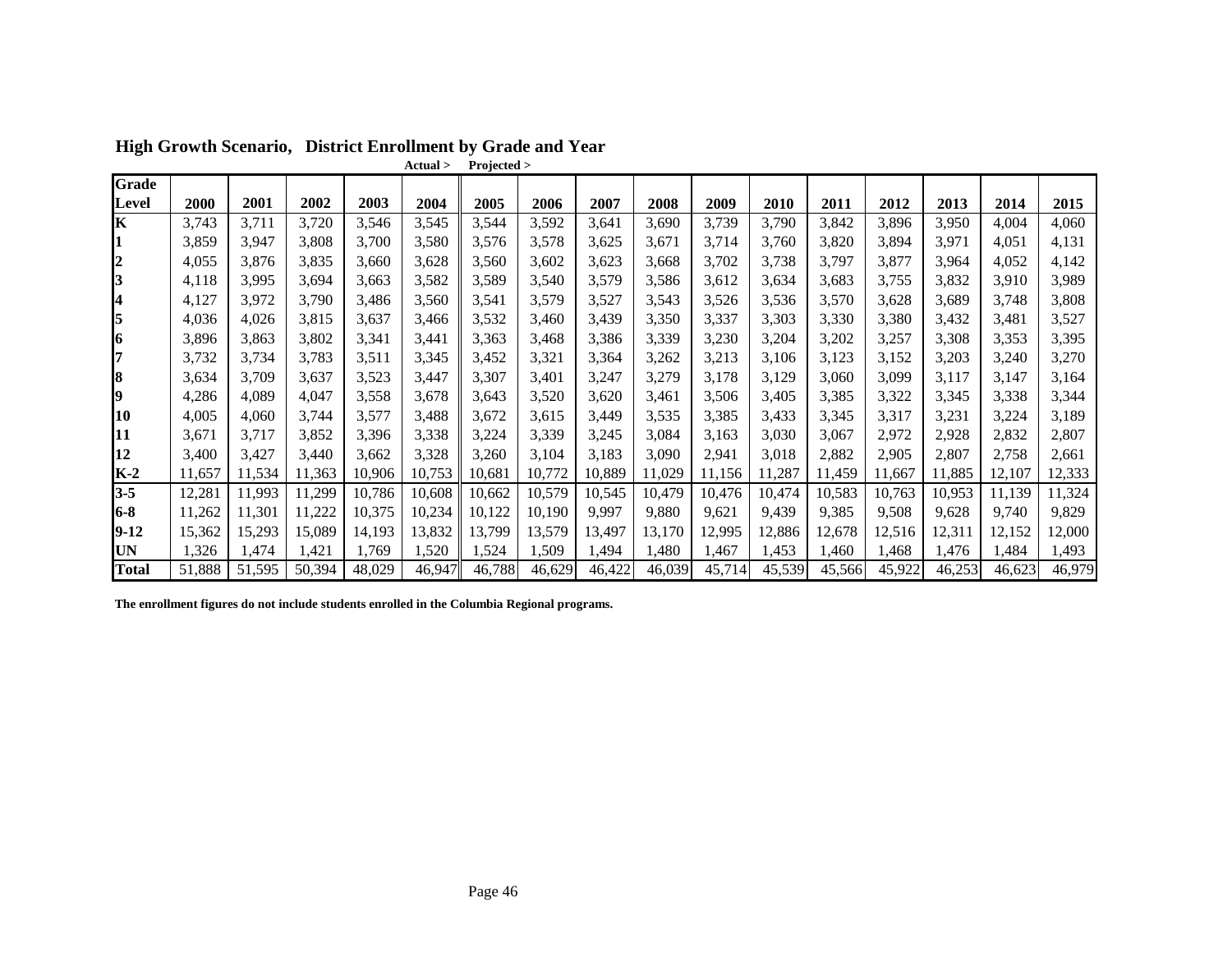# **APPENDIX 2**

**Portland Public Schools Enrollment Forecasts for Individual Schools, 2004-2015**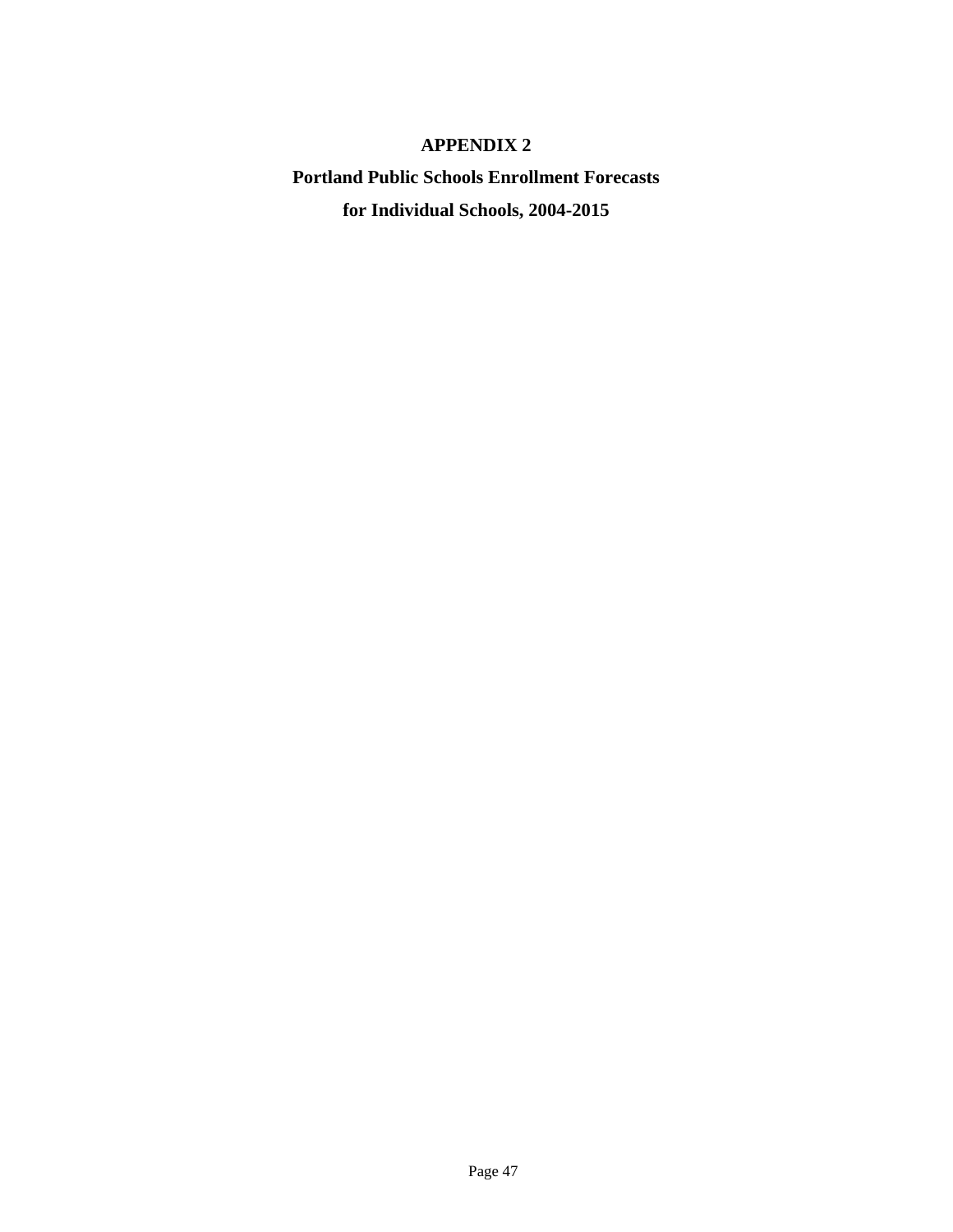|                        | K-2 Emonment by School and Teal |      |      |      |      |      |        | $\text{Actual} > \text{Frojectea} >$ |        |        |        |        |        |        |        |        |        |
|------------------------|---------------------------------|------|------|------|------|------|--------|--------------------------------------|--------|--------|--------|--------|--------|--------|--------|--------|--------|
| <b>School</b>          | Elementary, K-2                 |      |      |      |      |      |        |                                      |        |        |        |        |        |        |        |        |        |
| No.                    | <b>School Name</b>              | 2000 | 2001 | 2002 | 2003 | 2004 | 2005   | 2006                                 | 2007   | 2008   | 2009   | 2010   | 2011   | 2012   | 2013   | 2014   | 2015   |
| 822                    | Abernethy                       | 99   | 107  | 110  | 101  | 98   | 142    | 142                                  | 137    | 137    | 137    | 136    | 139    | 142    | 145    | 148    | 151    |
| 823                    | Ainsworth                       | 279  | 270  | 258  | 240  | 219  | 230    | 228                                  | 236    | 238    | 243    | 248    | 250    | 252    | 252    | 253    | 256    |
| 824                    | Alameda                         | 295  | 294  | 315  | 310  | 313  | 312    | 295                                  | 302    | 303    | 304    | 306    | 310    | 315    | 320    | 324    | 329    |
| 825                    | Applegate                       | 94   | 106  | 102  | 102  | 56   | Closed | Closed                               | Closed | Closed | Closed | Closed | Closed | Closed | Closed | Closed | Closed |
| 826                    | Arleta                          | 150  | 162  | 167  | 180  | 158  | 156    | 163                                  | 164    | 162    | 158    | 153    | 150    | 149    | 147    | 144    | 141    |
| 827                    | Astor                           | 154  | 134  | 125  | 113  | 138  | 134    | 136                                  | 135    | 147    | 161    | 173    | 177    | 177    | 177    | 179    | 181    |
| 828                    | Atkinson                        | 270  | 257  | 271  | 288  | 319  | 312    | 311                                  | 305    | 303    | 307    | 311    | 316    | 318    | 321    | 326    | 331    |
| 829                    | Ball                            | 158  | 161  | 157  | 127  | 124  | 134    | 137                                  | 141    | 147    | 151    | 156    | 155    | 153    | 150    | 149    | 147    |
| 830                    | Beach**                         | 253  | 220  | 208  | 197  | 208  | 192    | 184                                  | 184    | 192    | 197    | 201    | 202    | 202    | 202    | 202    | 204    |
| 833                    | <b>Boise-Eliot</b>              | 333  | 329  | 312  | 275  | 260  | 253    | 256                                  | 254    | 258    | 258    | 259    | 258    | 258    | 256    | 256    | 253    |
| 834                    | <b>Bridger</b>                  | 133  | 147  | 198  | 153  | 177  | 180    | 184                                  | 173    | 170    | 168    | 166    | 164    | 160    | 157    | 154    | 151    |
| 835                    | <b>Bridlemile</b>               | 205  | 195  | 199  | 206  | 212  | 219    | 220                                  | 216    | 208    | 205    | 204    | 201    | 197    | 193    | 190    | 186    |
| 837                    | Buckman                         | 251  | 262  | 273  | 273  | 272  | 264    | 262                                  | 255    | 256    | 255    | 256    | 257    | 261    | 264    | 271    | 277    |
| 838                    | Capitol Hill                    | 122  | 140  | 156  | 131  | 129  | 153    | 163                                  | 160    | 163    | 165    | 165    | 164    | 166    | 167    | 171    | 173    |
| 839                    | Chapman                         | 215  | 238  | 235  | 217  | 207  | 202    | 191                                  | 199    | 205    | 217    | 228    | 237    | 243    | 251    | 258    | 265    |
| 840                    | Chief Joseph**                  | 137  | 134  | 135  | 124  | 110  | 158    | 158                                  | 158    | 159    | 161    | 162    | 161    | 155    | 151    | 147    | 144    |
| 841                    | Clarendon                       | 215  | 195  | 212  | 191  | 182  | 215    | 271                                  | 309    | 323    | 338    | 350    | 354    | 352    | 348    | 345    | 342    |
| 842                    | Clark                           | 279  | 292  | 289  | 259  | 244  | 230    | 229                                  | 239    | 244    | 247    | 252    | 255    | 258    | 260    | 262    | 266    |
| 843                    | Creston                         | 166  | 162  | 135  | 134  | 116  | 127    | 126                                  | 124    | 122    | 117    | 112    | 108    | 106    | 104    | 101    | 97     |
| 844                    | Duniway                         | 201  | 203  | 209  | 230  | 213  | 208    | 204                                  | 207    | 207    | 206    | 205    | 207    | 212    | 217    | 221    | 226    |
| 845                    | Edwards                         | 110  | 105  | 97   | 93   | 89   | Closed | Closed                               | Closed | Closed | Closed | Closed | Closed | Closed | Closed | Closed | Closed |
| 847                    | Faubion*                        | 127  | 123  | 137  | 135  | 137  | 136    | 130                                  | 129    | 135    | 143    | 149    | 154    | 157    | 161    | 164    | 169    |
| 850                    | Glencoe                         | 197  | 208  | 213  | 216  | 233  | 248    | 251                                  | 249    | 252    | 256    | 259    | 267    | 275    | 285    | 294    | 304    |
| 854                    | Grout                           | 160  | 138  | 113  | 156  | 170  | 182    | 173                                  | 172    | 167    | 165    | 162    | 161    | 158    | 157    | 154    | 150    |
| 855                    | Hayhurst                        | 130  | 139  | 113  | 85   | 139  | 152    | 154                                  | 156    | 154    | 151    | 148    | 147    | 149    | 150    | 151    | 152    |
| 857                    | Hollyrood                       | 142  | 140  | 165  | 170  | 159  | 161    | 156                                  | 153    | 150    | 145    | 141    | 140    | 139    | 139    | 138    | 138    |
| 860                    | Humboldt*                       | 146  | 132  | 133  | 124  | 122  | 112    | 110                                  | 108    | 114    | 120    | 125    | 129    | 133    | 137    | 141    | 146    |
| 861                    | Irvington                       | 274  | 271  | 270  | 263  | 259  | 247    | 235                                  | 237    | 239    | 241    | 243    | 246    | 249    | 253    | 256    | 261    |
| 862                    | James John                      | 274  | 259  | 258  | 242  | 240  | 239    | 239                                  | 241    | 253    | 267    | 281    | 286    | 283    | 278    | 277    | 275    |
| 864                    | Kelly                           | 266  | 226  | 234  | 239  | 267  | 261    | 256                                  | 250    | 252    | 261    | 269    | 274    | 275    | 277    | 282    | 285    |
| 865                    | Kenton                          | 95   | 90   | 88   | 93   | 74   | Closed | Closed                               | Closed | Closed | Closed | Closed | Closed | Closed | Closed | Closed | Closed |
| 866                    | King*                           | 345  | 357  | 290  | 257  | 239  | 228    | 227                                  | 232    | 243    | 254    | 265    | 271    | 278    | 284    | 289    | 295    |
| 868                    | Laurelhurst                     | 191  | 198  | 244  | 242  | 241  | 241    | 235                                  | 232    | 231    | 228    | 225    | 225    | 229    | 232    | 235    | 239    |
| 869                    | Lee                             | 187  | 189  | 204  | 187  | 159  | 149    | 142                                  | 147    | 143    | 142    | 142    | 141    | 137    | 134    | 132    | 131    |
| 870                    | Lent                            | 194  | 189  | 184  | 155  | 176  | 168    | 171                                  | 183    | 185    | 188    | 193    | 197    | 199    | 201    | 204    | 207    |
| 871                    | Lewis                           | 145  | 136  | 146  | 140  | 126  | 131    | 128                                  | 128    | 124    | 120    | 116    | 114    | 111    | 108    | 105    | 104    |
| 872                    | Llewellyn                       | 162  | 133  | 151  | 148  | 161  | 160    | 152                                  | 150    | 152    | 154    | 155    | 158    | 164    | 169    | 174    | 179    |
| 873                    | Maplewood                       | 151  | 142  | 138  | 141  | 146  | 157    | 160                                  | 161    | 163    | 163    | 163    | 165    | 171    | 175    | 178    | 182    |
| 875                    | Marysville                      | 191  | 198  | 204  | 187  | 178  | 174    | 157                                  | 158    | 167    | 179    | 189    | 195    | 202    | 210    | 218    | 226    |
| 879                    | Peninsula                       | 171  | 164  | 152  | 132  | 135  | 140    | 146                                  | 140    | 143    | 144    | 146    | 144    | 138    | 135    | 131    | 133    |
| 883                    | Richmond***                     | 236  | 226  | 213  | 201  | 194  | 158    | 156                                  | 155    | 156    | 158    | 159    | 161    | 163    | 164    | 166    | 168    |
| continued on next page |                                 |      |      |      |      |      |        |                                      |        |        |        |        |        |        |        |        |        |

**K-2 Enrollment by School and Year Actual > Projected > Actual > Projected >** 

*\* Grades K-6 beginning in 2007.*

*\*\* Grades K-6 beginning in 2006*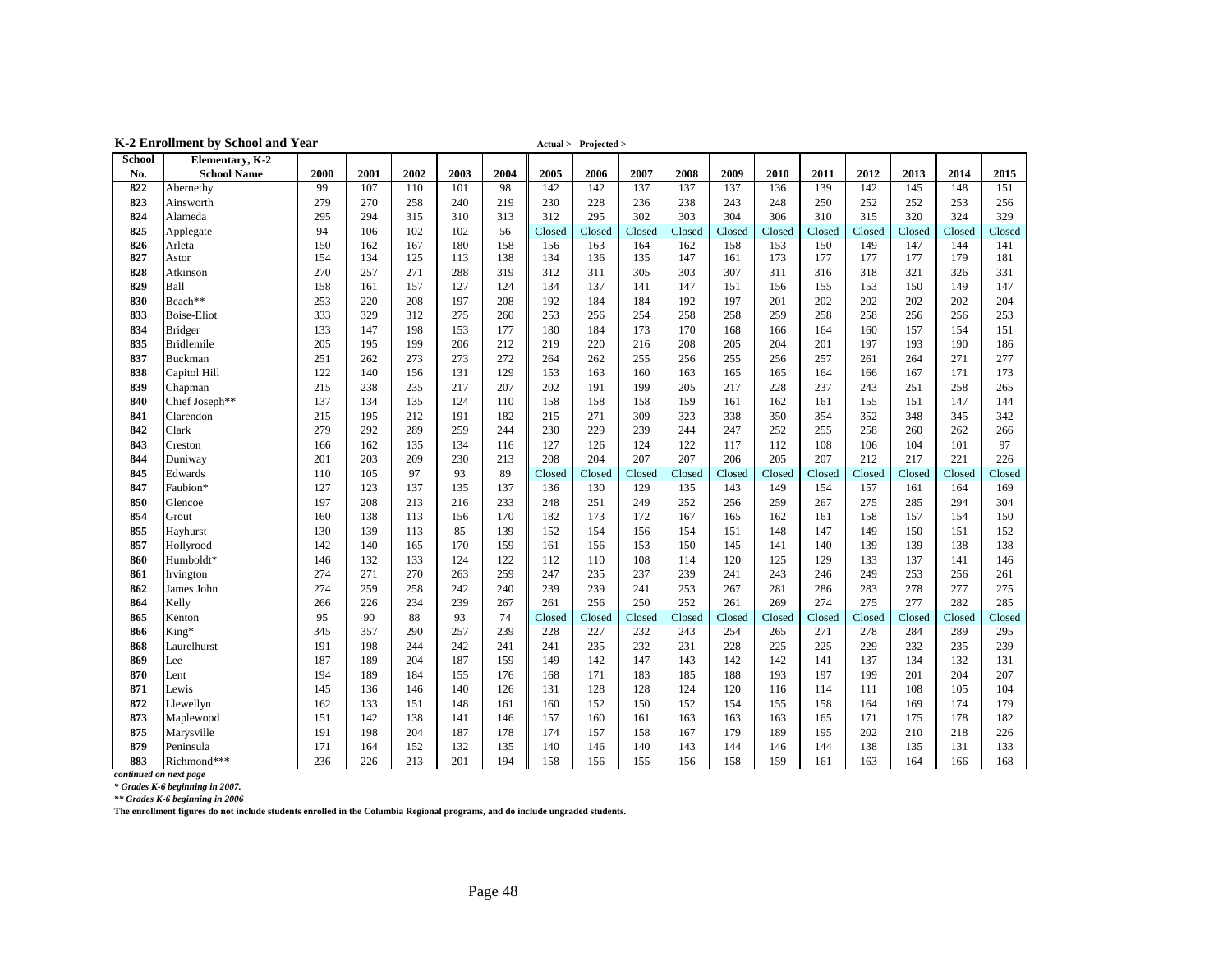**K-2 Enrollment by School and Year, continued**

|                 |                             |        |        |        |        |        |        | Actual > Projected > |        |        |        |        |        |        |        |        |        |
|-----------------|-----------------------------|--------|--------|--------|--------|--------|--------|----------------------|--------|--------|--------|--------|--------|--------|--------|--------|--------|
| <b>School</b>   | Elementary, K-2             |        |        |        |        |        |        |                      |        |        |        |        |        |        |        |        |        |
| No.             | <b>School Name</b>          | 2000   | 2001   | 2002   | 2003   | 2004   | 2005   | 2006                 | 2007   | 2008   | 2009   | 2010   | 2011   | 2012   | 2013   | 2014   | 2015   |
| 884             | Rigler                      | 249    | 224    | 221    | 225    | 222    | 221    | 223                  | 226    | 234    | 242    | 250    | 257    | 264    | 271    | 277    | 283    |
| 885             | Rose City Park              | 206    | 227    | 237    | 193    | 217    | 219    | 221                  | 229    | 232    | 231    | 230    | 233    | 237    | 241    | 244    | 247    |
| 886             | Sabin                       | 182    | 163    | 142    | 143    | 160    | 158    | 157                  | 152    | 147    | 148    | 148    | 149    | 146    | 146    | 145    | 145    |
| 887             | Scott                       | 219    | 209    | 209    | 202    | 211    | 199    | 196                  | 189    | 182    | 177    | 174    | 176    | 178    | 183    | 187    | 194    |
| 889             | Sitton                      | 216    | 204    | 180    | 170    | 163    | 169    | 172                  | 185    | 190    | 193    | 198    | 199    | 198    | 193    | 191    | 186    |
| 890             | Skyline                     | 97     | 92     | 94     | 106    | 105    | 102    | 100                  | 109    | 111    | 111    | 110    | 107    | 109    | 109    | 109    | 109    |
| 891             | Smith                       | 104    | 116    | 120    | 118    | 100    | Closed | Closed               | Closed | Closed | Closed | Closed | Closed | Closed | Closed | Closed | Closed |
| 892             | Stephenson                  | 165    | 173    | 167    | 159    | 144    | 155    | 154                  | 139    | 133    | 133    | 133    | 134    | 133    | 133    | 133    | 132    |
| 893             | Sunnyside                   | 128    | 125    | 89     | 92     | 106    | 113    | 108                  | 100    | 102    | 107    | 112    | 116    | 121    | 127    | 133    | 139    |
| 895             | Vernon*                     | 217    | 201    | 175    | 194    | 190    | 181    | 178                  | 183    | 189    | 194    | 198    | 200    | 200    | 200    | 200    | 202    |
| 896             | Vestal                      | 114    | 109    | 188    | 161    | 160    | 161    | 157                  | 157    | 158    | 161    | 164    | 166    | 168    | 170    | 172    | 173    |
| 900             | Whitman                     | 204    | 215    | 201    | 216    | 232    | 230    | 236                  | 228    | 235    | 242    | 251    | 258    | 262    | 264    | 268    | 270    |
| 902             | Woodlawn*                   | 271    | 228    | 202    | 204    | 184    | 222    | 226                  | 231    | 234    | 235    | 241    | 246    | 255    | 260    | 272    | 276    |
| 903             | Woodmere                    | 215    | 248    | 246    | 255    | 230    | 224    | 235                  | 257    | 273    | 274    | 271    | 271    | 278    | 282    | 286    | 291    |
| 904             | Woodstock                   | 179    | 196    | 183    | 179    | 178    | 173    | 175                  | 177    | 179    | 179    | 179    | 180    | 183    | 184    | 187    | 190    |
| 1278            | Markham                     | 165    | 162    | 152    | 159    | 165    | 219    | 210                  | 212    | 210    | 214    | 218    | 223    | 228    | 235    | 239    | 244    |
| 1299            | Rieke                       | 129    | 141    | 128    | 134    | 125    | 132    | 132                  | 135    | 127    | 121    | 116    | 113    | 108    | 105    | 101    | 97     |
| 2413            | <b>Forest Park</b>          | 152    | 176    | 206    | 206    | 239    | 253    | 267                  | 274    | 268    | 256    | 246    | 244    | 242    | 242    | 241    | 240    |
| $\blacksquare$  | <b>Brooklyn</b>             | 75     | 72     | 69     | Closed | Closed | Closed | Closed               | Closed | Closed | Closed | Closed | Closed | Closed | Closed | Closed | Closed |
| $\blacksquare$  | Meek                        | 87     | 86     | 92     | Closed | Closed | Closed | Closed               | Closed | Closed | Closed | Closed | Closed | Closed | Closed | Closed | Closed |
| ٠               | Wilcox                      | 100    | 101    | Closed | Closed | Closed | Closed | Closed               | Closed | Closed | Closed | Closed | Closed | Closed | Closed | Closed | Closed |
| $\blacksquare$  | Youngson                    | 90     | 92     | Closed | Closed | Closed | Closed | Closed               | Closed | Closed | Closed | Closed | Closed | Closed | Closed | Closed | Closed |
| 916             | Metropolitan Learning Cente | 68     | 66     | 70     | 71     | 76     | 73     | 73                   | 73     | 73     | 73     | 74     | 74     | 75     | 76     | 77     | 78     |
| 1364            | Winterhaven (at Brooklyn)   | 37     | 39     | 39     | 70     | 80     | 79     | 77                   | 76     | 76     | 75     | 75     | 75     | 76     | 77     | 77     | 78     |
| Spec.           | Other Special Programs      | 85     | 98     | 140    | 192    | 257    | 244    | 242                  | 242    | 245    | 248    | 252    | 255    | 258    | 260    | 264    | 268    |
| K-2 Total Total |                             | 11,657 | 11,534 | 11,363 | 10,906 | 10,943 | 10,795 | 10,776               | 10,851 | 10,967 | 11,086 | 11,216 | 11,318 | 11,406 | 11,482 | 11,595 | 11,705 |

*\* Grades K-6 beginning in 2005.*

*\*\*\* Neighborhood School is closed, and the figure is for Japanese immersion program only beginning in 2005.*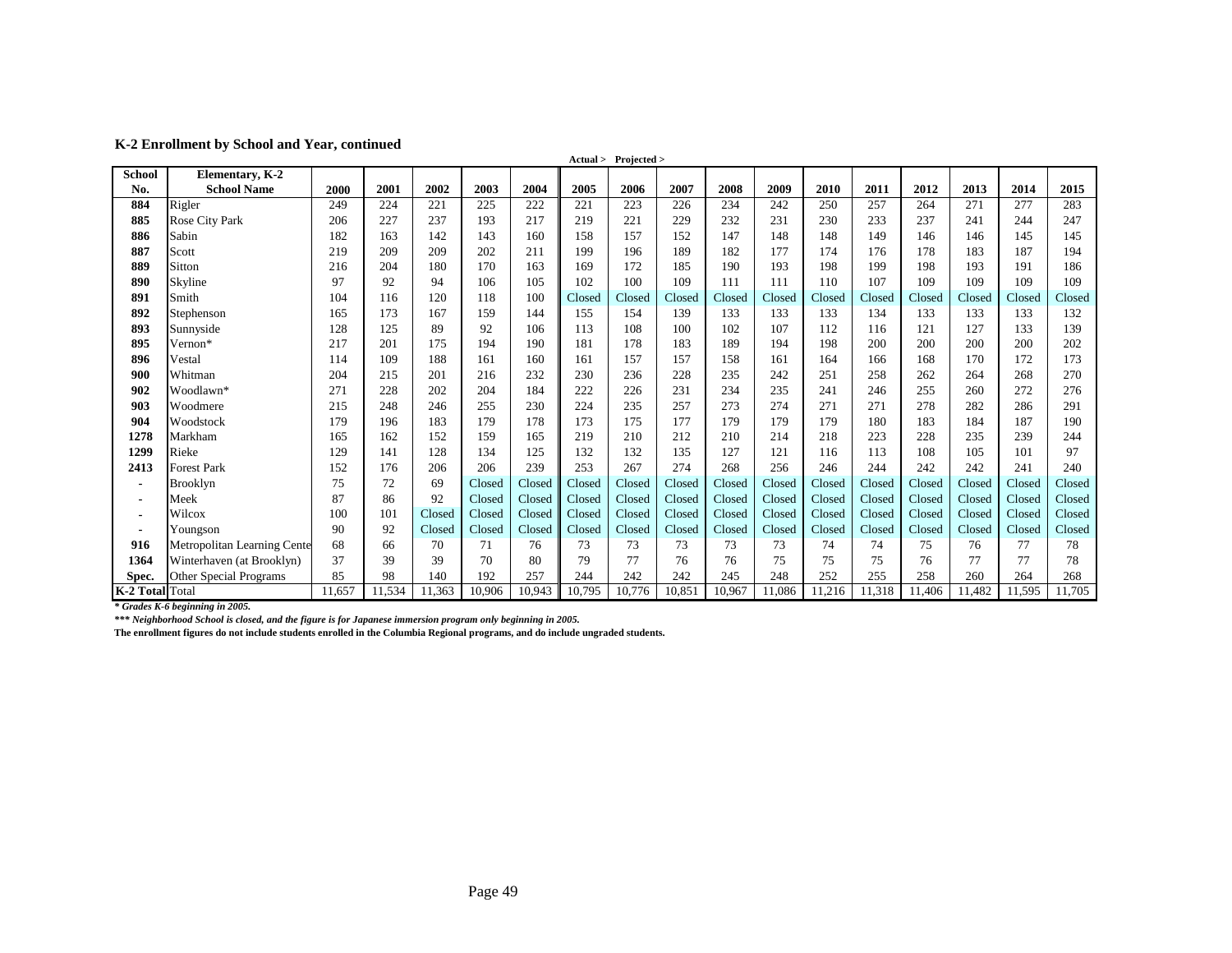|               | 3-5 Enrollment by School and Year |            |            |            |            |            |               | Actual > Projected > |               |               |               |               |               |               |               |               |               |
|---------------|-----------------------------------|------------|------------|------------|------------|------------|---------------|----------------------|---------------|---------------|---------------|---------------|---------------|---------------|---------------|---------------|---------------|
| <b>School</b> | Elementary, 3-5                   |            |            |            |            |            |               |                      |               |               |               |               |               |               |               |               |               |
| No.           | <b>School Name</b>                | 2000       | 2001       | 2002       | 2003       | 2004       | 2005          | 2006                 | 2007          | 2008          | 2009          | 2010          | 2011          | 2012          | 2013          | 2014          | 2015          |
| 822           | Abernethy                         | 84         | 97         | 103        | 98         | 105        | 171           | 160                  | 156           | 144           | 144           | 139           | 139           | 140           | 141           | 143           | 145           |
| 823           | Ainsworth                         | 273        | 279        | 299        | 282        | 280        | 248           | 253                  | 240           | 250           | 248           | 257           | 260           | 265           | 270           | 273           | 275           |
| 824           | Alameda                           | 330        | 311        | 316        | 300        | 317        | 298           | 295                  | 276           | 274           | 258           | 262           | 263           | 266           | 270           | 275           | 278           |
| 825           | Applegate                         | 100        | 92         | 94         | 96         | 82         | Closed        | Closed               | Closed        | Closed        | Closed        | Closed        | Closed        | Closed        | Closed        | Closed        | Closed        |
| 826           | Arleta                            | 201        | 173        | 152        | 137        | 174        | 171           | 162                  | 151           | 153           | 156           | 157           | 156           | 155           | 153           | 150           | 149           |
| 827           | Astor                             | 174        | 174        | 161        | 150        | 149        | 158           | 157                  | 166           | 161           | 161           | 159           | 169           | 179           | 186           | 188           | 192           |
| 828           | Atkinson                          | 288        | 278        | 259        | 242        | 234        | 238           | 232                  | 234           | 230           | 228           | 221           | 219           | 224           | 229           | 233           | 233           |
| 829           | Ball                              | 131        | 118        | 115        | 99         | 104        | 108           | 108                  | 109           | 110           | 110           | 110           | 113           | 114           | 114           | 113           | 113           |
| 830           | Beach**                           | 263        | 246        | 219        | 177        | 174        | 175           | 181                  | 172           | 162           | 155           | 155           | 160           | 164           | 166           | 168           | 170           |
| 833           | <b>Boise-Eliot</b>                | 249        | 245        | 245        | 231        | 213        | 203           | 190                  | 189           | 185           | 190           | 187           | 188           | 188           | 188           | 187           | 188           |
| 834           | <b>Bridger</b>                    | 133        | 134        | 213        | 200        | 210        | 202           | 186                  | 194           | 198           | 199           | 187           | 183           | 181           | 179           | 177           | 173           |
| 835           | <b>Bridlemile</b>                 | 254        | 230        | 214        | 242        | 238        | 237           | 231                  | 234           | 238           | 238           | 234           | 226           | 225           | 223           | 220           | 215           |
| 837           | Buckman                           | 285        | 268        | 261        | 253        | 257        | 255           | 245                  | 242           | 237           | 234           | 229           | 230           | 231           | 232           | 234           | 236           |
| 838           | Capitol Hill                      | 155        | 157        | 141        | 140        | 126        | 159           | 148                  | 157           | 155           | 162           | 160           | 163           | 166           | 167           | 166           | 167           |
| 839           | Chapman                           | 272        | 256        | 229        | 213        | 207        | 206           | 197                  | 180           | 177           | 169           | 176           | 182           | 192           | 200           | 208           | 214           |
| 840           | Chief Joseph**                    | 162        | 146        | 133        | 126        | 124        | 172           | 180                  | 185           | 188           | 190           | 188           | 187           | 187           | 187           | 186           | 180           |
| 841<br>842    | Clarendon                         | 202<br>252 | 198        | 204        | 147<br>256 | 157<br>255 | 204           | 275                  | 303           | 298           | 297           | 307<br>221    | 315<br>225    | 321<br>227    | 324           | 327<br>233    | 331           |
|               | Clark                             |            | 240        | 267        |            |            | 249           | 241                  | 226           | 217           | 215           |               |               |               | 230           |               | 236           |
| 843<br>844    | Creston<br>Duniway                | 164<br>208 | 173        | 161<br>211 | 147<br>223 | 130<br>230 | 137           | 131<br>211           | 131<br>206    | 131           | 130<br>198    | 127<br>200    | 125<br>202    | 122<br>202    | 118<br>203    | 114<br>204    | 112<br>207    |
| 845           |                                   | 108        | 217        |            | 96         |            | 224           |                      |               | 201           |               |               |               |               |               |               |               |
| 847           | Edwards<br>Faubion*               | 192        | 107<br>164 | 105<br>153 | 128        | 110<br>132 | Closed<br>146 | Closed<br>142        | Closed<br>146 | Closed<br>144 | Closed<br>141 | Closed<br>139 | Closed<br>145 | Closed<br>153 | Closed<br>160 | Closed<br>166 | Closed<br>170 |
| 850           | Glencoe                           | 233        | 241        | 211        | 214        | 209        | 230           | 219                  | 221           | 219           | 220           | 216           | 220           | 226           | 231           | 239           | 245           |
| 854           | Grout                             | 163        | 157        | 135        | 158        | 150        | 152           | 155                  | 143           | 148           | 143           | 143           | 141           | 141           | 141           | 140           | 137           |
| 855           | Hayhurst                          | 129        | 132        | 146        | 127        | 166        | 162           | 171                  | 174           | 181           | 181           | 182           | 180           | 178           | 175           | 174           | 176           |
| 857           | Hollyrood                         | 54         | 51         | 43         | 55         | 52         | 54            | 55                   | 55            | 55            | 53            | 52            | 51            | 51            | 50            | 50            | 50            |
| 860           | Humboldt*                         | 162        | 175        | 135        | 113        | 115        | 125           | 112                  | 111           | 103           | 106           | 104           | 110           | 115           | 120           | 125           | 130           |
| 861           | Irvington                         | 237        | 239        | 236        | 228        | 214        | 216           | 215                  | 212           | 204           | 194           | 195           | 195           | 197           | 199           | 202           | 204           |
| 862           | James John                        | 318        | 305        | 293        | 272        | 241        | 234           | 232                  | 236           | 241           | 247           | 252           | 258           | 264           | 270           | 273           | 275           |
| 864           | Kelly                             | 260        | 255        | 257        | 252        | 211        | 213           | 224                  | 237           | 233           | 228           | 222           | 223           | 229           | 233           | 236           | 237           |
| 865           | Kenton                            | 115        | 105        | 119        | 105        | 92         | Closed        | Closed               | Closed        | Closed        | Closed        | Closed        | Closed        | Closed        | Closed        | Closed        | Closed        |
| 866           | King*                             | 307        | 273        | 222        | 213        | 226        | 209           | 193                  | 185           | 183           | 185           | 189           | 198           | 207           | 215           | 222           | 229           |
| 868           | Laurelhurst                       | 329        | 319        | 306        | 308        | 317        | 320           | 316                  | 311           | 307           | 297           | 290           | 288           | 286           | 284           | 284           | 285           |
| 869           | Lee                               | 211        | 205        | 200        | 188        | 174        | 160           | 163                  | 146           | 141           | 136           | 141           | 138           | 139           | 140           | 139           | 136           |
| 870           | Lent                              | 199        | 199        | 192        | 172        | 179        | 176           | 172                  | 161           | 156           | 158           | 167           | 168           | 170           | 173           | 177           | 178           |
| 871           | Lewis                             | 147        | 158        | 148        | 149        | 145        | 137           | 138                  | 134           | 139           | 136           | 134           | 130           | 127           | 123           | 120           | 117           |
| 872           | Llewellyn                         | 174        | 172        | 158        | 148        | 137        | 147           | 150                  | 153           | 152           | 145           | 144           | 147           | 150           | 152           | 155           | 159           |
| 873           | Maplewood                         | 154        | 167        | 141        | 147        | 139        | 161           | 164                  | 172           | 169           | 170           | 171           | 174           | 175           | 176           | 179           | 183           |
| 875           | Marysville                        | 209        | 197        | 190        | 180        | 171        | 166           | 181                  | 183           | 179           | 161           | 161           | 168           | 180           | 188           | 194           | 200           |
| 879           | Peninsula                         | 152        | 164        | 171        | 154        | 136        | 138           | 135                  | 140           | 145           | 151           | 146           | 146           | 143           | 141           | 138           | 134           |
| 883           | Richmond                          | 241        | 244        | 230        | 214        | 199        | 157           | 153                  | 153           | 152           | 151           | 149           | 150           | 152           | 153           | 156           | 157           |

*continued on next page \* Grades K-6 beginning in 2005.*

*\*\*Grades K-6 beginning in 2006.*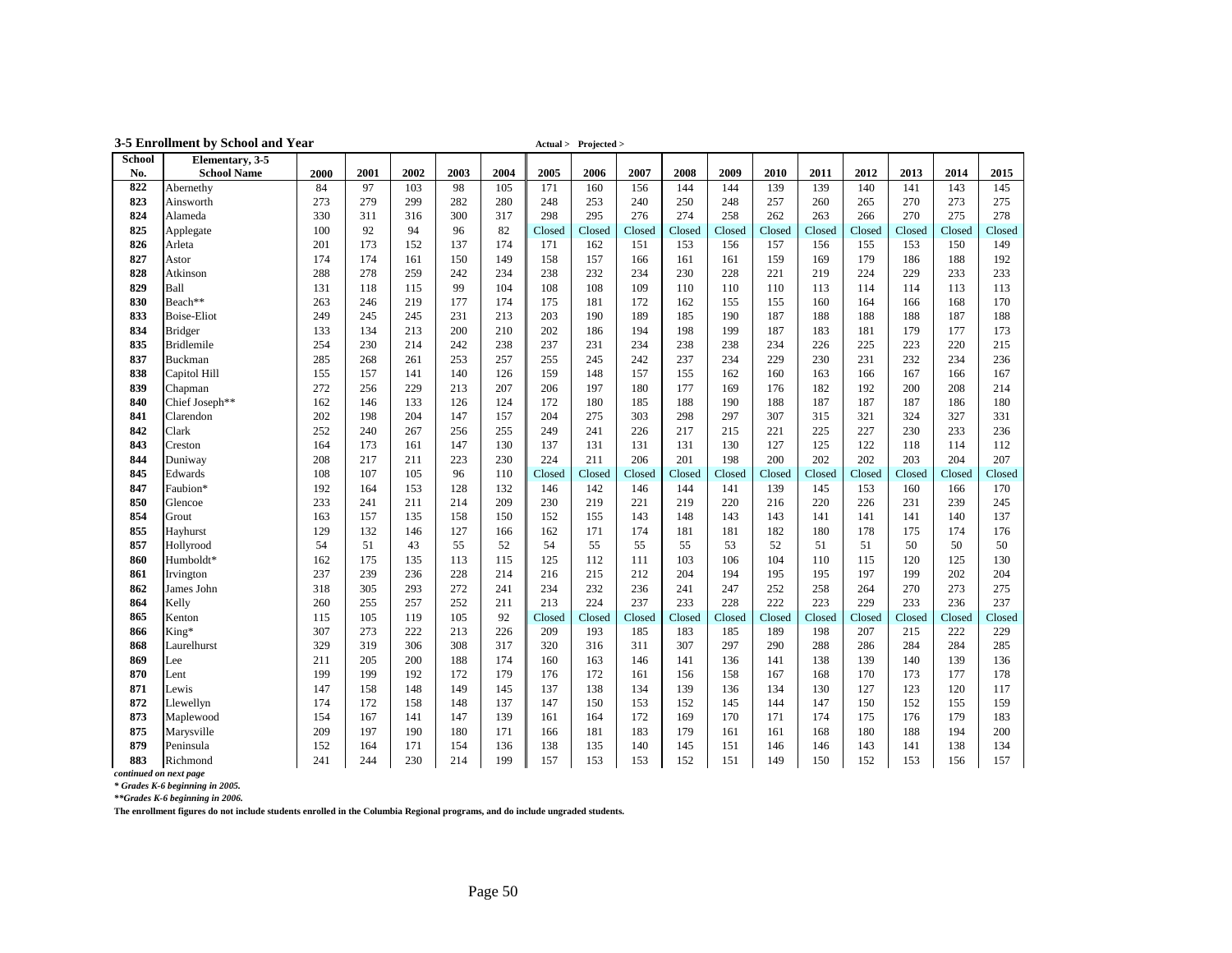|                 | 3-5 Enforment by School and Year, continued |        |        |        |        |        |        | $Actual >$ $Projected >$ |        |        |        |        |        |        |        |        |        |
|-----------------|---------------------------------------------|--------|--------|--------|--------|--------|--------|--------------------------|--------|--------|--------|--------|--------|--------|--------|--------|--------|
| <b>School</b>   | Elementary, 3-5                             |        |        |        |        |        |        |                          |        |        |        |        |        |        |        |        |        |
| No.             | <b>School Name</b>                          | 2000   | 2001   | 2002   | 2003   | 2004   | 2005   | 2006                     | 2007   | 2008   | 2009   | 2010   | 2011   | 2012   | 2013   | 2014   | 2015   |
| 884             | Rigler                                      | 269    | 239    | 231    | 254    | 244    | 229    | 220                      | 226    | 228    | 230    | 232    | 239    | 248    | 257    | 264    | 272    |
| 885             | Rose City Park                              | 252    | 232    | 240    | 228    | 216    | 194    | 194                      | 194    | 198    | 199    | 205    | 207    | 207    | 209    | 212    | 216    |
| 886             | Sabin                                       | 157    | 147    | 105    | 110    | 166    | 155    | 145                      | 143    | 143    | 142    | 139    | 137    | 137    | 138    | 139    | 138    |
| 887             | Scott                                       | 248    | 261    | 218    | 218    | 166    | 170    | 162                      | 166    | 161    | 157    | 150    | 145    | 142    | 140    | 142    | 144    |
| 889             | Sitton                                      | 201    | 204    | 164    | 163    | 175    | 178    | 170                      | 162    | 175    | 183    | 197    | 198    | 195    | 195    | 195    | 197    |
| 890             | Skyline                                     | 106    | 117    | 107    | 108    | 92     | 98     | 104                      | 102    | 99     | 97     | 106    | 109    | 108    | 107    | 104    | 107    |
| 891             | Smith                                       | 130    | 136    | 131    | 120    | 119    | Closed | Closed                   | Closed | Closed | Closed | Closed | Closed | Closed | Closed | Closed | Closed |
| 892             | Stephenson                                  | 204    | 220    | 186    | 193    | 204    | 192    | 181                      | 173    | 181    | 180    | 164    | 160    | 162    | 164    | 166    | 164    |
| 893             | Sunnyside                                   | 139    | 127    | 102    | 75     | 109    | 114    | 109                      | 107    | 107    | 103    | 98     | 100    | 105    | 109    | 113    | 117    |
| 895             | Vernon*                                     | 223    | 184    | 174    | 191    | 161    | 169    | 155                      | 154    | 150    | 149    | 152    | 156    | 159    | 162    | 165    | 167    |
| 896             | Vestal                                      | 127    | 118    | 179    | 183    | 162    | 155    | 138                      | 134    | 136    | 132    | 130    | 130    | 133    | 136    | 138    | 140    |
| 900             | Whitman                                     | 214    | 221    | 195    | 187    | 189    | 193    | 193                      | 212    | 213    | 215    | 205    | 209    | 215    | 221    | 226    | 230    |
| 902             | Woodlawn*                                   | 229    | 243    | 221    | 188    | 187    | 256    | 246                      | 235    | 233    | 241    | 243    | 243    | 245    | 251    | 256    | 269    |
| 903             | Woodmere                                    | 259    | 255    | 244    | 222    | 228    | 224    | 228                      | 221    | 218    | 225    | 243    | 254    | 253    | 250    | 249    | 256    |
| 904             | Woodstock                                   | 138    | 158    | 162    | 150    | 165    | 157    | 154                      | 154    | 158    | 159    | 161    | 163    | 164    | 165    | 167    | 169    |
| 1278            | Markham                                     | 190    | 180    | 163    | 156    | 136    | 207    | 199                      | 191    | 190    | 180    | 182    | 181    | 186    | 191    | 195    | 198    |
| 1299            | Rieke                                       | 159    | 166    | 138    | 142    | 141    | 138    | 142                      | 133    | 138    | 137    | 139    | 132    | 127    | 122    | 118    | 113    |
| 2413            | <b>Forest Park</b>                          | 132    | 158    | 171    | 201    | 217    | 239    | 235                      | 242    | 250    | 262    | 265    | 258    | 245    | 235    | 233    | 231    |
| $\blacksquare$  | <b>Brooklyn</b>                             | 72     | 58     | 52     | Closed | Closed | Closed | Closed                   | Closed | Closed | Closed | Closed | Closed | Closed | Closed | Closed | Closed |
| $\blacksquare$  | Meek                                        | 111    | 103    | 86     | Closed | Closed | Closed | Closed                   | Closed | Closed | Closed | Closed | Closed | Closed | Closed | Closed | Closed |
| $\blacksquare$  | Wilcox                                      | 95     | 96     | Closed | Closed | Closed | Closed | Closed                   | Closed | Closed | Closed | Closed | Closed | Closed | Closed | Closed | Closed |
| ٠               | Youngson                                    | 95     | 85     | Closed | Closed | Closed | Closed | Closed                   | Closed | Closed | Closed | Closed | Closed | Closed | Closed | Closed | Closed |
| 916             | <b>Metropolitan Learning Cente</b>          | 87     | 77     | 86     | 75     | 72     | 69     | 66                       | 66     | 65     | 65     | 65     | 65     | 66     | 67     | 67     | 68     |
| 1364            | Winterhaven (at Brooklyn)                   | 44     | 43     | 44     | 66     | 84     | 82     | 82                       | 81     | 81     | 80     | 79     | 79     | 80     | 80     | 81     | 81     |
| Spec.           | Other Special Programs                      | 126    | 104    | 112    | 176    | 182    | 172    | 168                      | 165    | 166    | 164    | 164    | 166    | 169    | 170    | 174    | 176    |
| 3-5 Total Total |                                             | 12,281 | 11,993 | 11,299 | 10,786 | 10,696 | 10,507 | 10,363                   | 10,289 | 10,248 | 10,188 | 10,192 | 10,267 | 10,371 | 10,475 | 10,578 | 10,672 |

**3-5 Enrollment by School and Year, continued Actual > Projected >**

*\*Grades K-6 beginning in 2005.*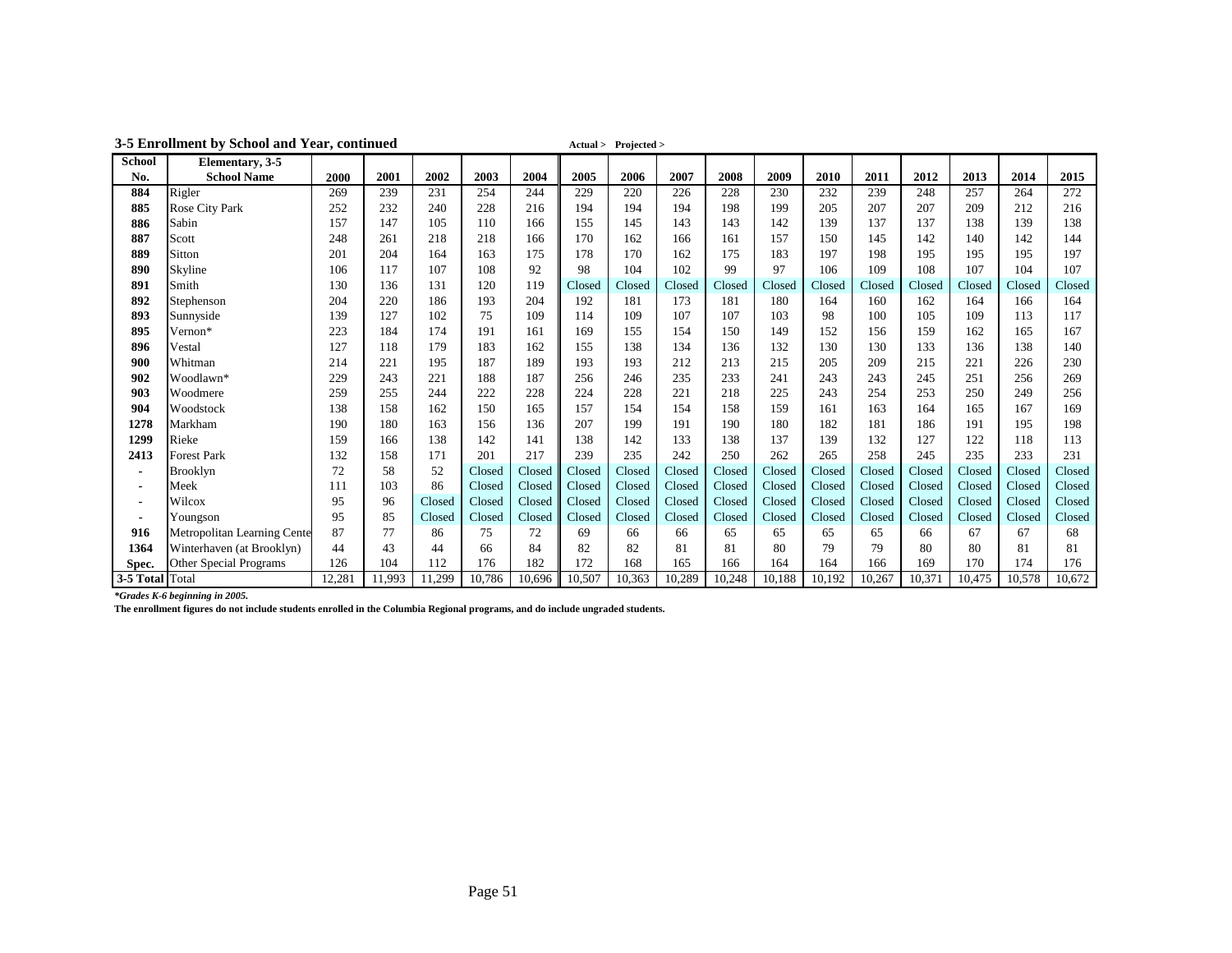| 2000<br>2001<br>2002<br>2003<br>2004<br>2005<br>2006<br>2007<br>2008<br>2009<br>2010<br>2011<br>2012<br>2013<br>2014<br>2015<br><b>School Name</b><br>No.<br>213<br>302<br>281<br>275<br>278<br>281<br>286<br>296<br>822<br>Abernethy<br>198<br>204<br>199<br>203<br>313<br>293<br>281<br>291<br>557<br>505<br>823<br>552<br>549<br>522<br>499<br>478<br>480<br>476<br>489<br>491<br>510<br>517<br>522<br>526<br>531<br>Ainsworth<br>598<br>824<br>641<br>648<br>631<br>610<br>590<br>578<br>578<br>568<br>573<br>582<br>590<br>607<br>Alameda<br>622<br>630<br>563<br>825<br>203<br>212<br>209<br>198<br>Closed<br>138<br>Closed<br>Closed<br>Closed<br>Closed<br>Closed<br>Closed<br>Closed<br>Closed<br>Applegate<br>Closed<br>Closed<br>826<br>369<br>352<br>339<br>330<br>332<br>327<br>325<br>315<br>315<br>314<br>310<br>306<br>304<br>299<br>294<br>291<br>Arleta<br>827<br>352<br>337<br>311<br>283<br>287<br>292<br>294<br>302<br>308<br>322<br>332<br>345<br>355<br>367<br>372<br>Astor<br>363<br>828<br>537<br>553<br>539<br>533<br>533<br>542<br>559<br>Atkinson<br>566<br>543<br>536<br>550<br>543<br>535<br>535<br>550<br>564<br>262<br>829<br>Ball<br>289<br>279<br>272<br>226<br>228<br>241<br>245<br>251<br>257<br>262<br>266<br>268<br>267<br>264<br>260<br>Beach**<br>371<br>830<br>516<br>427<br>374<br>382<br>367<br>365<br>356<br>353<br>352<br>356<br>362<br>366<br>369<br>374<br>466<br>833<br>607<br>578<br>527<br>473<br>443<br>448<br>446<br>446<br>446<br>444<br>443<br>442<br><b>Boise-Eliot</b><br>600<br>456<br>446<br>443<br>834<br>284<br>378<br>367<br>353<br>331<br>324<br><b>Bridger</b><br>309<br>431<br>387<br>382<br>370<br>368<br>367<br>347<br>341<br>336<br>835<br><b>Bridlemile</b><br>477<br>449<br>460<br>451<br>450<br>446<br>443<br>438<br>421<br>416<br>410<br>401<br>436<br>450<br>456<br>428<br>497<br>837<br>536<br>534<br>526<br>529<br>519<br>507<br>493<br>490<br>484<br>487<br>492<br>497<br>504<br>513<br>Buckman<br>530<br>838<br>285<br>310<br>282<br>312<br>317<br>325<br>331<br>337<br>340<br>Capitol Hill<br>308<br>255<br>311<br>318<br>327<br>328<br>334<br>839<br>513<br>449<br>414<br>408<br>388<br>379<br>405<br>419<br>435<br>451<br>466<br>479<br>527<br>484<br>383<br>386<br>Chapman<br>Chief Joseph**<br>320<br>298<br>287<br>266<br>234<br>330<br>338<br>343<br>347<br>350<br>347<br>343<br>338<br>332<br>324<br>840<br>351<br>841<br>417<br>393<br>338<br>339<br>419<br>612<br>622<br>635<br>656<br>669<br>673<br>673<br>673<br>Clarendon<br>416<br>545<br>672<br>842<br>Clark<br>531<br>532<br>499<br>479<br>465<br>462<br>473<br>480<br>495<br>501<br>515<br>470<br>461<br>484<br>489<br>556<br>843<br>301<br>255<br>252<br>246<br>239<br>233<br>228<br>222<br>215<br>209<br>Creston<br>361<br>353<br>327<br>246<br>264<br>257<br>413<br>405<br>425<br>844<br>419<br>431<br>432<br>453<br>443<br>432<br>414<br>409<br>404<br>408<br>413<br>419<br>433<br>Duniway<br>845<br>218<br>202<br>189<br>Edwards<br>212<br>199<br>Closed<br>Closed<br>Closed<br>Closed<br>Closed<br>Closed<br>Closed<br>Closed<br>Closed<br>Closed<br>Closed<br>847<br>Faubion*<br>334<br>299<br>272<br>273<br>275<br>283<br>288<br>320<br>330<br>339<br>302<br>269<br>282<br>280<br>299<br>310<br>850<br>430<br>449<br>430<br>442<br>478<br>470<br>470<br>471<br>476<br>476<br>487<br>501<br>516<br>533<br>549<br>424<br>Glencoe<br>854<br>323<br>248<br>314<br>320<br>334<br>328<br>315<br>307<br>305<br>302<br>300<br>298<br>294<br>287<br>Grout<br>295<br>314<br>855<br>259<br>212<br>325<br>329<br>335<br>332<br>330<br>327<br>327<br>325<br>325<br>328<br>271<br>259<br>305<br>314<br>Hayhurst<br>857<br>196<br>208<br>225<br>215<br>209<br>205<br>198<br>193<br>191<br>190<br>189<br>188<br>187<br>Hollyrood<br>191<br>211<br>211<br>237<br>219<br>229<br>266<br>860<br>Humboldt*<br>308<br>307<br>268<br>237<br>237<br>223<br>218<br>226<br>239<br>248<br>257<br>276<br>491<br>473<br>449<br>448<br>434<br>438<br>441<br>452<br>458<br>465<br>861<br>Irvington<br>511<br>510<br>506<br>463<br>443<br>446<br>592<br>514<br>474<br>477<br>533<br>550<br>549<br>862<br>James John<br>564<br>551<br>481<br>471<br>494<br>515<br>544<br>547<br>547<br>481<br>488<br>491<br>518<br>864<br>Kelly<br>526<br>491<br>478<br>474<br>486<br>489<br>496<br>503<br>511<br>522<br>481<br>491<br>865<br>Kenton<br>249<br>252<br>225<br>233<br>166<br>Closed<br>Closed<br>Closed<br>Closed<br>Closed<br>Closed<br>Closed<br>Closed<br>Closed<br>Closed<br>Closed<br>652<br>630<br>470<br>417<br>454<br>511<br>525<br>866<br>King*<br>512<br>465<br>437<br>420<br>426<br>439<br>469<br>485<br>499<br>868<br>526<br>558<br>542<br>537<br>520<br>524<br>Laurelhurst<br>526<br>561<br>561<br>560<br>551<br>524<br>516<br>513<br>515<br>517<br>869<br>409<br>408<br>387<br>292<br>284<br>278<br>282<br>279<br>277<br>271<br>268<br>Lee<br>419<br>333<br>310<br>304<br>274<br>870<br>401<br>335<br>355<br>344<br>360<br>369<br>381<br>Lent<br>400<br>383<br>344<br>343<br>341<br>347<br>365<br>373<br>385<br>871<br>292<br>289<br>262<br>250<br>231<br>225<br>220<br>Lewis<br>294<br>294<br>271<br>268<br>266<br>263<br>256<br>244<br>237<br>872<br>336<br>315<br>302<br>298<br>307<br>302<br>303<br>299<br>299<br>306<br>314<br>321<br>329<br>338<br>Llewellyn<br>311<br>305<br>305<br>279<br>288<br>318<br>333<br>334<br>357<br>873<br>Maplewood<br>309<br>285<br>323<br>332<br>332<br>339<br>346<br>351<br>365<br>349<br>341<br>381<br>398<br>412<br>427<br>875<br>Marysville<br>400<br>395<br>394<br>367<br>340<br>338<br>345<br>340<br>350<br>364<br>879<br>280<br>328<br>333<br>293<br>271<br>277<br>281<br>288<br>296<br>292<br>281<br>275<br>269<br>268<br>Peninsula<br>323<br>290 |               | к этош етотися бу всявої <b>ана т</b> еаг |     |     |     |     |     |     | $A$ and $\geq 1$ igual $\geq$ |     |     |     |     |     |     |     |     |     |
|-------------------------------------------------------------------------------------------------------------------------------------------------------------------------------------------------------------------------------------------------------------------------------------------------------------------------------------------------------------------------------------------------------------------------------------------------------------------------------------------------------------------------------------------------------------------------------------------------------------------------------------------------------------------------------------------------------------------------------------------------------------------------------------------------------------------------------------------------------------------------------------------------------------------------------------------------------------------------------------------------------------------------------------------------------------------------------------------------------------------------------------------------------------------------------------------------------------------------------------------------------------------------------------------------------------------------------------------------------------------------------------------------------------------------------------------------------------------------------------------------------------------------------------------------------------------------------------------------------------------------------------------------------------------------------------------------------------------------------------------------------------------------------------------------------------------------------------------------------------------------------------------------------------------------------------------------------------------------------------------------------------------------------------------------------------------------------------------------------------------------------------------------------------------------------------------------------------------------------------------------------------------------------------------------------------------------------------------------------------------------------------------------------------------------------------------------------------------------------------------------------------------------------------------------------------------------------------------------------------------------------------------------------------------------------------------------------------------------------------------------------------------------------------------------------------------------------------------------------------------------------------------------------------------------------------------------------------------------------------------------------------------------------------------------------------------------------------------------------------------------------------------------------------------------------------------------------------------------------------------------------------------------------------------------------------------------------------------------------------------------------------------------------------------------------------------------------------------------------------------------------------------------------------------------------------------------------------------------------------------------------------------------------------------------------------------------------------------------------------------------------------------------------------------------------------------------------------------------------------------------------------------------------------------------------------------------------------------------------------------------------------------------------------------------------------------------------------------------------------------------------------------------------------------------------------------------------------------------------------------------------------------------------------------------------------------------------------------------------------------------------------------------------------------------------------------------------------------------------------------------------------------------------------------------------------------------------------------------------------------------------------------------------------------------------------------------------------------------------------------------------------------------------------------------------------------------------------------------------------------------------------------------------------------------------------------------------------------------------------------------------------------------------------------------------------------------------------------------------------------------------------------------------------------------------------------------------------------------------------------------------------------------------------------------------------------------------------------------------------------------------------------------------------------------------------------------------------------------------------------------------------------------------------------------------------------------------------------------------------------------------------------------------------------------------------------------------------------------------|---------------|-------------------------------------------|-----|-----|-----|-----|-----|-----|-------------------------------|-----|-----|-----|-----|-----|-----|-----|-----|-----|
|                                                                                                                                                                                                                                                                                                                                                                                                                                                                                                                                                                                                                                                                                                                                                                                                                                                                                                                                                                                                                                                                                                                                                                                                                                                                                                                                                                                                                                                                                                                                                                                                                                                                                                                                                                                                                                                                                                                                                                                                                                                                                                                                                                                                                                                                                                                                                                                                                                                                                                                                                                                                                                                                                                                                                                                                                                                                                                                                                                                                                                                                                                                                                                                                                                                                                                                                                                                                                                                                                                                                                                                                                                                                                                                                                                                                                                                                                                                                                                                                                                                                                                                                                                                                                                                                                                                                                                                                                                                                                                                                                                                                                                                                                                                                                                                                                                                                                                                                                                                                                                                                                                                                                                                                                                                                                                                                                                                                                                                                                                                                                                                                                                                                                                                               | <b>School</b> | <b>Total Elementary</b>                   |     |     |     |     |     |     |                               |     |     |     |     |     |     |     |     |     |
|                                                                                                                                                                                                                                                                                                                                                                                                                                                                                                                                                                                                                                                                                                                                                                                                                                                                                                                                                                                                                                                                                                                                                                                                                                                                                                                                                                                                                                                                                                                                                                                                                                                                                                                                                                                                                                                                                                                                                                                                                                                                                                                                                                                                                                                                                                                                                                                                                                                                                                                                                                                                                                                                                                                                                                                                                                                                                                                                                                                                                                                                                                                                                                                                                                                                                                                                                                                                                                                                                                                                                                                                                                                                                                                                                                                                                                                                                                                                                                                                                                                                                                                                                                                                                                                                                                                                                                                                                                                                                                                                                                                                                                                                                                                                                                                                                                                                                                                                                                                                                                                                                                                                                                                                                                                                                                                                                                                                                                                                                                                                                                                                                                                                                                                               |               |                                           |     |     |     |     |     |     |                               |     |     |     |     |     |     |     |     |     |
|                                                                                                                                                                                                                                                                                                                                                                                                                                                                                                                                                                                                                                                                                                                                                                                                                                                                                                                                                                                                                                                                                                                                                                                                                                                                                                                                                                                                                                                                                                                                                                                                                                                                                                                                                                                                                                                                                                                                                                                                                                                                                                                                                                                                                                                                                                                                                                                                                                                                                                                                                                                                                                                                                                                                                                                                                                                                                                                                                                                                                                                                                                                                                                                                                                                                                                                                                                                                                                                                                                                                                                                                                                                                                                                                                                                                                                                                                                                                                                                                                                                                                                                                                                                                                                                                                                                                                                                                                                                                                                                                                                                                                                                                                                                                                                                                                                                                                                                                                                                                                                                                                                                                                                                                                                                                                                                                                                                                                                                                                                                                                                                                                                                                                                                               |               |                                           |     |     |     |     |     |     |                               |     |     |     |     |     |     |     |     |     |
|                                                                                                                                                                                                                                                                                                                                                                                                                                                                                                                                                                                                                                                                                                                                                                                                                                                                                                                                                                                                                                                                                                                                                                                                                                                                                                                                                                                                                                                                                                                                                                                                                                                                                                                                                                                                                                                                                                                                                                                                                                                                                                                                                                                                                                                                                                                                                                                                                                                                                                                                                                                                                                                                                                                                                                                                                                                                                                                                                                                                                                                                                                                                                                                                                                                                                                                                                                                                                                                                                                                                                                                                                                                                                                                                                                                                                                                                                                                                                                                                                                                                                                                                                                                                                                                                                                                                                                                                                                                                                                                                                                                                                                                                                                                                                                                                                                                                                                                                                                                                                                                                                                                                                                                                                                                                                                                                                                                                                                                                                                                                                                                                                                                                                                                               |               |                                           |     |     |     |     |     |     |                               |     |     |     |     |     |     |     |     |     |
|                                                                                                                                                                                                                                                                                                                                                                                                                                                                                                                                                                                                                                                                                                                                                                                                                                                                                                                                                                                                                                                                                                                                                                                                                                                                                                                                                                                                                                                                                                                                                                                                                                                                                                                                                                                                                                                                                                                                                                                                                                                                                                                                                                                                                                                                                                                                                                                                                                                                                                                                                                                                                                                                                                                                                                                                                                                                                                                                                                                                                                                                                                                                                                                                                                                                                                                                                                                                                                                                                                                                                                                                                                                                                                                                                                                                                                                                                                                                                                                                                                                                                                                                                                                                                                                                                                                                                                                                                                                                                                                                                                                                                                                                                                                                                                                                                                                                                                                                                                                                                                                                                                                                                                                                                                                                                                                                                                                                                                                                                                                                                                                                                                                                                                                               |               |                                           |     |     |     |     |     |     |                               |     |     |     |     |     |     |     |     |     |
|                                                                                                                                                                                                                                                                                                                                                                                                                                                                                                                                                                                                                                                                                                                                                                                                                                                                                                                                                                                                                                                                                                                                                                                                                                                                                                                                                                                                                                                                                                                                                                                                                                                                                                                                                                                                                                                                                                                                                                                                                                                                                                                                                                                                                                                                                                                                                                                                                                                                                                                                                                                                                                                                                                                                                                                                                                                                                                                                                                                                                                                                                                                                                                                                                                                                                                                                                                                                                                                                                                                                                                                                                                                                                                                                                                                                                                                                                                                                                                                                                                                                                                                                                                                                                                                                                                                                                                                                                                                                                                                                                                                                                                                                                                                                                                                                                                                                                                                                                                                                                                                                                                                                                                                                                                                                                                                                                                                                                                                                                                                                                                                                                                                                                                                               |               |                                           |     |     |     |     |     |     |                               |     |     |     |     |     |     |     |     |     |
|                                                                                                                                                                                                                                                                                                                                                                                                                                                                                                                                                                                                                                                                                                                                                                                                                                                                                                                                                                                                                                                                                                                                                                                                                                                                                                                                                                                                                                                                                                                                                                                                                                                                                                                                                                                                                                                                                                                                                                                                                                                                                                                                                                                                                                                                                                                                                                                                                                                                                                                                                                                                                                                                                                                                                                                                                                                                                                                                                                                                                                                                                                                                                                                                                                                                                                                                                                                                                                                                                                                                                                                                                                                                                                                                                                                                                                                                                                                                                                                                                                                                                                                                                                                                                                                                                                                                                                                                                                                                                                                                                                                                                                                                                                                                                                                                                                                                                                                                                                                                                                                                                                                                                                                                                                                                                                                                                                                                                                                                                                                                                                                                                                                                                                                               |               |                                           |     |     |     |     |     |     |                               |     |     |     |     |     |     |     |     |     |
|                                                                                                                                                                                                                                                                                                                                                                                                                                                                                                                                                                                                                                                                                                                                                                                                                                                                                                                                                                                                                                                                                                                                                                                                                                                                                                                                                                                                                                                                                                                                                                                                                                                                                                                                                                                                                                                                                                                                                                                                                                                                                                                                                                                                                                                                                                                                                                                                                                                                                                                                                                                                                                                                                                                                                                                                                                                                                                                                                                                                                                                                                                                                                                                                                                                                                                                                                                                                                                                                                                                                                                                                                                                                                                                                                                                                                                                                                                                                                                                                                                                                                                                                                                                                                                                                                                                                                                                                                                                                                                                                                                                                                                                                                                                                                                                                                                                                                                                                                                                                                                                                                                                                                                                                                                                                                                                                                                                                                                                                                                                                                                                                                                                                                                                               |               |                                           |     |     |     |     |     |     |                               |     |     |     |     |     |     |     |     |     |
|                                                                                                                                                                                                                                                                                                                                                                                                                                                                                                                                                                                                                                                                                                                                                                                                                                                                                                                                                                                                                                                                                                                                                                                                                                                                                                                                                                                                                                                                                                                                                                                                                                                                                                                                                                                                                                                                                                                                                                                                                                                                                                                                                                                                                                                                                                                                                                                                                                                                                                                                                                                                                                                                                                                                                                                                                                                                                                                                                                                                                                                                                                                                                                                                                                                                                                                                                                                                                                                                                                                                                                                                                                                                                                                                                                                                                                                                                                                                                                                                                                                                                                                                                                                                                                                                                                                                                                                                                                                                                                                                                                                                                                                                                                                                                                                                                                                                                                                                                                                                                                                                                                                                                                                                                                                                                                                                                                                                                                                                                                                                                                                                                                                                                                                               |               |                                           |     |     |     |     |     |     |                               |     |     |     |     |     |     |     |     |     |
|                                                                                                                                                                                                                                                                                                                                                                                                                                                                                                                                                                                                                                                                                                                                                                                                                                                                                                                                                                                                                                                                                                                                                                                                                                                                                                                                                                                                                                                                                                                                                                                                                                                                                                                                                                                                                                                                                                                                                                                                                                                                                                                                                                                                                                                                                                                                                                                                                                                                                                                                                                                                                                                                                                                                                                                                                                                                                                                                                                                                                                                                                                                                                                                                                                                                                                                                                                                                                                                                                                                                                                                                                                                                                                                                                                                                                                                                                                                                                                                                                                                                                                                                                                                                                                                                                                                                                                                                                                                                                                                                                                                                                                                                                                                                                                                                                                                                                                                                                                                                                                                                                                                                                                                                                                                                                                                                                                                                                                                                                                                                                                                                                                                                                                                               |               |                                           |     |     |     |     |     |     |                               |     |     |     |     |     |     |     |     |     |
|                                                                                                                                                                                                                                                                                                                                                                                                                                                                                                                                                                                                                                                                                                                                                                                                                                                                                                                                                                                                                                                                                                                                                                                                                                                                                                                                                                                                                                                                                                                                                                                                                                                                                                                                                                                                                                                                                                                                                                                                                                                                                                                                                                                                                                                                                                                                                                                                                                                                                                                                                                                                                                                                                                                                                                                                                                                                                                                                                                                                                                                                                                                                                                                                                                                                                                                                                                                                                                                                                                                                                                                                                                                                                                                                                                                                                                                                                                                                                                                                                                                                                                                                                                                                                                                                                                                                                                                                                                                                                                                                                                                                                                                                                                                                                                                                                                                                                                                                                                                                                                                                                                                                                                                                                                                                                                                                                                                                                                                                                                                                                                                                                                                                                                                               |               |                                           |     |     |     |     |     |     |                               |     |     |     |     |     |     |     |     |     |
|                                                                                                                                                                                                                                                                                                                                                                                                                                                                                                                                                                                                                                                                                                                                                                                                                                                                                                                                                                                                                                                                                                                                                                                                                                                                                                                                                                                                                                                                                                                                                                                                                                                                                                                                                                                                                                                                                                                                                                                                                                                                                                                                                                                                                                                                                                                                                                                                                                                                                                                                                                                                                                                                                                                                                                                                                                                                                                                                                                                                                                                                                                                                                                                                                                                                                                                                                                                                                                                                                                                                                                                                                                                                                                                                                                                                                                                                                                                                                                                                                                                                                                                                                                                                                                                                                                                                                                                                                                                                                                                                                                                                                                                                                                                                                                                                                                                                                                                                                                                                                                                                                                                                                                                                                                                                                                                                                                                                                                                                                                                                                                                                                                                                                                                               |               |                                           |     |     |     |     |     |     |                               |     |     |     |     |     |     |     |     |     |
|                                                                                                                                                                                                                                                                                                                                                                                                                                                                                                                                                                                                                                                                                                                                                                                                                                                                                                                                                                                                                                                                                                                                                                                                                                                                                                                                                                                                                                                                                                                                                                                                                                                                                                                                                                                                                                                                                                                                                                                                                                                                                                                                                                                                                                                                                                                                                                                                                                                                                                                                                                                                                                                                                                                                                                                                                                                                                                                                                                                                                                                                                                                                                                                                                                                                                                                                                                                                                                                                                                                                                                                                                                                                                                                                                                                                                                                                                                                                                                                                                                                                                                                                                                                                                                                                                                                                                                                                                                                                                                                                                                                                                                                                                                                                                                                                                                                                                                                                                                                                                                                                                                                                                                                                                                                                                                                                                                                                                                                                                                                                                                                                                                                                                                                               |               |                                           |     |     |     |     |     |     |                               |     |     |     |     |     |     |     |     |     |
|                                                                                                                                                                                                                                                                                                                                                                                                                                                                                                                                                                                                                                                                                                                                                                                                                                                                                                                                                                                                                                                                                                                                                                                                                                                                                                                                                                                                                                                                                                                                                                                                                                                                                                                                                                                                                                                                                                                                                                                                                                                                                                                                                                                                                                                                                                                                                                                                                                                                                                                                                                                                                                                                                                                                                                                                                                                                                                                                                                                                                                                                                                                                                                                                                                                                                                                                                                                                                                                                                                                                                                                                                                                                                                                                                                                                                                                                                                                                                                                                                                                                                                                                                                                                                                                                                                                                                                                                                                                                                                                                                                                                                                                                                                                                                                                                                                                                                                                                                                                                                                                                                                                                                                                                                                                                                                                                                                                                                                                                                                                                                                                                                                                                                                                               |               |                                           |     |     |     |     |     |     |                               |     |     |     |     |     |     |     |     |     |
|                                                                                                                                                                                                                                                                                                                                                                                                                                                                                                                                                                                                                                                                                                                                                                                                                                                                                                                                                                                                                                                                                                                                                                                                                                                                                                                                                                                                                                                                                                                                                                                                                                                                                                                                                                                                                                                                                                                                                                                                                                                                                                                                                                                                                                                                                                                                                                                                                                                                                                                                                                                                                                                                                                                                                                                                                                                                                                                                                                                                                                                                                                                                                                                                                                                                                                                                                                                                                                                                                                                                                                                                                                                                                                                                                                                                                                                                                                                                                                                                                                                                                                                                                                                                                                                                                                                                                                                                                                                                                                                                                                                                                                                                                                                                                                                                                                                                                                                                                                                                                                                                                                                                                                                                                                                                                                                                                                                                                                                                                                                                                                                                                                                                                                                               |               |                                           |     |     |     |     |     |     |                               |     |     |     |     |     |     |     |     |     |
|                                                                                                                                                                                                                                                                                                                                                                                                                                                                                                                                                                                                                                                                                                                                                                                                                                                                                                                                                                                                                                                                                                                                                                                                                                                                                                                                                                                                                                                                                                                                                                                                                                                                                                                                                                                                                                                                                                                                                                                                                                                                                                                                                                                                                                                                                                                                                                                                                                                                                                                                                                                                                                                                                                                                                                                                                                                                                                                                                                                                                                                                                                                                                                                                                                                                                                                                                                                                                                                                                                                                                                                                                                                                                                                                                                                                                                                                                                                                                                                                                                                                                                                                                                                                                                                                                                                                                                                                                                                                                                                                                                                                                                                                                                                                                                                                                                                                                                                                                                                                                                                                                                                                                                                                                                                                                                                                                                                                                                                                                                                                                                                                                                                                                                                               |               |                                           |     |     |     |     |     |     |                               |     |     |     |     |     |     |     |     |     |
|                                                                                                                                                                                                                                                                                                                                                                                                                                                                                                                                                                                                                                                                                                                                                                                                                                                                                                                                                                                                                                                                                                                                                                                                                                                                                                                                                                                                                                                                                                                                                                                                                                                                                                                                                                                                                                                                                                                                                                                                                                                                                                                                                                                                                                                                                                                                                                                                                                                                                                                                                                                                                                                                                                                                                                                                                                                                                                                                                                                                                                                                                                                                                                                                                                                                                                                                                                                                                                                                                                                                                                                                                                                                                                                                                                                                                                                                                                                                                                                                                                                                                                                                                                                                                                                                                                                                                                                                                                                                                                                                                                                                                                                                                                                                                                                                                                                                                                                                                                                                                                                                                                                                                                                                                                                                                                                                                                                                                                                                                                                                                                                                                                                                                                                               |               |                                           |     |     |     |     |     |     |                               |     |     |     |     |     |     |     |     |     |
|                                                                                                                                                                                                                                                                                                                                                                                                                                                                                                                                                                                                                                                                                                                                                                                                                                                                                                                                                                                                                                                                                                                                                                                                                                                                                                                                                                                                                                                                                                                                                                                                                                                                                                                                                                                                                                                                                                                                                                                                                                                                                                                                                                                                                                                                                                                                                                                                                                                                                                                                                                                                                                                                                                                                                                                                                                                                                                                                                                                                                                                                                                                                                                                                                                                                                                                                                                                                                                                                                                                                                                                                                                                                                                                                                                                                                                                                                                                                                                                                                                                                                                                                                                                                                                                                                                                                                                                                                                                                                                                                                                                                                                                                                                                                                                                                                                                                                                                                                                                                                                                                                                                                                                                                                                                                                                                                                                                                                                                                                                                                                                                                                                                                                                                               |               |                                           |     |     |     |     |     |     |                               |     |     |     |     |     |     |     |     |     |
|                                                                                                                                                                                                                                                                                                                                                                                                                                                                                                                                                                                                                                                                                                                                                                                                                                                                                                                                                                                                                                                                                                                                                                                                                                                                                                                                                                                                                                                                                                                                                                                                                                                                                                                                                                                                                                                                                                                                                                                                                                                                                                                                                                                                                                                                                                                                                                                                                                                                                                                                                                                                                                                                                                                                                                                                                                                                                                                                                                                                                                                                                                                                                                                                                                                                                                                                                                                                                                                                                                                                                                                                                                                                                                                                                                                                                                                                                                                                                                                                                                                                                                                                                                                                                                                                                                                                                                                                                                                                                                                                                                                                                                                                                                                                                                                                                                                                                                                                                                                                                                                                                                                                                                                                                                                                                                                                                                                                                                                                                                                                                                                                                                                                                                                               |               |                                           |     |     |     |     |     |     |                               |     |     |     |     |     |     |     |     |     |
|                                                                                                                                                                                                                                                                                                                                                                                                                                                                                                                                                                                                                                                                                                                                                                                                                                                                                                                                                                                                                                                                                                                                                                                                                                                                                                                                                                                                                                                                                                                                                                                                                                                                                                                                                                                                                                                                                                                                                                                                                                                                                                                                                                                                                                                                                                                                                                                                                                                                                                                                                                                                                                                                                                                                                                                                                                                                                                                                                                                                                                                                                                                                                                                                                                                                                                                                                                                                                                                                                                                                                                                                                                                                                                                                                                                                                                                                                                                                                                                                                                                                                                                                                                                                                                                                                                                                                                                                                                                                                                                                                                                                                                                                                                                                                                                                                                                                                                                                                                                                                                                                                                                                                                                                                                                                                                                                                                                                                                                                                                                                                                                                                                                                                                                               |               |                                           |     |     |     |     |     |     |                               |     |     |     |     |     |     |     |     |     |
|                                                                                                                                                                                                                                                                                                                                                                                                                                                                                                                                                                                                                                                                                                                                                                                                                                                                                                                                                                                                                                                                                                                                                                                                                                                                                                                                                                                                                                                                                                                                                                                                                                                                                                                                                                                                                                                                                                                                                                                                                                                                                                                                                                                                                                                                                                                                                                                                                                                                                                                                                                                                                                                                                                                                                                                                                                                                                                                                                                                                                                                                                                                                                                                                                                                                                                                                                                                                                                                                                                                                                                                                                                                                                                                                                                                                                                                                                                                                                                                                                                                                                                                                                                                                                                                                                                                                                                                                                                                                                                                                                                                                                                                                                                                                                                                                                                                                                                                                                                                                                                                                                                                                                                                                                                                                                                                                                                                                                                                                                                                                                                                                                                                                                                                               |               |                                           |     |     |     |     |     |     |                               |     |     |     |     |     |     |     |     |     |
|                                                                                                                                                                                                                                                                                                                                                                                                                                                                                                                                                                                                                                                                                                                                                                                                                                                                                                                                                                                                                                                                                                                                                                                                                                                                                                                                                                                                                                                                                                                                                                                                                                                                                                                                                                                                                                                                                                                                                                                                                                                                                                                                                                                                                                                                                                                                                                                                                                                                                                                                                                                                                                                                                                                                                                                                                                                                                                                                                                                                                                                                                                                                                                                                                                                                                                                                                                                                                                                                                                                                                                                                                                                                                                                                                                                                                                                                                                                                                                                                                                                                                                                                                                                                                                                                                                                                                                                                                                                                                                                                                                                                                                                                                                                                                                                                                                                                                                                                                                                                                                                                                                                                                                                                                                                                                                                                                                                                                                                                                                                                                                                                                                                                                                                               |               |                                           |     |     |     |     |     |     |                               |     |     |     |     |     |     |     |     |     |
|                                                                                                                                                                                                                                                                                                                                                                                                                                                                                                                                                                                                                                                                                                                                                                                                                                                                                                                                                                                                                                                                                                                                                                                                                                                                                                                                                                                                                                                                                                                                                                                                                                                                                                                                                                                                                                                                                                                                                                                                                                                                                                                                                                                                                                                                                                                                                                                                                                                                                                                                                                                                                                                                                                                                                                                                                                                                                                                                                                                                                                                                                                                                                                                                                                                                                                                                                                                                                                                                                                                                                                                                                                                                                                                                                                                                                                                                                                                                                                                                                                                                                                                                                                                                                                                                                                                                                                                                                                                                                                                                                                                                                                                                                                                                                                                                                                                                                                                                                                                                                                                                                                                                                                                                                                                                                                                                                                                                                                                                                                                                                                                                                                                                                                                               |               |                                           |     |     |     |     |     |     |                               |     |     |     |     |     |     |     |     |     |
|                                                                                                                                                                                                                                                                                                                                                                                                                                                                                                                                                                                                                                                                                                                                                                                                                                                                                                                                                                                                                                                                                                                                                                                                                                                                                                                                                                                                                                                                                                                                                                                                                                                                                                                                                                                                                                                                                                                                                                                                                                                                                                                                                                                                                                                                                                                                                                                                                                                                                                                                                                                                                                                                                                                                                                                                                                                                                                                                                                                                                                                                                                                                                                                                                                                                                                                                                                                                                                                                                                                                                                                                                                                                                                                                                                                                                                                                                                                                                                                                                                                                                                                                                                                                                                                                                                                                                                                                                                                                                                                                                                                                                                                                                                                                                                                                                                                                                                                                                                                                                                                                                                                                                                                                                                                                                                                                                                                                                                                                                                                                                                                                                                                                                                                               |               |                                           |     |     |     |     |     |     |                               |     |     |     |     |     |     |     |     |     |
|                                                                                                                                                                                                                                                                                                                                                                                                                                                                                                                                                                                                                                                                                                                                                                                                                                                                                                                                                                                                                                                                                                                                                                                                                                                                                                                                                                                                                                                                                                                                                                                                                                                                                                                                                                                                                                                                                                                                                                                                                                                                                                                                                                                                                                                                                                                                                                                                                                                                                                                                                                                                                                                                                                                                                                                                                                                                                                                                                                                                                                                                                                                                                                                                                                                                                                                                                                                                                                                                                                                                                                                                                                                                                                                                                                                                                                                                                                                                                                                                                                                                                                                                                                                                                                                                                                                                                                                                                                                                                                                                                                                                                                                                                                                                                                                                                                                                                                                                                                                                                                                                                                                                                                                                                                                                                                                                                                                                                                                                                                                                                                                                                                                                                                                               |               |                                           |     |     |     |     |     |     |                               |     |     |     |     |     |     |     |     |     |
|                                                                                                                                                                                                                                                                                                                                                                                                                                                                                                                                                                                                                                                                                                                                                                                                                                                                                                                                                                                                                                                                                                                                                                                                                                                                                                                                                                                                                                                                                                                                                                                                                                                                                                                                                                                                                                                                                                                                                                                                                                                                                                                                                                                                                                                                                                                                                                                                                                                                                                                                                                                                                                                                                                                                                                                                                                                                                                                                                                                                                                                                                                                                                                                                                                                                                                                                                                                                                                                                                                                                                                                                                                                                                                                                                                                                                                                                                                                                                                                                                                                                                                                                                                                                                                                                                                                                                                                                                                                                                                                                                                                                                                                                                                                                                                                                                                                                                                                                                                                                                                                                                                                                                                                                                                                                                                                                                                                                                                                                                                                                                                                                                                                                                                                               |               |                                           |     |     |     |     |     |     |                               |     |     |     |     |     |     |     |     |     |
|                                                                                                                                                                                                                                                                                                                                                                                                                                                                                                                                                                                                                                                                                                                                                                                                                                                                                                                                                                                                                                                                                                                                                                                                                                                                                                                                                                                                                                                                                                                                                                                                                                                                                                                                                                                                                                                                                                                                                                                                                                                                                                                                                                                                                                                                                                                                                                                                                                                                                                                                                                                                                                                                                                                                                                                                                                                                                                                                                                                                                                                                                                                                                                                                                                                                                                                                                                                                                                                                                                                                                                                                                                                                                                                                                                                                                                                                                                                                                                                                                                                                                                                                                                                                                                                                                                                                                                                                                                                                                                                                                                                                                                                                                                                                                                                                                                                                                                                                                                                                                                                                                                                                                                                                                                                                                                                                                                                                                                                                                                                                                                                                                                                                                                                               |               |                                           |     |     |     |     |     |     |                               |     |     |     |     |     |     |     |     |     |
|                                                                                                                                                                                                                                                                                                                                                                                                                                                                                                                                                                                                                                                                                                                                                                                                                                                                                                                                                                                                                                                                                                                                                                                                                                                                                                                                                                                                                                                                                                                                                                                                                                                                                                                                                                                                                                                                                                                                                                                                                                                                                                                                                                                                                                                                                                                                                                                                                                                                                                                                                                                                                                                                                                                                                                                                                                                                                                                                                                                                                                                                                                                                                                                                                                                                                                                                                                                                                                                                                                                                                                                                                                                                                                                                                                                                                                                                                                                                                                                                                                                                                                                                                                                                                                                                                                                                                                                                                                                                                                                                                                                                                                                                                                                                                                                                                                                                                                                                                                                                                                                                                                                                                                                                                                                                                                                                                                                                                                                                                                                                                                                                                                                                                                                               |               |                                           |     |     |     |     |     |     |                               |     |     |     |     |     |     |     |     |     |
|                                                                                                                                                                                                                                                                                                                                                                                                                                                                                                                                                                                                                                                                                                                                                                                                                                                                                                                                                                                                                                                                                                                                                                                                                                                                                                                                                                                                                                                                                                                                                                                                                                                                                                                                                                                                                                                                                                                                                                                                                                                                                                                                                                                                                                                                                                                                                                                                                                                                                                                                                                                                                                                                                                                                                                                                                                                                                                                                                                                                                                                                                                                                                                                                                                                                                                                                                                                                                                                                                                                                                                                                                                                                                                                                                                                                                                                                                                                                                                                                                                                                                                                                                                                                                                                                                                                                                                                                                                                                                                                                                                                                                                                                                                                                                                                                                                                                                                                                                                                                                                                                                                                                                                                                                                                                                                                                                                                                                                                                                                                                                                                                                                                                                                                               |               |                                           |     |     |     |     |     |     |                               |     |     |     |     |     |     |     |     |     |
|                                                                                                                                                                                                                                                                                                                                                                                                                                                                                                                                                                                                                                                                                                                                                                                                                                                                                                                                                                                                                                                                                                                                                                                                                                                                                                                                                                                                                                                                                                                                                                                                                                                                                                                                                                                                                                                                                                                                                                                                                                                                                                                                                                                                                                                                                                                                                                                                                                                                                                                                                                                                                                                                                                                                                                                                                                                                                                                                                                                                                                                                                                                                                                                                                                                                                                                                                                                                                                                                                                                                                                                                                                                                                                                                                                                                                                                                                                                                                                                                                                                                                                                                                                                                                                                                                                                                                                                                                                                                                                                                                                                                                                                                                                                                                                                                                                                                                                                                                                                                                                                                                                                                                                                                                                                                                                                                                                                                                                                                                                                                                                                                                                                                                                                               |               |                                           |     |     |     |     |     |     |                               |     |     |     |     |     |     |     |     |     |
|                                                                                                                                                                                                                                                                                                                                                                                                                                                                                                                                                                                                                                                                                                                                                                                                                                                                                                                                                                                                                                                                                                                                                                                                                                                                                                                                                                                                                                                                                                                                                                                                                                                                                                                                                                                                                                                                                                                                                                                                                                                                                                                                                                                                                                                                                                                                                                                                                                                                                                                                                                                                                                                                                                                                                                                                                                                                                                                                                                                                                                                                                                                                                                                                                                                                                                                                                                                                                                                                                                                                                                                                                                                                                                                                                                                                                                                                                                                                                                                                                                                                                                                                                                                                                                                                                                                                                                                                                                                                                                                                                                                                                                                                                                                                                                                                                                                                                                                                                                                                                                                                                                                                                                                                                                                                                                                                                                                                                                                                                                                                                                                                                                                                                                                               |               |                                           |     |     |     |     |     |     |                               |     |     |     |     |     |     |     |     |     |
|                                                                                                                                                                                                                                                                                                                                                                                                                                                                                                                                                                                                                                                                                                                                                                                                                                                                                                                                                                                                                                                                                                                                                                                                                                                                                                                                                                                                                                                                                                                                                                                                                                                                                                                                                                                                                                                                                                                                                                                                                                                                                                                                                                                                                                                                                                                                                                                                                                                                                                                                                                                                                                                                                                                                                                                                                                                                                                                                                                                                                                                                                                                                                                                                                                                                                                                                                                                                                                                                                                                                                                                                                                                                                                                                                                                                                                                                                                                                                                                                                                                                                                                                                                                                                                                                                                                                                                                                                                                                                                                                                                                                                                                                                                                                                                                                                                                                                                                                                                                                                                                                                                                                                                                                                                                                                                                                                                                                                                                                                                                                                                                                                                                                                                                               |               |                                           |     |     |     |     |     |     |                               |     |     |     |     |     |     |     |     |     |
|                                                                                                                                                                                                                                                                                                                                                                                                                                                                                                                                                                                                                                                                                                                                                                                                                                                                                                                                                                                                                                                                                                                                                                                                                                                                                                                                                                                                                                                                                                                                                                                                                                                                                                                                                                                                                                                                                                                                                                                                                                                                                                                                                                                                                                                                                                                                                                                                                                                                                                                                                                                                                                                                                                                                                                                                                                                                                                                                                                                                                                                                                                                                                                                                                                                                                                                                                                                                                                                                                                                                                                                                                                                                                                                                                                                                                                                                                                                                                                                                                                                                                                                                                                                                                                                                                                                                                                                                                                                                                                                                                                                                                                                                                                                                                                                                                                                                                                                                                                                                                                                                                                                                                                                                                                                                                                                                                                                                                                                                                                                                                                                                                                                                                                                               |               |                                           |     |     |     |     |     |     |                               |     |     |     |     |     |     |     |     |     |
|                                                                                                                                                                                                                                                                                                                                                                                                                                                                                                                                                                                                                                                                                                                                                                                                                                                                                                                                                                                                                                                                                                                                                                                                                                                                                                                                                                                                                                                                                                                                                                                                                                                                                                                                                                                                                                                                                                                                                                                                                                                                                                                                                                                                                                                                                                                                                                                                                                                                                                                                                                                                                                                                                                                                                                                                                                                                                                                                                                                                                                                                                                                                                                                                                                                                                                                                                                                                                                                                                                                                                                                                                                                                                                                                                                                                                                                                                                                                                                                                                                                                                                                                                                                                                                                                                                                                                                                                                                                                                                                                                                                                                                                                                                                                                                                                                                                                                                                                                                                                                                                                                                                                                                                                                                                                                                                                                                                                                                                                                                                                                                                                                                                                                                                               |               |                                           |     |     |     |     |     |     |                               |     |     |     |     |     |     |     |     |     |
|                                                                                                                                                                                                                                                                                                                                                                                                                                                                                                                                                                                                                                                                                                                                                                                                                                                                                                                                                                                                                                                                                                                                                                                                                                                                                                                                                                                                                                                                                                                                                                                                                                                                                                                                                                                                                                                                                                                                                                                                                                                                                                                                                                                                                                                                                                                                                                                                                                                                                                                                                                                                                                                                                                                                                                                                                                                                                                                                                                                                                                                                                                                                                                                                                                                                                                                                                                                                                                                                                                                                                                                                                                                                                                                                                                                                                                                                                                                                                                                                                                                                                                                                                                                                                                                                                                                                                                                                                                                                                                                                                                                                                                                                                                                                                                                                                                                                                                                                                                                                                                                                                                                                                                                                                                                                                                                                                                                                                                                                                                                                                                                                                                                                                                                               |               |                                           |     |     |     |     |     |     |                               |     |     |     |     |     |     |     |     |     |
|                                                                                                                                                                                                                                                                                                                                                                                                                                                                                                                                                                                                                                                                                                                                                                                                                                                                                                                                                                                                                                                                                                                                                                                                                                                                                                                                                                                                                                                                                                                                                                                                                                                                                                                                                                                                                                                                                                                                                                                                                                                                                                                                                                                                                                                                                                                                                                                                                                                                                                                                                                                                                                                                                                                                                                                                                                                                                                                                                                                                                                                                                                                                                                                                                                                                                                                                                                                                                                                                                                                                                                                                                                                                                                                                                                                                                                                                                                                                                                                                                                                                                                                                                                                                                                                                                                                                                                                                                                                                                                                                                                                                                                                                                                                                                                                                                                                                                                                                                                                                                                                                                                                                                                                                                                                                                                                                                                                                                                                                                                                                                                                                                                                                                                                               |               |                                           |     |     |     |     |     |     |                               |     |     |     |     |     |     |     |     |     |
|                                                                                                                                                                                                                                                                                                                                                                                                                                                                                                                                                                                                                                                                                                                                                                                                                                                                                                                                                                                                                                                                                                                                                                                                                                                                                                                                                                                                                                                                                                                                                                                                                                                                                                                                                                                                                                                                                                                                                                                                                                                                                                                                                                                                                                                                                                                                                                                                                                                                                                                                                                                                                                                                                                                                                                                                                                                                                                                                                                                                                                                                                                                                                                                                                                                                                                                                                                                                                                                                                                                                                                                                                                                                                                                                                                                                                                                                                                                                                                                                                                                                                                                                                                                                                                                                                                                                                                                                                                                                                                                                                                                                                                                                                                                                                                                                                                                                                                                                                                                                                                                                                                                                                                                                                                                                                                                                                                                                                                                                                                                                                                                                                                                                                                                               |               |                                           |     |     |     |     |     |     |                               |     |     |     |     |     |     |     |     |     |
|                                                                                                                                                                                                                                                                                                                                                                                                                                                                                                                                                                                                                                                                                                                                                                                                                                                                                                                                                                                                                                                                                                                                                                                                                                                                                                                                                                                                                                                                                                                                                                                                                                                                                                                                                                                                                                                                                                                                                                                                                                                                                                                                                                                                                                                                                                                                                                                                                                                                                                                                                                                                                                                                                                                                                                                                                                                                                                                                                                                                                                                                                                                                                                                                                                                                                                                                                                                                                                                                                                                                                                                                                                                                                                                                                                                                                                                                                                                                                                                                                                                                                                                                                                                                                                                                                                                                                                                                                                                                                                                                                                                                                                                                                                                                                                                                                                                                                                                                                                                                                                                                                                                                                                                                                                                                                                                                                                                                                                                                                                                                                                                                                                                                                                                               |               |                                           |     |     |     |     |     |     |                               |     |     |     |     |     |     |     |     |     |
|                                                                                                                                                                                                                                                                                                                                                                                                                                                                                                                                                                                                                                                                                                                                                                                                                                                                                                                                                                                                                                                                                                                                                                                                                                                                                                                                                                                                                                                                                                                                                                                                                                                                                                                                                                                                                                                                                                                                                                                                                                                                                                                                                                                                                                                                                                                                                                                                                                                                                                                                                                                                                                                                                                                                                                                                                                                                                                                                                                                                                                                                                                                                                                                                                                                                                                                                                                                                                                                                                                                                                                                                                                                                                                                                                                                                                                                                                                                                                                                                                                                                                                                                                                                                                                                                                                                                                                                                                                                                                                                                                                                                                                                                                                                                                                                                                                                                                                                                                                                                                                                                                                                                                                                                                                                                                                                                                                                                                                                                                                                                                                                                                                                                                                                               |               |                                           |     |     |     |     |     |     |                               |     |     |     |     |     |     |     |     |     |
|                                                                                                                                                                                                                                                                                                                                                                                                                                                                                                                                                                                                                                                                                                                                                                                                                                                                                                                                                                                                                                                                                                                                                                                                                                                                                                                                                                                                                                                                                                                                                                                                                                                                                                                                                                                                                                                                                                                                                                                                                                                                                                                                                                                                                                                                                                                                                                                                                                                                                                                                                                                                                                                                                                                                                                                                                                                                                                                                                                                                                                                                                                                                                                                                                                                                                                                                                                                                                                                                                                                                                                                                                                                                                                                                                                                                                                                                                                                                                                                                                                                                                                                                                                                                                                                                                                                                                                                                                                                                                                                                                                                                                                                                                                                                                                                                                                                                                                                                                                                                                                                                                                                                                                                                                                                                                                                                                                                                                                                                                                                                                                                                                                                                                                                               |               |                                           |     |     |     |     |     |     |                               |     |     |     |     |     |     |     |     |     |
|                                                                                                                                                                                                                                                                                                                                                                                                                                                                                                                                                                                                                                                                                                                                                                                                                                                                                                                                                                                                                                                                                                                                                                                                                                                                                                                                                                                                                                                                                                                                                                                                                                                                                                                                                                                                                                                                                                                                                                                                                                                                                                                                                                                                                                                                                                                                                                                                                                                                                                                                                                                                                                                                                                                                                                                                                                                                                                                                                                                                                                                                                                                                                                                                                                                                                                                                                                                                                                                                                                                                                                                                                                                                                                                                                                                                                                                                                                                                                                                                                                                                                                                                                                                                                                                                                                                                                                                                                                                                                                                                                                                                                                                                                                                                                                                                                                                                                                                                                                                                                                                                                                                                                                                                                                                                                                                                                                                                                                                                                                                                                                                                                                                                                                                               |               |                                           |     |     |     |     |     |     |                               |     |     |     |     |     |     |     |     |     |
|                                                                                                                                                                                                                                                                                                                                                                                                                                                                                                                                                                                                                                                                                                                                                                                                                                                                                                                                                                                                                                                                                                                                                                                                                                                                                                                                                                                                                                                                                                                                                                                                                                                                                                                                                                                                                                                                                                                                                                                                                                                                                                                                                                                                                                                                                                                                                                                                                                                                                                                                                                                                                                                                                                                                                                                                                                                                                                                                                                                                                                                                                                                                                                                                                                                                                                                                                                                                                                                                                                                                                                                                                                                                                                                                                                                                                                                                                                                                                                                                                                                                                                                                                                                                                                                                                                                                                                                                                                                                                                                                                                                                                                                                                                                                                                                                                                                                                                                                                                                                                                                                                                                                                                                                                                                                                                                                                                                                                                                                                                                                                                                                                                                                                                                               |               |                                           |     |     |     |     |     |     |                               |     |     |     |     |     |     |     |     |     |
|                                                                                                                                                                                                                                                                                                                                                                                                                                                                                                                                                                                                                                                                                                                                                                                                                                                                                                                                                                                                                                                                                                                                                                                                                                                                                                                                                                                                                                                                                                                                                                                                                                                                                                                                                                                                                                                                                                                                                                                                                                                                                                                                                                                                                                                                                                                                                                                                                                                                                                                                                                                                                                                                                                                                                                                                                                                                                                                                                                                                                                                                                                                                                                                                                                                                                                                                                                                                                                                                                                                                                                                                                                                                                                                                                                                                                                                                                                                                                                                                                                                                                                                                                                                                                                                                                                                                                                                                                                                                                                                                                                                                                                                                                                                                                                                                                                                                                                                                                                                                                                                                                                                                                                                                                                                                                                                                                                                                                                                                                                                                                                                                                                                                                                                               | 883           | Richmond                                  | 477 | 470 | 443 | 415 | 393 | 315 | 309                           | 308 | 308 | 309 | 309 | 311 | 314 | 317 | 322 | 326 |

#### **K-5 Total Enrollment by School and Year Actual > Projected >**

*continued on next page \* Grades K-6 beginning in 2005.*

*\*\* Grades K-6 beginning in 2006.*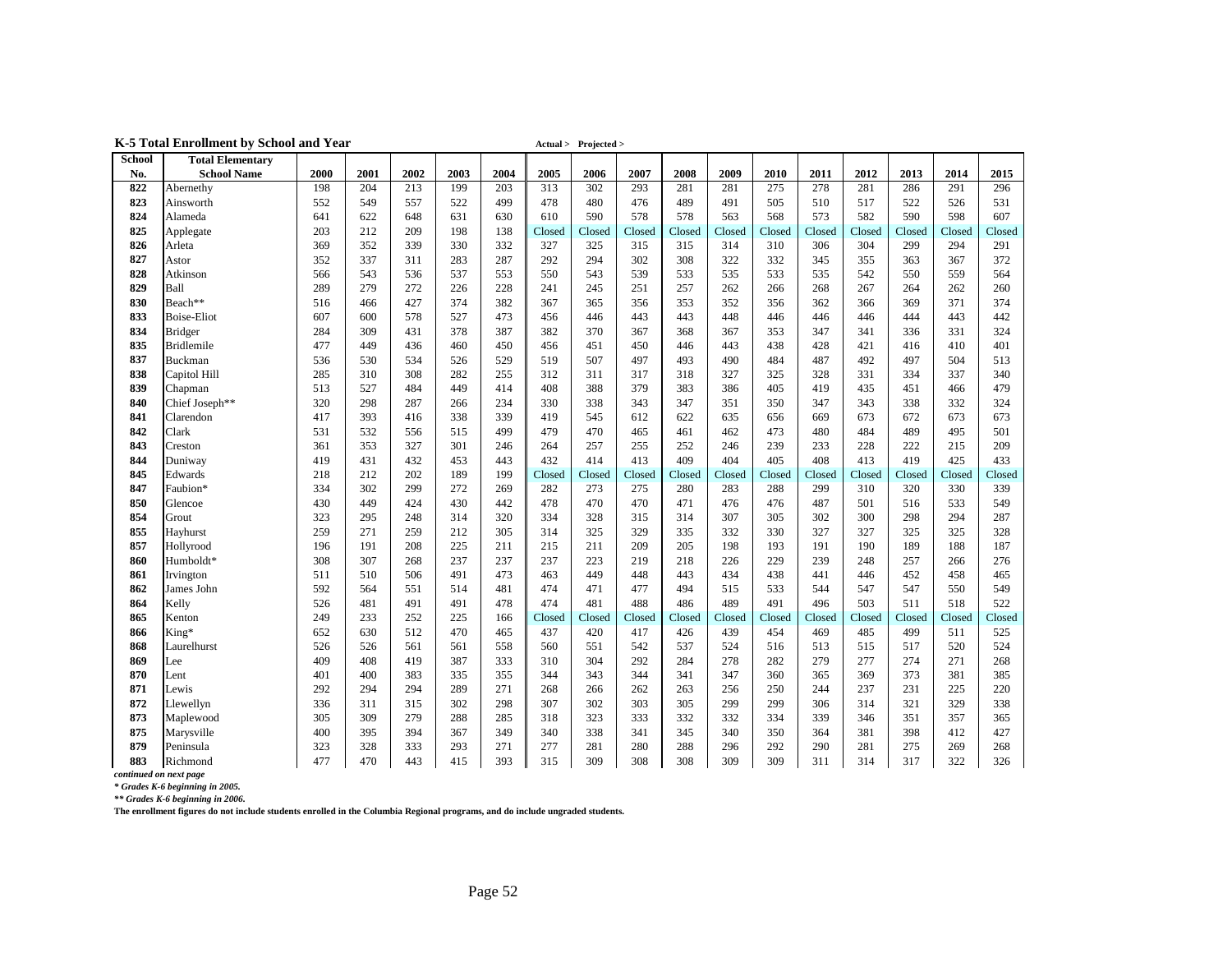| K-5 Total Enrollment by School and Year, continued |  |
|----------------------------------------------------|--|
|----------------------------------------------------|--|

|                |                                  |        |        |        |        |        |        | Actual > Projected > |        |        |        |        |        |        |        |        |        |
|----------------|----------------------------------|--------|--------|--------|--------|--------|--------|----------------------|--------|--------|--------|--------|--------|--------|--------|--------|--------|
| School         | Elementary, K-5                  |        |        |        |        |        |        |                      |        |        |        |        |        |        |        |        |        |
| No.            | <b>School Name</b>               | 2000   | 2001   | 2002   | 2003   | 2004   | 2005   | 2006                 | 2007   | 2008   | 2009   | 2010   | 2011   | 2012   | 2013   | 2014   | 2015   |
| 884            | Rigler                           | 525    | 492    | 474    | 489    | 466    | 450    | 442                  | 452    | 462    | 472    | 482    | 495    | 512    | 527    | 542    | 555    |
| 885            | Rose City Park                   | 467    | 470    | 489    | 446    | 433    | 413    | 415                  | 423    | 429    | 430    | 435    | 439    | 445    | 450    | 456    | 463    |
| 886            | Sabin                            | 352    | 324    | 257    | 265    | 326    | 314    | 302                  | 295    | 290    | 291    | 288    | 285    | 284    | 284    | 284    | 283    |
| 887            | Scott                            | 492    | 512    | 457    | 442    | 377    | 369    | 359                  | 355    | 343    | 334    | 325    | 321    | 320    | 323    | 330    | 338    |
| 889            | Sitton                           | 436    | 421    | 371    | 359    | 338    | 347    | 342                  | 347    | 365    | 376    | 395    | 397    | 393    | 388    | 386    | 383    |
| 890            | Skyline                          | 203    | 209    | 201    | 214    | 197    | 200    | 204                  | 210    | 210    | 208    | 217    | 216    | 218    | 217    | 213    | 215    |
| 891            | Smith                            | 234    | 252    | 251    | 238    | 219    | Closed | Closed               | Closed | Closed | Closed | Closed | Closed | Closed | Closed | Closed | Closed |
| 892            | Stephenson                       | 369    | 393    | 353    | 352    | 348    | 348    | 335                  | 312    | 314    | 312    | 297    | 294    | 295    | 297    | 299    | 297    |
| 893            | Sunnyside                        | 297    | 281    | 229    | 167    | 215    | 227    | 218                  | 207    | 209    | 210    | 210    | 217    | 226    | 236    | 246    | 256    |
| 895            | Vernon*                          | 462    | 405    | 366    | 405    | 351    | 350    | 333                  | 337    | 340    | 343    | 350    | 356    | 359    | 362    | 365    | 369    |
| 896            | Vestal                           | 241    | 227    | 367    | 344    | 322    | 316    | 296                  | 291    | 294    | 293    | 294    | 296    | 301    | 306    | 310    | 313    |
| 900            | Whitman                          | 453    | 475    | 433    | 431    | 421    | 424    | 428                  | 441    | 448    | 458    | 456    | 467    | 477    | 485    | 494    | 501    |
| 902            | Woodlawn*                        | 509    | 482    | 423    | 402    | 371    | 478    | 472                  | 466    | 467    | 476    | 484    | 489    | 499    | 510    | 528    | 545    |
| 903            | Woodmere                         | 474    | 503    | 490    | 477    | 458    | 448    | 463                  | 479    | 491    | 499    | 514    | 525    | 531    | 532    | 535    | 547    |
| 904            | Woodstock                        | 337    | 372    | 364    | 345    | 343    | 330    | 329                  | 332    | 337    | 338    | 340    | 343    | 347    | 350    | 355    | 359    |
| 1278           | Markham                          | 370    | 358    | 333    | 330    | 301    | 426    | 409                  | 402    | 400    | 394    | 400    | 405    | 414    | 425    | 435    | 443    |
| 1299           | Rieke                            | 288    | 307    | 266    | 276    | 266    | 270    | 274                  | 268    | 265    | 258    | 256    | 245    | 235    | 227    | 219    | 210    |
| 2413           | Forest Park                      | 284    | 334    | 377    | 407    | 456    | 492    | 502                  | 517    | 519    | 518    | 512    | 502    | 487    | 477    | 474    | 470    |
| $\blacksquare$ | Brooklyn                         | 156    | 140    | 121    | Closed | Closed | Closed | Closed               | Closed | Closed | Closed | Closed | Closed | Closed | Closed | Closed | Closed |
| $\blacksquare$ | Meek                             | 198    | 198    | 189    | Closed | Closed | Closed | Closed               | Closed | Closed | Closed | Closed | Closed | Closed | Closed | Closed | Closed |
| $\blacksquare$ | Wilcox                           | 195    | 197    | Closed | Closed | Closed | Closed | Closed               | Closed | Closed | Closed | Closed | Closed | Closed | Closed | Closed | Closed |
| $\blacksquare$ | Youngson                         | 185    | 177    | Closed | Closed | Closed | Closed | Closed               | Closed | Closed | Closed | Closed | Closed | Closed | Closed | Closed | Closed |
| 916            | Metropolitan Learning Cente      | 155    | 143    | 156    | 146    | 148    | 142    | 139                  | 138    | 138    | 139    | 139    | 140    | 141    | 142    | 144    | 146    |
| 1364           | Winterhaven (at Brooklyn)        | 81     | 82     | 83     | 136    | 164    | 161    | 158                  | 156    | 156    | 155    | 154    | 154    | 156    | 157    | 158    | 158    |
| Spec.          | Other Special Programs           | 211    | 202    | 252    | 368    | 439    | 416    | 410                  | 408    | 411    | 412    | 416    | 421    | 427    | 430    | 438    | 444    |
|                | <b>ES Total Elementary Total</b> | 24,477 | 24,138 | 23,244 | 22,141 | 21,639 | 21,302 | 21,139               | 21,139 | 21,216 | 21,273 | 21,408 | 21,585 | 21,777 | 21,956 | 22,173 | 22,377 |

\* Grades K-6 beginning in 2005.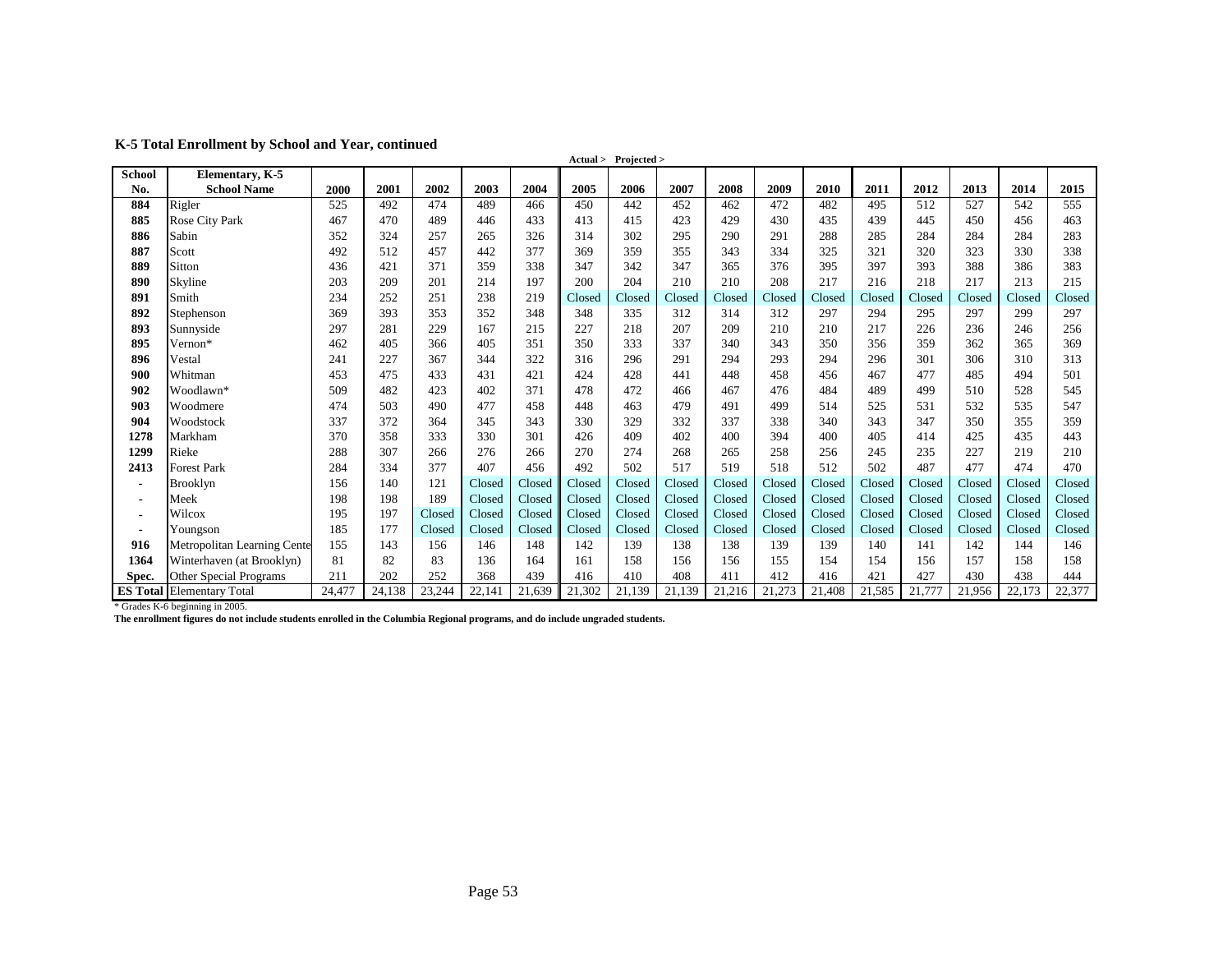#### **6-8 Total Enrollment by School and Year**

|        |                                     |          |        |        |        |        |        | Actual > Projected > |        |        |        |        |        |        |        |        |        |
|--------|-------------------------------------|----------|--------|--------|--------|--------|--------|----------------------|--------|--------|--------|--------|--------|--------|--------|--------|--------|
| School | Total Mid Schl or Gr. 6-8           |          |        |        |        |        |        |                      |        |        |        |        |        |        |        |        |        |
| No.    | <b>School Name</b>                  | 2000     | 2001   | 2002   | 2003   | 2004   | 2005   | 2006                 | 2007   | 2008   | 2009   | 2010   | 2011   | 2012   | 2013   | 2014   | 2015   |
| 831    | Beaumont                            | 631      | 670    | 610    | 577    | 542    | 587    | 560                  | 529    | 502    | 476    | 458    | 455    | 452    | 455    | 456    | 459    |
| 832    | Binnsmead                           | 699      | 735    | 769    | 687    | 687    | 685    | 710                  | 703    | 686    | 669    | 640    | 627    | 621    | 640    | 655    | 668    |
| 848    | Fernwood                            | 575      | 608    | 632    | 644    | 582    | 551    | 548                  | 535    | 537    | 527    | 519    | 508    | 494    | 492    | 490    | 486    |
| 849    | George                              | 549      | 558    | 546    | 467    | 473    | 444    | 432                  | 398    | 390    | 382    | 370    | 383    | 404    | 428    | 445    | 459    |
| 852    | Gray                                | 508      | 526    | 533    | 497    | 520    | 553    | 558                  | 540    | 530    | 547    | 551    | 559    | 558    | 562    | 552    | 539    |
| 853    | Gregory Heights                     | 812      | 821    | 740    | 718    | 630    | 705    | 675                  | 644    | 625    | 611    | 594    | 589    | 592    | 602    | 604    | 606    |
| 855    | Hayhurst                            |          |        |        |        | 48     | 47     | 46                   | 46     | 45     | 45     | 44     | 44     | 44     | 44     | 44     | 44     |
| 858    | Hosford                             | 426      | 374    | 386    | 377    | 405    | 402    | 387                  | 382    | 373    | 362    | 349    | 341    | 339    | 334    | 334    | 333    |
| 863    | Kellogg                             | 645      | 667    | 671    | 633    | 591    | 550    | 540                  | 534    | 522    | 502    | 497    | 501    | 505    | 496    | 492    | 486    |
| 877    | Mt. Tabor                           | 670      | 700    | 707    | 729    | 696    | 637    | 637                  | 627    | 622    | 597    | 597    | 590    | 591    | 580    | 585    | 591    |
| 878    | Ockley Green**                      | 408      | 490    | 475    | 427    | 385    | 348    | 327                  | 310    | 301    | 288    | 274    | 269    | 281    | 290    | 299    | 303    |
| 881    | Portsmouth                          | 434      | 489    | 522    | 466    | 460    | 493    | 515                  | 512    | 493    | 476    | 471    | 466    | 483    | 490    | 514    | 533    |
| 886    | Sabin                               |          |        |        |        | 47     | 45     | 45                   | 43     | 43     | 41     | 41     | 40     | 40     | 41     | 42     | 42     |
| 888    | Sellwood                            | 584      | 602    | 619    | 593    | 603    | 584    | 561                  | 537    | 530    | 521    | 509    | 506    | 491    | 489    | 486    | 479    |
| 893    | Sunnyside                           | 218      | 271    | 272    | 269    | 244    | 239    | 233                  | 228    | 224    | 216    | 210    | 206    | 203    | 201    | 204    | 206    |
| 894    | Tubman                              | 541      | 517    | 463    | 373    | 294    | 284    | 261                  | 243    | 233    | 217    | 209    | 204    | 212    | 219    | 233    | 244    |
| 898    | West Sylvan                         | 907      | 915    | 947    | 897    | 884    | 896    | 935                  | 930    | 937    | 944    | 923    | 941    | 934    | 956    | 952    | 951    |
| 899    | Whitaker                            | 675      | 482    | 441    | 357    | 289    | Closed | Closed               | Closed | Closed | Closed | Closed | Closed | Closed | Closed | Closed | Closed |
| 916    | <b>Metropolitan Learning Cente</b>  | 131      | 135    | 126    | 146    | 153    | 150    | 148                  | 143    | 141    | 138    | 135    | 134    | 133    | 135    | 137    | 139    |
| 1243   | Lane                                | 678      | 696    | 652    | 638    | 592    | 567    | 531                  | 521    | 522    | 529    | 546    | 544    | 554    | 560    | 577    | 586    |
| 1277   | Jackson                             | 796      | 807    | 823    | 768    | 773    | 714    | 729                  | 732    | 737    | 710    | 701    | 706    | 698    | 677    | 673    | 679    |
| 1363   | Da Vinci                            | 316      | 319    | 320    | 327    | 350    | 343    | 332                  | 324    | 318    | 307    | 299    | 294    | 293    | 293    | 296    | 298    |
| 1364   | Winterhaven (at Brooklyn)           | 78       | 87     | 84     | 118    | 132    | 125    | 121                  | 118    | 116    | 115    | 113    | 112    | 111    | 111    | 112    | 112    |
|        | Meek                                | $\Omega$ | 9      | 30     | Closed | Closed | Closed | Closed               | Closed | Closed | Closed | Closed | Closed | Closed | Closed | Closed | Closed |
| Spec.  | <b>Other Special Programs</b>       | 344      | 232    | 243    | 216    | 276    | 269    | 257                  | 246    | 241    | 233    | 229    | 226    | 229    | 232    | 238    | 242    |
|        | <b>MS Total Middle School Total</b> | 11.625   | 11.710 | 11,611 | 10,561 | 10,656 | 10,218 | 10.091               | 9,823  | 9,667  | 9,455  | 9,277  | 9,246  | 9,263  | 9,328  | 9,418  | 9,486  |

*\*\* Grades K-8 beginning in 2006.*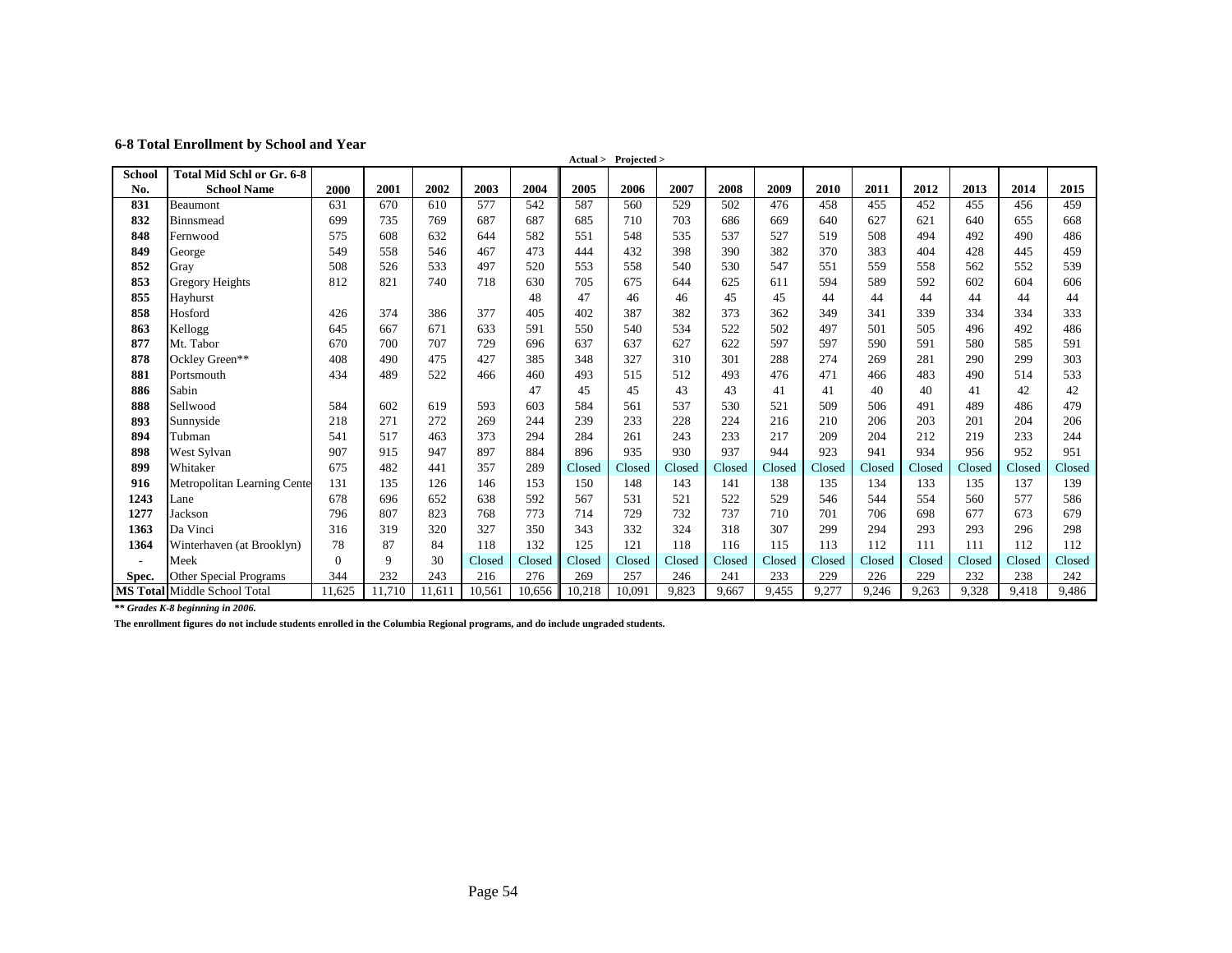#### **9-12 Total Enrollment by School and Year**

|                | Actual > Projected >                 |        |        |        |        |        |        |        |        |             |        |        |        |        |        |        |        |
|----------------|--------------------------------------|--------|--------|--------|--------|--------|--------|--------|--------|-------------|--------|--------|--------|--------|--------|--------|--------|
| <b>School</b>  | Total High School, gr. 9-12          |        |        |        |        |        |        |        |        |             |        |        |        |        |        |        |        |
| No.            | <b>School Name</b>                   | 2000   | 2001   | 2002   | 2003   | 2004   | 2005   | 2006   | 2007   | 2008        | 2009   | 2010   | 2011   | 2012   | 2013   | 2014   | 2015   |
| 906            | Benson                               | 1.475  | 1.479  | 1,502  | 1,498  | 1,501  | 1,464  | 1.430  | 1,389  | 1,336       | 1,286  | 1,243  | 1,209  | 1,184  | 1,163  | 1,140  | 1,119  |
| 909            | Cleveland                            | 1,322  | 1,366  | 1,381  | 1,388  | 1,332  | 1,318  | 1,301  | 1,268  | 1,224       | 1.190  | 1,153  | 1,113  | 1,112  | 1,081  | 1.054  | 1,039  |
| 911            | Franklin                             | .488   | 1.470  | 1.460  | 1,528  | 1,547  | 1,530  | 1.490  | 1,450  | 1,390       | 1,359  | 1,329  | 1,299  | 1,277  | 1,265  | 1,240  | 1,230  |
| 912            | Grant                                | 1.794  | 1.798  | 1.848  | 1,835  | 1.848  | 1,835  | 1.781  | 1.736  | 1.636       | 1.583  | 1,520  | 1.471  | 1.469  | 1.415  | 1.388  | 1,362  |
| 914            | Lincoln                              | 1,374  | 1,469  | 1,429  | 1,483  | 1,444  | 1,436  | 1,430  | 1,453  | 1,446       | 1,465  | 1,497  | 1,469  | 1,486  | 1,455  | 1,452  | 1,462  |
| 915            | Madison                              | 1,241  | 1,204  | 1,262  | 1,194  | 1,063  | 1,036  | 986    | 948    | 902         | 871    | 835    | 812    | 799    | 773    | 764    | 747    |
| 916            | Metropolitan Learning Cente          | 133    | 140    | 138    | 140    | 138    | 135    | 132    | 129    | 124         | 120    | 116    | 114    | 112    | 110    | 108    | 106    |
| 920            | <b>Vocational Village</b>            | 192    | 160    | 188    | 158    | 146    | 143    | 140    | 136    | 130         | 126    | 122    | 119    | 117    | 114    | 112    | 110    |
| 922            | Wilson                               | 1.614  | 1.644  | 1,631  | 1,580  | 1,531  | 1,520  | 1,497  | 1.473  | 1,457       | 1,429  | 1,429  | 1,395  | 1,397  | 1,398  | 1,391  | 1,393  |
| $\blacksquare$ | Marshall Campus*                     | 1,278  | 1,222  | 1,103  | 949    | 906    | 914    | 933    | 927    | 930         | 922    | 909    | 914    | 900    | 884    | 872    | 853    |
| 2175           | Marshall Night School                |        |        |        |        | 98     | 98     | 100    | 99     | 98          | 96     | 93     | 93     | 93     | 91     | 90     | 89     |
| 4,153          | BizTech High                         |        |        |        |        | 217    | 220    | 225    | 223    | 224         | 221    | 217    | 218    | 216    | 213    | 210    | 206    |
| 4,154          | Linus Pauling Academy                |        |        |        |        | 200    | 202    | 206    | 206    | 208         | 208    | 206    | 208    | 204    | 199    | 196    | 191    |
| 4,155          | PDX Academy of International Studies |        |        |        |        | 198    | 200    | 203    | 202    | 203         | 201    | 198    | 199    | 196    | 192    | 190    | 185    |
| 4,156          | Renaissance Arts Academy             |        |        |        |        | 193    | 194    | 198    | 197    | 198         | 196    | 194    | 195    | 192    | 189    | 186    | 182    |
| $\blacksquare$ | Jefferson Campus*                    | 892    | 855    | 826    | 702    | 661    | 629    | 602    | 575    | 549         | 520    | 495    | 476    | 457    | 446    | 432    | 420    |
| 4160           | School of Champions                  |        |        |        |        | 347    | 330    | 316    | 302    | 287         | 272    | 258    | 248    | 239    | 233    | 225    | 219    |
| 4161           | School of Pride                      |        |        |        |        | 314    | 299    | 286    | 274    | 262         | 248    | 237    | 228    | 219    | 214    | 207    | 201    |
| $\blacksquare$ | Roosevelt Campus*                    | 1,131  | 1.141  | 989    | 825    | 850    | 851    | 843    | 839    | 809         | 783    | 767    | 733    | 719    | 707    | 695    | 688    |
| 4162           | A.C.T. School                        |        |        |        |        | 303    | 304    | 304    | 302    | 291         | 281    | 274    | 263    | 257    | 253    | 248    | 244    |
| 4163           | P.O.W.E.R. School                    |        |        |        |        | 46     | 259    | 254    | 252    | 243         | 236    | 232    | 222    | 217    | 214    | 210    | 208    |
| 4164           | Spanish-English International        |        |        |        | 240    | 242    | 241    | 241    | 232    | 225         | 220    | 210    | 206    | 203    | 200    | 198    |        |
| 4165           | Two Rivers Community School          |        |        |        | 261    | 46     | 44     | 44     | 43     | 41          | 41     | 38     | 38     | 37     | 37     | 37     |        |
| Spec.          | Other Special Programs               | 1,852  | 1,799  | 1,780  | 1,684  | 1,561  | ,544   | 1,509  | ,468   | <b>414.</b> | 1,371  | 1,329  | 1,296  | 1,280  | 1,254  | ,231   | 1,209  |
|                | <b>HS Total High School Total</b>    | 15,786 | 15,747 | 15,539 | 14,964 | 14,528 | 14,354 | 14,075 | 13.791 | 13,347      | 13,025 | 12,744 | 12,420 | 12,310 | 12,066 | 11,879 | 11,738 |

\* Divided into multiple small schools.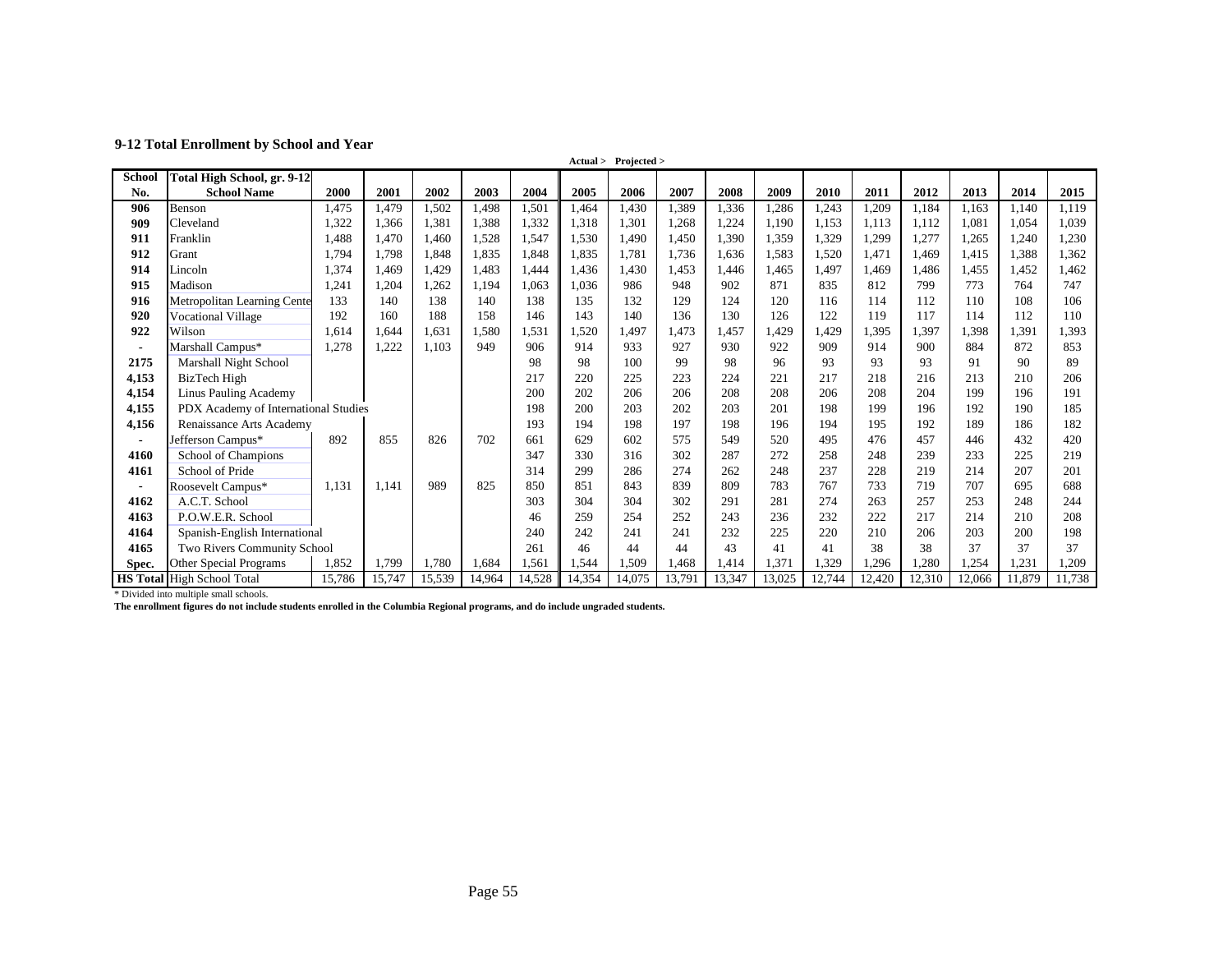# **APPENDIX 3**

#### **Summary of PPS Boundary and School Changes**

#### **Board Approved during 2004-2005 School Year:**

#### Southeast Portland

- 1. Richmond ES
	- close neighborhood school in 2005 and convert to an all-school Japanese Immersion Program
	- boundary for Richmond ESAA dissolved and merged into Creston, Glencoe and Abernathy ESAAs.
	- Fall 2005, previous year  $5<sup>th</sup>$  graders go to Mt. Tabor MS
	- Fall 2006, previous year  $5<sup>th</sup>$  graders go to Kellog MS
- 2. Edwards ES
	- close school in 2005
	- boundary for Edwards ESAA dissolved and merged with Abernathy ESAA.
- 3. Glencoe ESAA
	- absorbs sliver of Atkinson ESAA and part of Richmond ESAA in 2005.
- 4. Laurelhurst ESAA
	- absorbs a sliver of Glencoe ESAA in 2005.

#### Southwest Portland

- 1. Smith ES
	- $\bullet$  close school in 2005.
	- boundary for Smith ESAA merged with Markham, Maplewood, and Capitol Hill ESAAs.
	- Fall 2005, previous year  $5<sup>th</sup>$  graders in Maplewood section of Smith ESAA go to Jackson MS.
	- Fall 2006, previous year  $5<sup>th</sup>$  graders in Maplewood section of Smith ESAA go to Grey MS.

North Portland

- 1. Woodlawn ES
	- convert to K-6 in 2005
	- Fall 2005, previous year  $5<sup>th</sup>$  graders go to Woodlawn except Applegate students.
	- Fall 2006, previous year  $5<sup>th</sup>$  graders go to Woodlawn ES.
	- Fall 2006, previous year  $6<sup>th</sup>$  graders go to Ockley Green (as in past feeder pattern).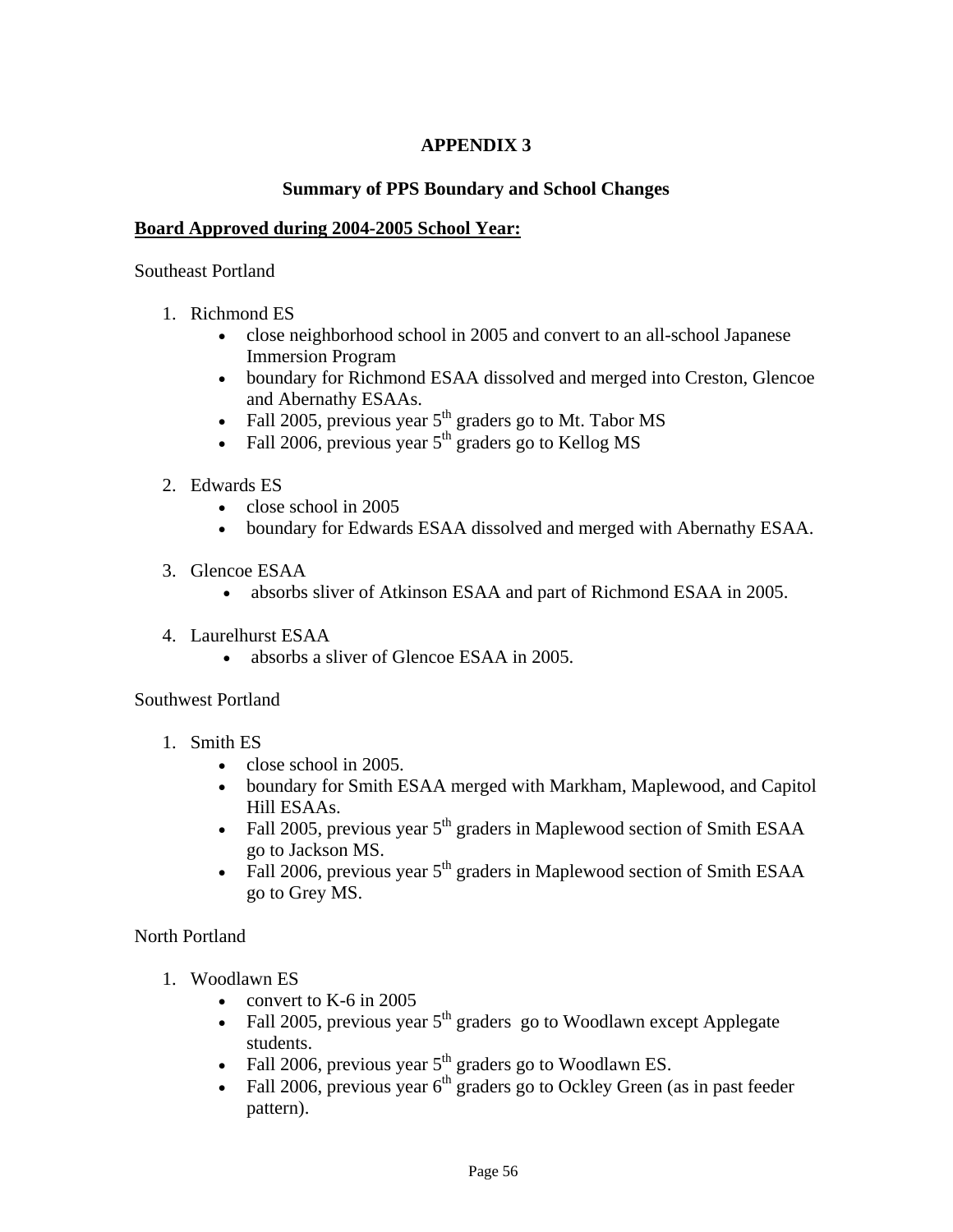- 2. Applegate ES
	- close school in 2005.
	- boundary for Applegate ESAA merges with Woodlawn ESAA.
	- Fall 2005, previous year  $5<sup>th</sup>$  graders go to Ockley Green.
- 3. Kenton ES
	- $\bullet$  close school in 2005.
	- boundary for Kenton ESAA merges with Chief Joseph ESAA.
- 4. Chief Joseph ES
	- convert to K-6 in 2006.
	- Fall 2005, previous year  $5<sup>th</sup>$  graders go to Ockley Green MS.
- 5. Beach ES
	- convert to  $K-6$  in 2006.
	- but Spanish Immersion previous year  $5<sup>th</sup>$  graders will stay and attend  $6<sup>th</sup>$ grade at Beach and not move on to Ockley Green.
	- Fall 2006, all previous year  $5<sup>th</sup>$  graders stay for  $6<sup>th</sup>$  grade.
- 6-9. Faubion, Humboldt, King, and Vernon ES
	- convert to K-6 in 2005.
	- Fall 2005, previous year  $5<sup>th</sup>$  graders stay on for  $6<sup>th</sup>$  grade.
	- 10. Ockley Green MS
		- covert to K-8 Option School in 2006.
	- 11. Rigler ES
		- feeds into Gregory Heights beginning in 2005.
		- switch Rigler ESAA from Whitaker MSAA to Gregory Heights MSAA.
		- keep Rigler ES in Madison Cluster and Rigler ESAA in Madison HSAA.
	- 12. Boise-Eliot ES
		- Fall 2005 and later, previous year  $5<sup>th</sup>$  graders go to Beaumont MS.
	- 13. Vernon ES
		- Vernon ESAA becomes part of Jefferson HSAA (used to be in Madison HSAA) in 2005.
	- 14. Whitaker MS
		- close school in 2005.
		- merge Whitaker ESAA (without Rigler ESAA) with Tubman MSAA.
		- Fall 2005, students in grades 7-8 go to Tubman MS.
	- 15. MSAA and HSAA boundary changes to align with nested ESAA changes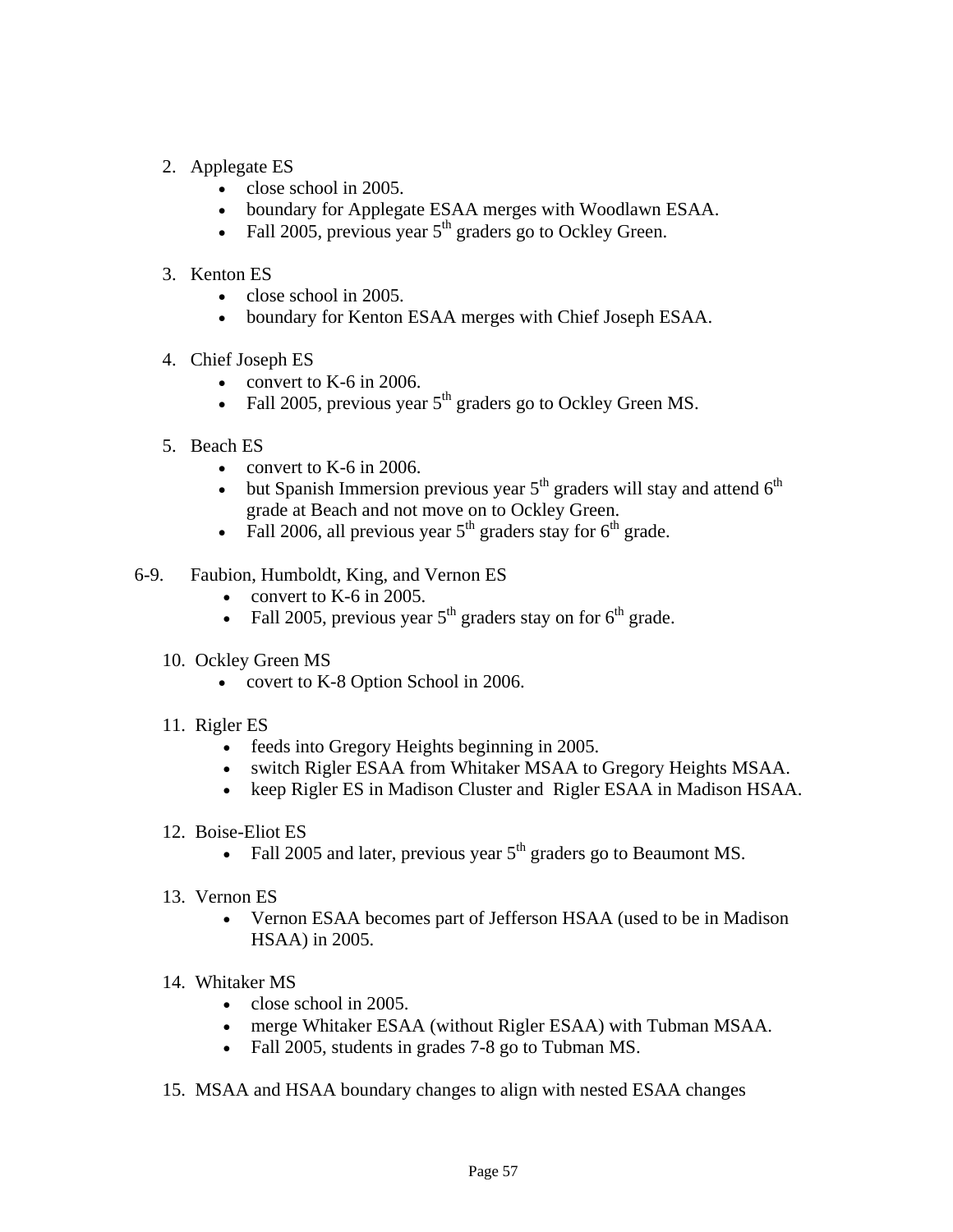- Hosford, Mt. Tabor, Grey and Jackson, Gregory Heights and Tubman MSAAs
- Franklin and Cleveland HSAAs.

16. Tubman MS convert to grades 7-8.

*Notes*

\*5 neighborhood ES closings (Richmond building to remain open to Japanese immersion only).

\*7 ES schools in NE (Jefferson HSCL) converting to K-6: 5 in 2005, 2 in 2006.

\*1 MS closing (Whitaker) – students go to Tubman.

\*1 MS converting to K-8 in 2006 (Ockley Green).

\*Feeder changes in 2005: Boise-Eliot to Beaumont and Rigler to Gregory Heights.

## **Pending Proposals**

- 1. Jefferson Campus
	- expand to include grades 7-8 in Fall 2006.
	- if approved, students from all ES in high school cluster will feed into Jefferson Campus 7-8 schools.
	- Board will vote for resolution in 2006.
- 2. Tubman MS
	- if Jefferson expansion is approved, students go to Jefferson Campus for grades 7-8 (ES in old Whitaker MSAA converted to K-6) in 2006.
- 3. Ockley Green MS
	- School Board will decide next year if students living in current Ockley Green MSAA will have preference in attending Ockley Green K-8 school.
- 4. Reike/Hayhurst ES
	- boundary change to redistribute students from 2 housing centers.
	- Board will vote for resolution in 2006.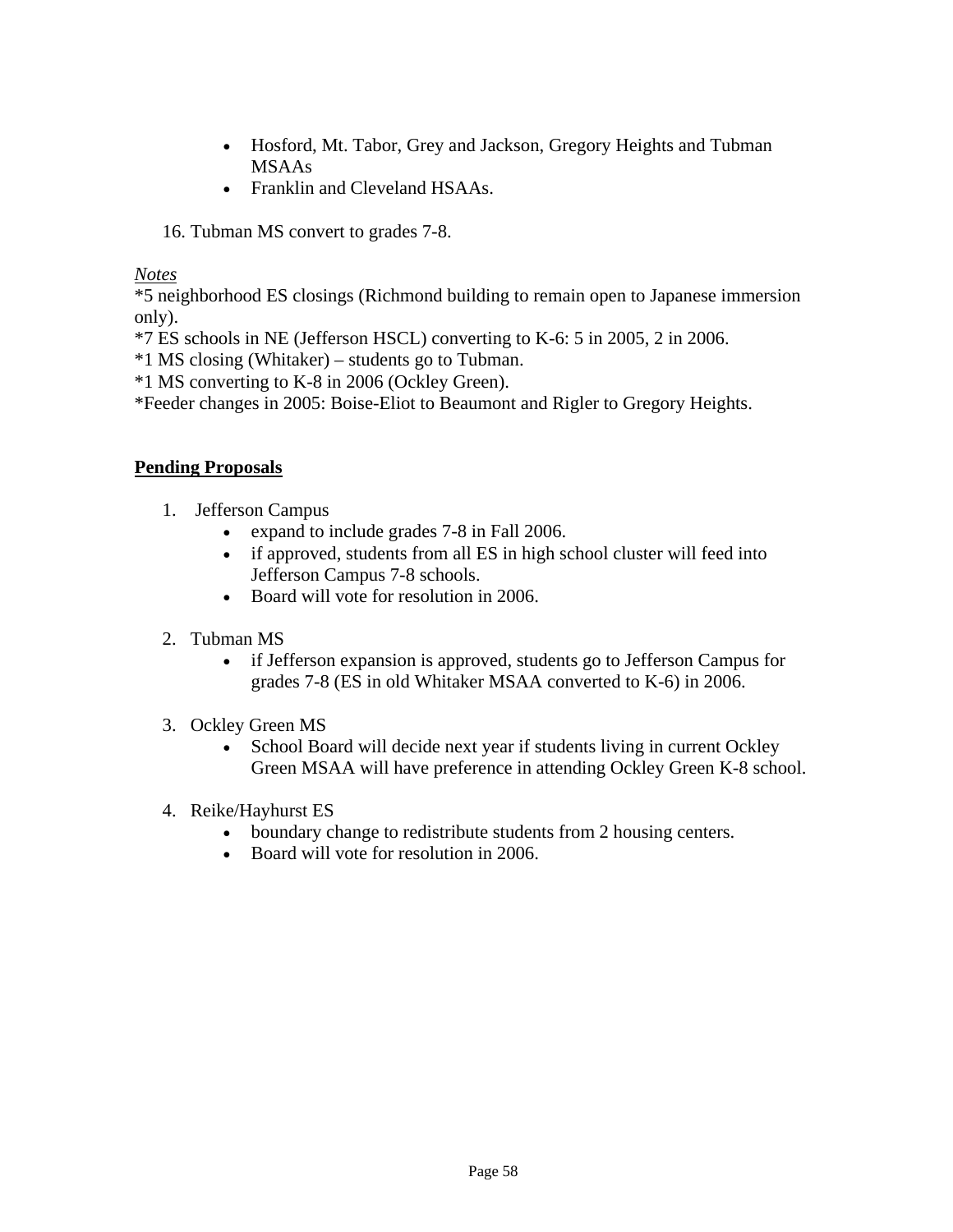### **APPENDIX 4**

## **Map of Vacant Residential Taxlots within PPS Boundary**

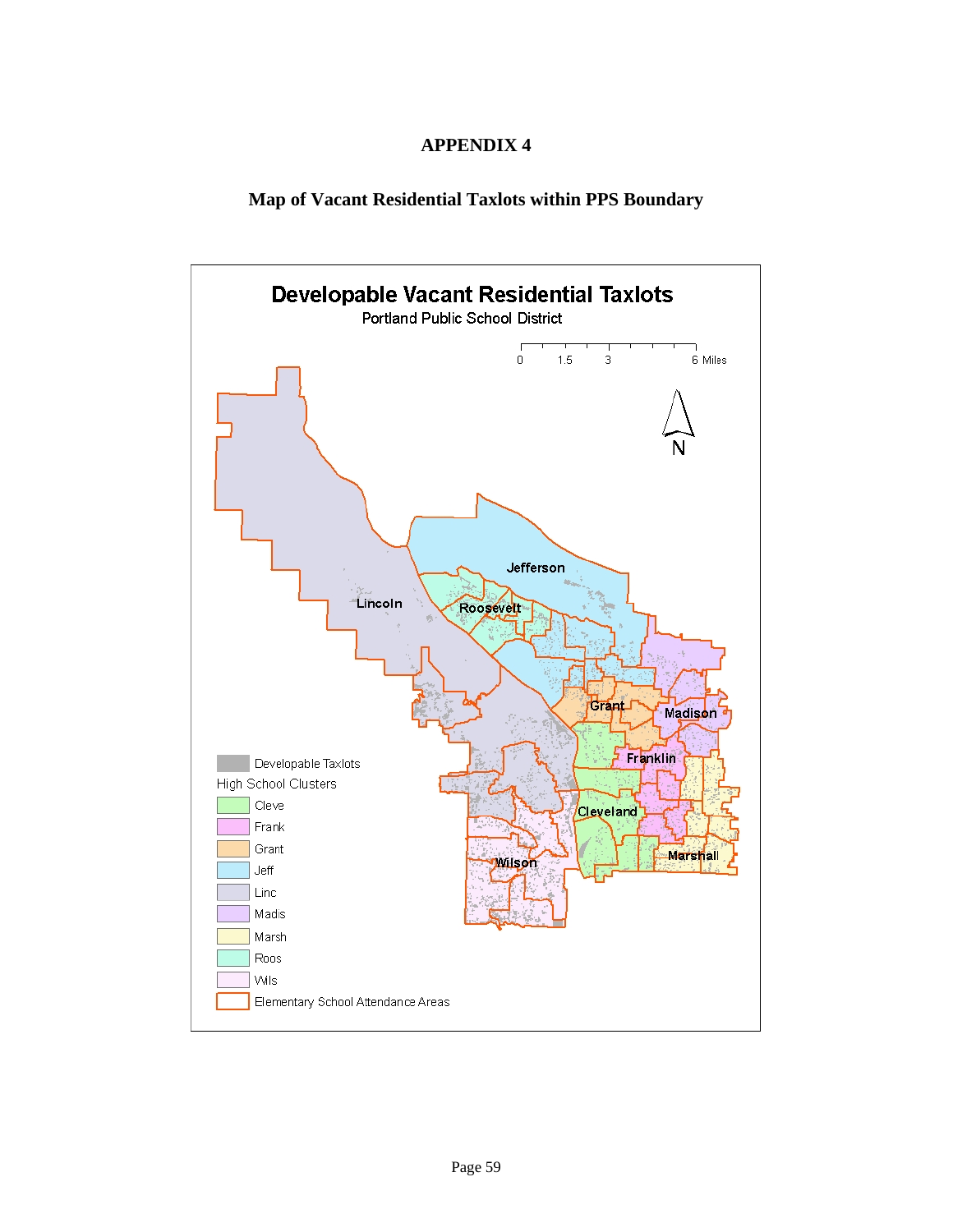#### **APPENDIX 5**

#### **Data Sources**

This enrollment forecast report is based on data obtained from several sources, including:

- Decennial Census. The decennial census is the only source of data collected for small areas across the nation. We used 1990 and 2000 census data to calculate the population, by age and sex, residing in the Portland Public School District. We compared the changes from 1990 to 2000 to develop an estimate of the age-sex profile for net migrants.
- American Community Survey. This is a new U.S. Census Bureau survey that is being tested in Multnomah County and several other sites in the United States. It was begun in 1996, with a large survey of households in Multnomah County, followed by smaller surveys in 1997 and following years. The American Community Survey asks the same questions as the 1990 census. We used the 1990 and 2000 Censuses and 1996 American Community Survey data to develop estimates of household and population change, including estimates of net migration for the Portland Public School District.
- Annual Population Estimates. Annual population estimates for cities and counties of Oregon are prepared by the Population Research Center at Portland State University. Records on State income tax returns, births, deaths, and Medicare enrollment, and information about changes in housing stock are utilized in developing the population estimates. We used population estimates of Multnomah County and the City of Portland from 1990 to 2004 in this study to help to approximate area growth trends in and around Portland Public School District.
- Portland Public School Enrollment and Student Record Data. Portland Public School staff furnished information on school enrollments by grade for 1990 through 2004 and data files on all students in 1996 through 2004. The student data records include the students' race and ethnicity in addition to the location of student residences. These data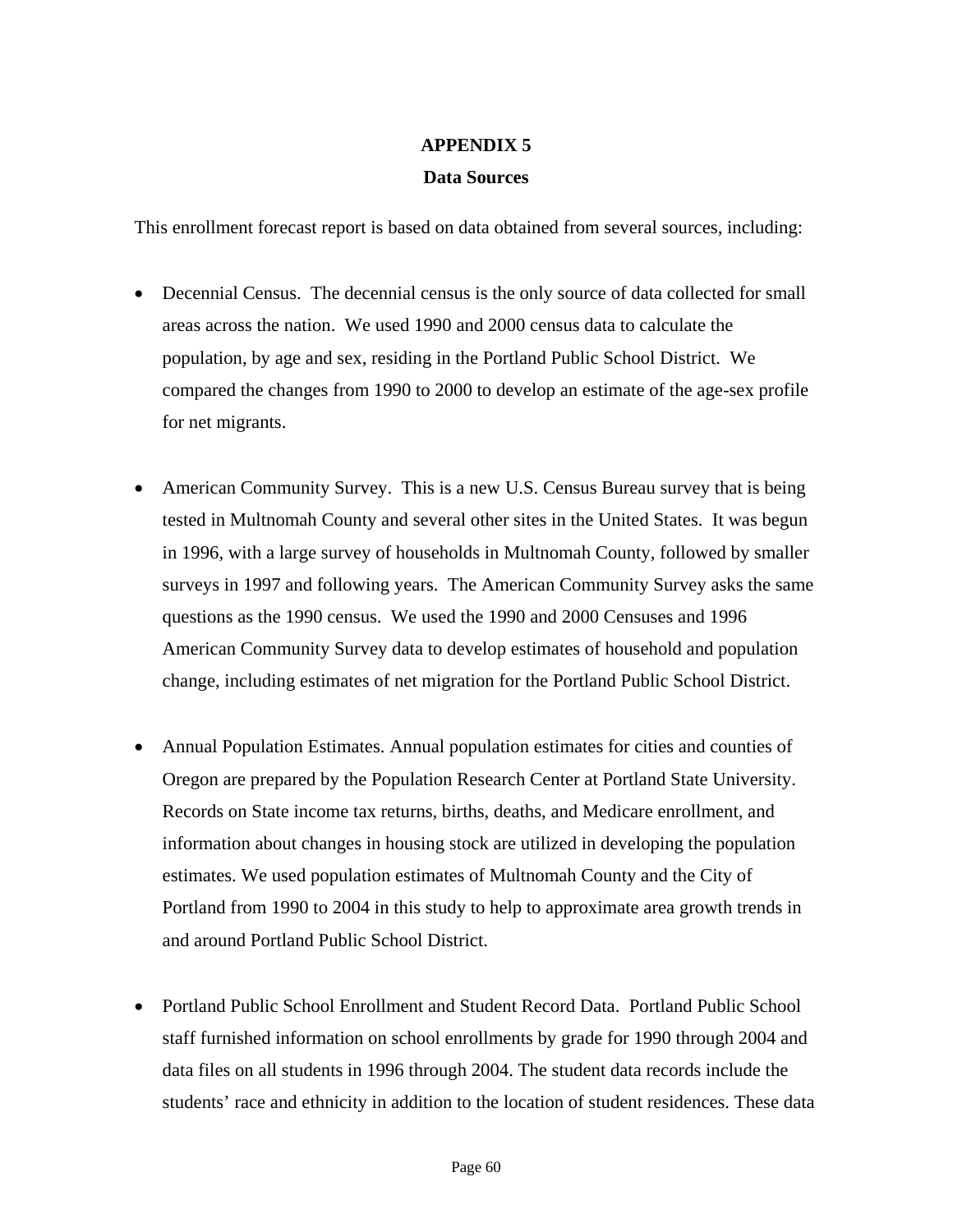are valuable for examining the racial and ethnic composition and the in and out-flows of students in elementary school attendance areas. We did not request nor obtain any student data with personal information.

- Building Permit Data. Information about building permits issued for construction of residential housing during 1990 to 2003 was obtained from Metro's Regional Land Information System. Additional building permit data were furnished by the City of Portland, Bureau of Planning for years 1995-2005.
- Land Division Records. These data were obtained from the City of Portland, Development Services Department for years 2002-2005. The data provide information about where in Portland new residential development is planned to occur.
- Birth and Death Data. Information on births and deaths reported for the Portland Public School area were obtained from the Oregon Health Division for years 1989 to 2003. The data were used for two purposes. One use was for calculating overall fertility and mortality rates for the School District. These rates were used in the demographic models. The second use was to note the residence of the births in order to examine the correspondence between births and enrollment changes.
- Private School Data. We monitor these data to detect any changes in private school enrollment trends in the Portland area. We rely on two sources of information on private schooling for this report. One source is from the Oregon Department of Education. These data originate from reports at the local level about the number of students who attend private schools. A second source was obtained through a survey that we conducted in October 2004. We surveyed all known private schools in the Portland area, requesting information about their enrollments and the places of residence for their students.